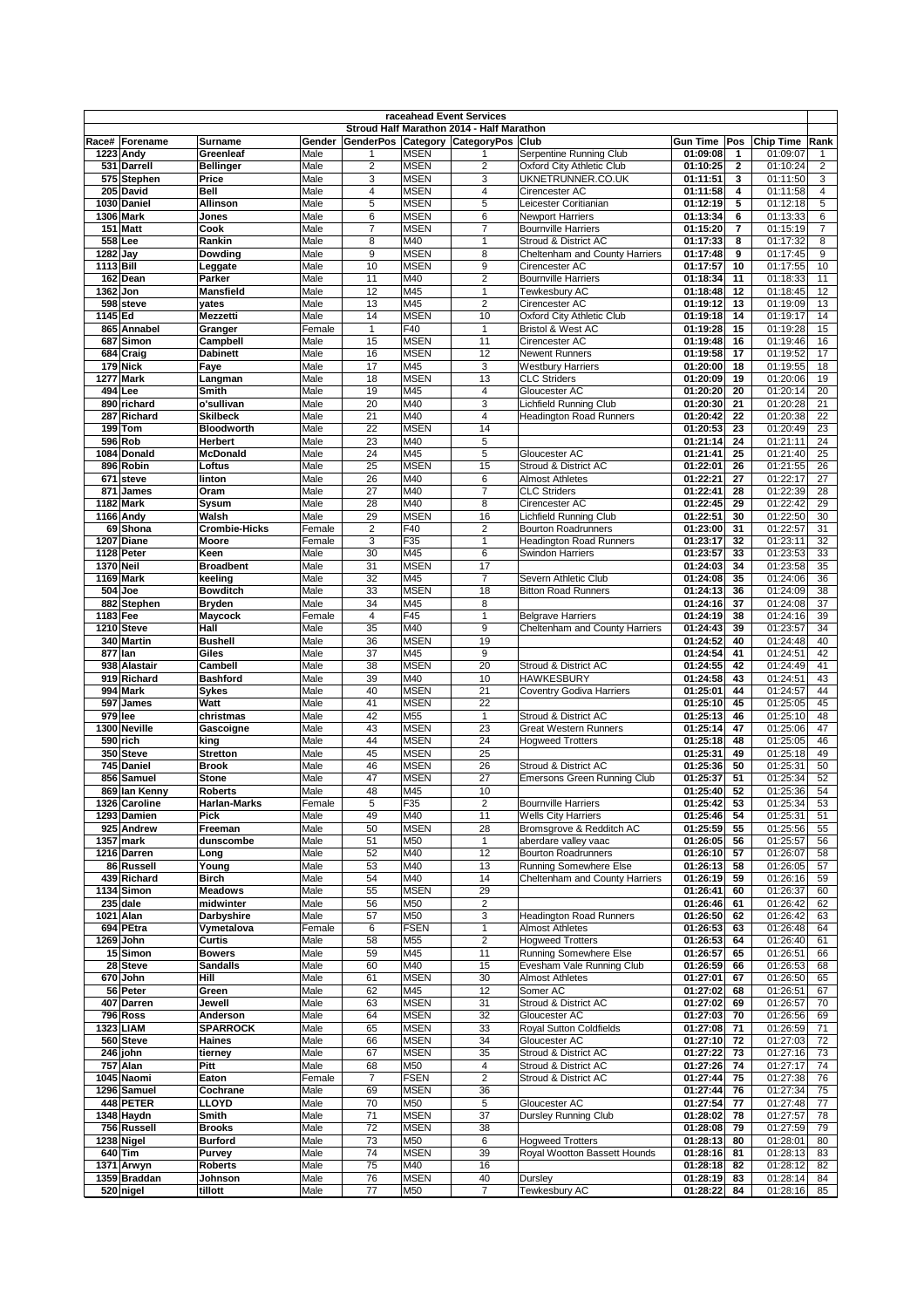|          | 1062 Martin      | Ford              | Male   | 78  | <b>M70</b>  | $\mathbf{1}$            | Cheltenham and County Harriers | 01:28:24<br>85  |    | 01:28:21<br>87  |
|----------|------------------|-------------------|--------|-----|-------------|-------------------------|--------------------------------|-----------------|----|-----------------|
|          | 1123 brett       | jones             | Male   | 79  | M40         | 17                      |                                | 01:28:26<br>86  |    | 01:28:21<br>88  |
|          | 922 lee          | winter            | Male   | 80  | <b>MSEN</b> | 41                      |                                | 01:28:32<br>87  |    | 01:28:12<br>81  |
|          | 1213 Simon       | Peach             | Male   | 81  | M50         | 8                       |                                | 01:28:34<br>88  |    | 01:28:17<br>86  |
|          | 1029 Adam        | <b>Tavner</b>     | Male   | 82  | M45         | 13                      | Stroud & District AC           | 01:28:44<br>89  |    | 01:28:38<br>90  |
|          | 7 John           | <b>Buck</b>       | Male   | 83  | M50         | 9                       | Running Somewhere Else         | 01:28:45<br>90  |    | 01:28:37<br>89  |
|          |                  | Creed             |        |     | <b>MSEN</b> |                         |                                |                 |    |                 |
|          | 1139 Matt        |                   | Male   | 84  |             | 42                      | <b>Lliswerry Runners</b>       | 01:28:50<br>91  |    | 01:28:43<br>91  |
|          | 1118 Gareth      | Beck              | Male   | 85  | M45         | 14                      | <b>Lliswerry Runners</b>       | 01:28:50<br>92  |    | 01:28:43<br>92  |
|          | 987 Robbie       | <b>Hawkins</b>    | Male   | 86  | <b>MSEN</b> | 43                      | Yeovil Town Road Running Club  | 01:28:57<br>93  |    | 01:28:46<br>93  |
|          | 1291 Andy        | Hall              | Male   | 87  | M50         | 10                      | Its a tri life                 | 01:29:02<br>94  |    | 01:28:54<br>94  |
|          | 96 Gareth        | <b>Edwards</b>    | Male   | 88  | <b>MSEN</b> | 44                      | Cheltenham and County Harriers | 01:29:15        | 95 | 01:29:04<br>95  |
|          | <b>1108 Paul</b> | <b>Barnes</b>     | Male   | 89  | M55         | 3                       | Cheltenham and County Harriers | 01:29:19<br>96  |    | 01:29:15<br>96  |
|          | 700 Tina         | Gomer             | Female | 8   | F45         | 2                       | Stroud & District AC           | 01:29:47<br>97  |    | 01:29:38<br>97  |
|          | 711 clara        | horswell          | Female | 9   | <b>FSEN</b> | 3                       |                                | 01:29:54        | 98 | 01:29:47<br>98  |
|          | 1324 Gareth      | Hunter            | Male   | 90  | <b>MSEN</b> | 45                      | Gloucester AC                  | 01:30:00<br>99  |    | 01:29:49<br>99  |
|          | 833 Paul         | Northup           | Male   | 91  | M45         | 15                      |                                | 01:30:04<br>100 |    | 01:29:54<br>100 |
|          | 518 Mike         | Kennedy           | Male   | 92  | M40         | 18                      | <b>Almost Athletes</b>         | 01:30:05<br>101 |    | 01:29:58<br>102 |
|          | 1001 TASOS       | <b>PAPALOUCAS</b> | Male   | 93  | M40         | 19                      |                                | 01:30:12<br>102 |    | 01:29:58<br>101 |
|          |                  |                   |        | 94  | M45         |                         |                                |                 |    |                 |
|          | 1318 Andy        | Thatcher          | Male   |     |             | 16                      | Bristol & West AC              | 01:30:15<br>103 |    | 01:30:03<br>103 |
|          | 762 Scott        | Purnell           | Male   | 95  | M40         | 20                      |                                | 01:30:26<br>104 |    | 01:30:11<br>104 |
|          | 1287 Billy       | <b>Bradshaw</b>   | Male   | 96  | M50         | 11                      | <b>CLC Striders</b>            | 01:30:35<br>105 |    | 01:30:21<br>105 |
|          | 1356 james       | hole              | Male   | 97  | <b>MSEN</b> | 46                      |                                | 01:30:50<br>106 |    | 01:30:32<br>106 |
|          | 1161 ahmad       | <b>HASHMI</b>     | Male   | 98  | <b>MSEN</b> | 47                      | ABF                            | 01:30:55<br>107 |    | 01:30:44<br>108 |
|          | 1295 Kevin       | <b>Dugmore</b>    | Male   | 99  | <b>MSEN</b> | 48                      |                                | 01:30:57<br>108 |    | 01:30:35<br>107 |
|          | 795 Ben          | Lowe              | Male   | 100 | <b>MSEN</b> | 49                      |                                | 01:30:59<br>109 |    | 109<br>01:30:46 |
|          | 1131 Liza        | <b>Barry</b>      | Female | 10  | <b>FSEN</b> | 4                       | <b>CLC Striders</b>            | 01:31:00<br>110 |    | 01:30:47<br>111 |
|          | <b>1140 Paul</b> | Sargeant          | Male   | 101 | <b>MSEN</b> | 50                      |                                | 01:31:03<br>111 |    | 01:30:47<br>110 |
|          | 646 Neil         | <b>Stevens</b>    | Male   | 102 | M45         | 17                      | Ebbw Vale running club         | 01:31:13<br>112 |    | 01:31:04<br>113 |
|          | 738 Robert       | <b>Evans</b>      | Male   | 103 | M50         | 12                      | Ebbw Vale running club         | 01:31:13<br>113 |    | 01:31:04<br>114 |
|          | 908 Joe          | <b>Browning</b>   | Male   | 104 | <b>MSEN</b> | 51                      | Dursley Running Club           | 01:31:27<br>114 |    | 01:31:00<br>112 |
|          | $1058$ Toby      | Wort              | Male   | 105 | <b>MSEN</b> | 52                      |                                | 01:31:33<br>115 |    | 01:31:24<br>115 |
|          | 169 Kevin        | Jackson           | Male   | 106 | M50         | 13                      | Dursley Running Club           | 01:31:34<br>116 |    | 01:31:28<br>117 |
|          | 1343 Jason       | Lammie            | Male   | 107 | M40         | 21                      | Southville Running Club        | 01:31:41<br>117 |    | 01:31:37<br>119 |
|          | 5 nick           | spice             | Male   | 108 | <b>MSEN</b> | 53                      | <b>Almost Athletes</b>         | 01:31:43<br>118 |    | 01:31:30<br>118 |
|          |                  |                   |        |     | F45         | 3                       | <b>Great Western Runners</b>   |                 |    |                 |
|          | 420 Louise       | Cronin            | Female | 11  |             |                         |                                | 01:31:45<br>119 |    | 01:31:38<br>120 |
|          | 510 James        | Rutherford        | Male   | 109 | <b>MSEN</b> | 54                      |                                | 01:31:53<br>120 |    | 01:31:28<br>116 |
|          | 1233 Mike        | Rusca             | Male   | 110 | M50         | 14                      | <b>Wells City Harriers</b>     | 01:31:56<br>121 |    | 121<br>01:31:40 |
|          | 1215 Steve       | Jackson           | Male   | 111 | M45         | 18                      |                                | 01:32:02<br>122 |    | 01:31:51<br>122 |
|          | 824 Alice        | Fletcher          | Female | 12  | F35         | 3                       |                                | 01:32:08<br>123 |    | 01:31:56<br>123 |
|          | 953 john         | proctor           | Male   | 112 | M55         | $\overline{\mathbf{4}}$ |                                | 01:32:12<br>124 |    | 01:32:07<br>125 |
|          | 1065 David       | Adams             | Male   | 113 | M45         | 19                      | Stroud & District AC           | 01:32:15<br>125 |    | 01:32:05<br>124 |
|          | 1100 Arthur      | <b>Milroy</b>     | Male   | 114 | <b>MSEN</b> | 55                      |                                | 01:32:22<br>126 |    | 01:32:12<br>128 |
|          | 1085 Darren      | <b>Mitchell</b>   | Male   | 115 | <b>MSEN</b> | 56                      | Gloucester AC                  | 01:32:24<br>127 |    | 01:32:19<br>130 |
|          | 804 mark         | offer             | Male   | 116 | M40         | 22                      | <b>Hogweed Trotters</b>        | 01:32:26<br>128 |    | 01:32:09<br>126 |
|          | 1219 carl        | hughes            | Male   | 117 | <b>MSEN</b> | 57                      |                                | 01:32:28<br>129 |    | 01:32:10<br>127 |
|          | 1086 Jamie       | Goddard           | Male   | 118 | M40         | 23                      | <b>Chepstow Harriers</b>       | 01:32:32<br>130 |    | 01:32:27<br>132 |
|          | 808 Samuel       | White             | Male   | 119 | <b>MSEN</b> | 58                      |                                | 01:32:34<br>131 |    | 01:32:18<br>129 |
|          | 916 Ben          | Harrison          | Male   | 120 | <b>MSEN</b> | 59                      |                                | 01:32:48<br>132 |    | 01:32:35<br>134 |
|          | 1152 Muir        | <b>Mathieson</b>  | Male   | 121 | M40         | 24                      |                                | 01:32:48<br>133 |    | 01:32:20<br>131 |
|          | 1200 Karlien     | Heyrman           | Female | 13  | <b>FSEN</b> | 5                       | <b>CLC Striders</b>            | 01:32:54 134    |    | 01:32:41<br>136 |
|          | 161 Gary         | Philpott          | Male   | 122 | M40         | 25                      |                                | 01:32:56<br>135 |    | 01:32:54<br>142 |
|          | 1212 sven        | rouse             | Male   | 123 | M40         | 26                      | <b>Blackpear Joggers</b>       | 01:32:58<br>136 |    | 01:32:37<br>135 |
|          | 1351 Rob         | Whetnall          | Male   | 124 | M55         | 5                       | Stroud & District AC           | 01:32:58<br>137 |    | 01:32:49<br>138 |
|          | 577 Sean         | Lee               | Male   | 125 | <b>MSEN</b> | 60                      | <b>Westbury Harriers</b>       | 01:33:00<br>138 |    | 01:32:52<br>140 |
|          | 573 jason        | mitchell          | Male   | 126 | M40         | 27                      | Stroud & District AC           | 01:33:02<br>139 |    | 01:32:51<br>139 |
|          | 841 Mark         | <b>Brasier</b>    | Male   | 127 | M40         | 28                      | Dursley & District AC          | 01:33:03<br>140 |    | 01:32:28<br>133 |
|          | 627 Neil         | Garner            | Male   | 128 | M45         | 20                      |                                | 01:33:11 141    |    | 01:33:07 144    |
|          | 1281 Peter       | <b>Barzetovic</b> | Male   | 129 | M50         | 15                      | <b>Nuneaton Harriers</b>       | 01:33:18 142    |    | 01:32:59<br>143 |
|          | 426 john         | Campanelli        | Male   | 130 | M50         | 16                      | Stroud & District AC           | 01:33:21<br>143 |    | 01:32:45<br>137 |
|          | 1327 Chris       | Harlan-Marks      | Male   | 131 | <b>MSEN</b> | 61                      | <b>Bournville Harriers</b>     | 01:33:27 144    |    | 01:33:19<br>146 |
|          | 948 Amber        | <b>Bullingham</b> | Female | 14  | <b>FSEN</b> | 6                       | <b>Almost Athletes</b>         | 01:33:29 145    |    | 01:33:20<br>147 |
|          | 1245 Mario       | McNamara          | Male   | 132 | M55         | 6                       | Stroud & District AC           | 01:33:33 146    |    | 01:33:25<br>149 |
|          |                  |                   |        |     |             |                         |                                | 01:33:37        |    |                 |
| 1249 Stu |                  | <b>DUDFIELD</b>   | Male   | 133 | M40         | 29                      | Tewkesbury AC                  | 147             |    | 01:33:23<br>148 |
|          | 1138 Adrian      | Grimshaw          | Male   | 134 | <b>MSEN</b> | 62                      | Emersons Green Running Club    | 01:33:38<br>148 |    | 01:33:31<br>152 |
|          | 782 Paul         | Neale             | Male   | 135 | <b>MSEN</b> | 63                      |                                | 01:33:38 149    |    | 01:32:53<br>141 |
|          | 585 Christopher  | Giles             | Male   | 136 | M50         | 17                      |                                | 01:33:39 150    |    | 01:33:16<br>145 |
| 1229 Ian |                  | Pittman           | Male   | 137 | M45         | 21                      |                                | 01:33:41<br>151 |    | 01:33:29<br>150 |
|          | 1037 Craig       | Jackson           | Male   | 138 | M40         | 30                      |                                | 01:33:46 152    |    | 01:33:32<br>153 |
|          | 1239 David       | Johnson           | Male   | 139 | <b>MSEN</b> | 64                      | COLLINGWOOD AC                 | 01:33:52 153    |    | 01:33:45<br>158 |
|          | 883 Mohammed H   | <b>Shaikh</b>     | Male   | 140 | M50         | 18                      | <b>Almost Athletes</b>         | 01:33:53<br>154 |    | 01:33:42<br>156 |
|          | 1162 Jon         | Fahy              | Male   | 141 | M40         | 31                      | Dursley & District AC          | 01:34:01<br>155 |    | 01:33:30<br>151 |
|          | 1247 John        | Willson           | Male   | 142 | M50         | 19                      | <b>CLC Striders</b>            | 01:34:01<br>156 |    | 01:33:47<br>159 |
|          | 322 Ross         | <b>Wakely</b>     | Male   | 143 | <b>MSEN</b> | 65                      |                                | 01:34:02 157    |    | 01:33:43<br>157 |
|          | 1168 Tony        | <b>Buckland</b>   | Male   | 144 | <b>MSEN</b> | 66                      | Stroud & District AC           | 01:34:10 158    |    | 01:33:58<br>162 |
|          | 1272 Gareth      | <b>Bradbury</b>   | Male   | 145 | <b>MSEN</b> | 67                      | Dursley & District AC          | 01:34:12 159    |    | 01:33:37<br>154 |
|          | 1299 Richard     | Cannock           | Male   | 146 | M40         | 32                      |                                | 01:34:13 160    |    | 01:33:58<br>161 |
|          | 1222 Louis       | Nolan             | Male   | 147 | <b>MSEN</b> | 68                      |                                | 01:34:19 161    |    | 01:33:39<br>155 |
|          | 754 Liam         | <b>Scanlon</b>    | Male   | 148 | <b>MSEN</b> | 69                      | <b>Great Western Runners</b>   | 01:34:29 162    |    | 01:34:22<br>163 |
|          | 659 Dan          | Schofield         | Male   | 149 | <b>MSEN</b> | 70                      | Bristol & West AC              | 01:34:32 163    |    | 01:34:25<br>165 |
|          | 532 Steve        | knibbs            | Male   | 150 | <b>MSEN</b> | 71                      |                                | 01:34:38 164    |    | 01:34:28<br>166 |
|          | 535 Ben          | <b>Morris</b>     | Male   | 151 | M40         | 33                      |                                | 01:34:39 165    |    | 01:34:24<br>164 |
|          | 1316 richard     | franklin          | Male   | 152 | M45         | 22                      | <b>Bitton Road Runners</b>     | 01:34:44 166    |    | 01:34:32<br>168 |
|          | 678 Russell      | <b>Barnes</b>     | Male   | 153 | M40         | 34                      |                                | 01:34:48 167    |    | 01:34:36<br>169 |
|          | 730 Stephen      | Isles             | Male   | 154 | M45         | 23                      |                                | 01:34:52<br>168 |    | 01:34:40<br>170 |
|          | 1321 Johanna     | Fletcher          | Female | 15  | F35         | 4                       |                                | 01:34:53 169    |    | 01:34:45<br>171 |
|          | 112 Spencer      | Gloyne            | Male   | 155 | M45         | 24                      |                                | 01:34:54<br>170 |    | 01:34:31<br>167 |
|          |                  | Ewan              | Male   | 156 | <b>MSEN</b> | 72                      | Cirencester AC                 | 01:35:00 171    |    | 01:34:50 173    |
|          | 310 Howard       |                   |        |     |             |                         |                                |                 |    |                 |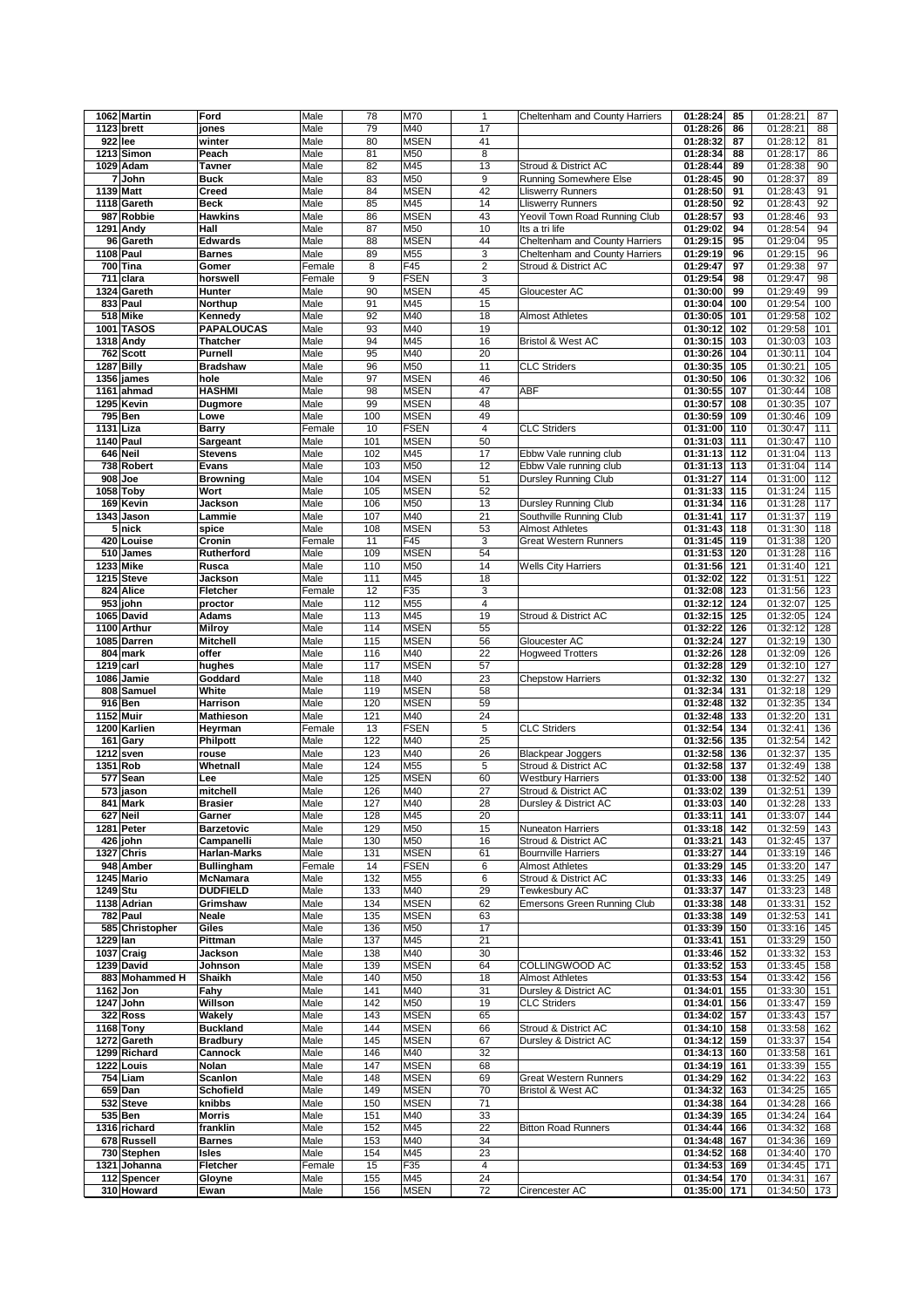|          | 102 George                 | Ind                     | Male           | 157       | <b>MSEN</b>        | 73             | Stroud & District AC           | 01:35:04<br>172                 | 01:34:56<br>174                    |
|----------|----------------------------|-------------------------|----------------|-----------|--------------------|----------------|--------------------------------|---------------------------------|------------------------------------|
|          | 172 Mark                   | <b>Thomas</b>           | Male           | 158       | M50                | 20             | Team Bath AC                   | 01:35:12<br>173                 | 01:35:03<br>177                    |
|          | 623 Peter                  | Jeffery                 | Male           | 159       | M50                | 21             | Gloucester AC                  | 01:35:12 174                    | 01:35:06<br>178                    |
|          |                            | bennett                 |                | 16        | F40                |                |                                |                                 |                                    |
|          | 905 lisa                   |                         | Female         |           |                    | 3              | Team Bath AC                   | 01:35:16<br>175                 | 01:35:07<br>179                    |
|          | 923 Lee                    | Stopford                | Male           | 160       | <b>MSEN</b>        | 74             |                                | 01:35:18<br>176                 | 01:35:00<br>175                    |
|          | 599 Owen                   | Jennings                | Male           | 161       | <b>MSEN</b>        | 75             |                                | 01:35:18<br>177                 | 01:35:14<br>182                    |
|          | 1372 Liam                  | Odey                    | Male           | 162       | <b>MSEN</b>        | 76             |                                | 01:35:19<br>178                 | 01:35:08<br>180                    |
|          | 960 David                  | Witnall                 | Male           | 163       | <b>MSEN</b>        | 77             | Running Somewhere Else         | 01:35:27<br>179                 | 01:35:15<br>183                    |
|          | 737 Henry                  | Beynon                  | Male           | 164       | <b>MSEN</b>        | 78             |                                | 01:35:29<br>180                 | 01:33:57<br>160                    |
|          | 139 Ben                    | Halliday                | Male           | 165       | <b>MSEN</b>        | 79             |                                | 01:35:29<br>181                 | 01:34:45<br>172                    |
|          | 580 Phillip                | <b>Hastings-Jones</b>   | Male           | 166       | <b>MSEN</b>        | 80             |                                | 01:35:34<br>182                 | 01:35:12<br>181                    |
|          | 372 Richard                | Hensman                 | Male           | 167       | <b>MSEN</b>        | 81             | Dursley Running Club           | 01:35:34<br>183                 | 01:35:02<br>176                    |
|          |                            |                         |                |           |                    |                |                                |                                 |                                    |
|          | 9 Oliver                   | Bell                    | Male           | 168       | M40                | 35             | <b>Almost Athletes</b>         | 01:35:37<br>184                 | 01:35:16<br>185                    |
|          | 781 Andrew                 | Hughes                  | Male           | 169       | M45                | 25             |                                | 01:35:47<br>185                 | 01:35:15<br>184                    |
|          | 1221 Paul                  | Carter                  | Male           | 170       | M50                | 22             |                                | 01:35:49<br>186                 | 01:35:35<br>186                    |
|          | 1056 Gary                  | <b>Miles</b>            | Male           | 171       | M40                | 36             |                                | 01:35:51<br>187                 | 01:35:40<br>188                    |
|          | 1261 jeffrey               | trybus                  | Male           | 172       | <b>MSEN</b>        | 82             |                                | 01:35:52<br>188                 | 01:35:45<br>189                    |
|          | 536 Dean                   | Averis                  | Male           | 173       | <b>MSEN</b>        | 83             |                                | 01:35:54<br>189                 | 01:35:39<br>187                    |
|          | 947 Craig                  | <b>Bullingham</b>       | Male           | 174       | <b>MSEN</b>        | 84             | <b>Almost Athletes</b>         | 01:36:06<br>190                 | 01:35:56<br>191                    |
| 1004 lan |                            | Wills                   | Male           | 175       | M40                | 37             |                                | 01:36:18<br>191                 | 01:36:04<br>192                    |
|          | 100 Megan                  | Judge                   | Female         | 17        | <b>FSEN</b>        | $\overline{7}$ | Malvern Joggers                | 01:36:18<br>192                 | 01:35:56<br>190                    |
|          | 335 David                  | <b>Burdett</b>          | Male           | 176       | <b>MSEN</b>        | 85             |                                | 01:36:21<br>193                 | 01:36:15<br>194                    |
|          | 1304 Peter                 |                         |                | 177       | M55                | $\overline{7}$ |                                |                                 |                                    |
|          |                            | Rodger                  | Male           |           |                    |                | Caerleon Running Club          | 01:36:30<br>194                 | 01:36:14<br>193                    |
|          | 581 JAMES                  | WILLIS                  | Male           | 178       | <b>MSEN</b>        | 86             |                                | 01:36:36<br>195                 | 01:36:24<br>197                    |
|          | 768 Timothy                | Lawrence                | Male           | 179       | M40                | 38             |                                | 01:36:40<br>196                 | 01:36:19<br>195                    |
|          | 515 Gary                   | Luff                    | Male           | 180       | M40                | 39             |                                | 01:36:42<br>197                 | 01:36:30<br>199                    |
|          | 823 george                 | whalley                 | Male           | 181       | <b>MSEN</b>        | 87             |                                | 01:36:42<br>198                 | 01:36:40<br>201                    |
|          | 736 Paul                   | Wellings                | Male           | 182       | <b>MSEN</b>        | 88             | Dursley & District AC          | 01:36:44<br>199                 | 01:36:19<br>196                    |
|          | 244 Matthew                | Aylott                  | Male           | 183       | M40                | 40             | Reigate Priory AC              | 01:36:48<br>200                 | 01:36:28<br>198                    |
|          | 816 Nick                   | <b>Humphreys</b>        | Male           | 184       | <b>MSEN</b>        | 89             |                                | 01:36:56<br>201                 | 01:36:47<br>203                    |
|          | 1185 Stephen               | Berridge                | Male           | 185       | M45                | 26             |                                | 01:37:02<br>202                 | 01:36:48<br>204                    |
|          | 862 Thibault               | Hervier                 | Male           | 186       | <b>MSEN</b>        | 90             |                                | 01:37:04<br>203                 | 01:36:30<br>200                    |
|          | 1042 Graham                | Grew                    | Male           | 187       | M60                | $\mathbf{1}$   | <b>Great Western Runners</b>   | 01:37:06<br>204                 | 01:36:51<br>205                    |
|          |                            |                         |                |           |                    |                |                                |                                 |                                    |
|          | 1077 Amy                   | Walker                  | Female         | 18        | <b>FSEN</b>        | 8              | Gloucester AC                  | 205<br>01:37:12                 | 01:36:43<br>202                    |
|          | 1275 Samuel                | Fox                     | Male           | 188       | <b>MSEN</b>        | 91             |                                | 01:37:20<br>206                 | 01:37:12<br>209                    |
|          | 934 Andrew                 | Cummings                | Male           | 189       | M40                | 41             |                                | 01:37:22<br>207                 | 01:37:05<br>207                    |
|          | 656 Simon                  | Dakin                   | Male           | 190       | M45                | 27             |                                | 01:37:25<br>208                 | 01:37:15<br>211                    |
|          | 875 Matthew                | Farrer                  | Male           | 191       | <b>MSEN</b>        | 92             | <b>Almost Athletes</b>         | 01:37:31<br>209                 | 01:36:59<br>206                    |
|          | 189 daniel                 | badger                  | Male           | 192       | <b>MSEN</b>        | 93             | Malvern Joggers                | 01:37:33<br>210                 | 01:37:12<br>208                    |
|          | 604 Samuel                 | Lovejoy                 | Male           | 193       | <b>MSEN</b>        | 94             |                                | 01:37:37<br>211                 | 01:37:23<br>213                    |
|          | 621 john                   | turner                  | Male           | 194       | M40                | 42             |                                | 01:37:38<br>212                 | 01:37:21<br>212                    |
|          | 1283 Owen                  | Thomas                  | Male           | 195       | <b>MSEN</b>        | 95             |                                | 01:37:40<br>213                 | 01:37:27<br>215                    |
|          | 175 Peter                  | Twinning                | Male           | 196       | M45                | 28             | <b>Almost Athletes</b>         | 01:37:41<br>214                 | 01:37:26<br>214                    |
|          | 1114 Derek                 | Lightstone              | Male           | 197       | M65                | 1              | Severn Athletic Club           | 01:37:46 215                    | 01:37:31<br>217                    |
|          |                            |                         |                |           |                    |                |                                |                                 |                                    |
|          | 1379 Adam                  | Gouha                   | Male           | 198       | <b>MSEN</b>        | 96             |                                | 01:37:46<br>216                 | 01:37:38<br>220                    |
|          | 780 Tony                   | Hughes                  | Male           | 199       | M45                | 29             |                                | 01:37:46<br>217                 | 01:37:13<br>210                    |
|          | 1276 Steve                 | Taylor                  | Male           | 200       | M55                | 8              | Forumla One Circuit Crew       | 01:37:48 218                    | 224<br>01:37:41                    |
|          | 1206 garrett               | mcgann                  | Male           | 201       | M55                | 9              |                                | 01:37:51<br>219                 | 01:37:39<br>223                    |
|          | 547 Stuart                 | Price                   | Male           | 202       | M45                | 30             | Bristol & West AC              | 01:37:52<br>220                 | 01:37:28<br>216                    |
|          | 1288 Andrew                | Newson                  | Male           | 203       | <b>MSEN</b>        | 97             |                                | 01:37:54<br>221                 | 01:37:39<br>221                    |
|          | 928 Pete                   | <b>Blanchard</b>        | Male           | 204       | M45                | 31             | Emersons Green Running Club    | 01:37:55<br>222                 | 01:37:31<br>218                    |
|          | 1220 David                 | Hemmings                | Male           | 205       | M50                | 23             | Cheltenham and County Harriers | 01:37:59<br>223                 | 01:37:53<br>230                    |
|          | 1273 IAN                   | <b>NASH</b>             | Male           | 206       | M45                | 32             | <b>Bitton Road Runners</b>     | 01:38:01<br>224                 | 01:37:52<br>229                    |
|          | 616 Kevin                  | Arnold                  | Male           | 207       | M40                | 43             | Thornbury RC                   | 01:38:03<br>225                 | 225<br>01:37:43                    |
|          | 1186 Darren                | Pooler                  | Male           | 208       | M40                | 44             |                                | 01:38:04<br>226                 | 01:37:50<br>226                    |
|          | $\overline{801}$ paula     | hobbs                   | Female         | 19        | F45                | 4              |                                | 01:38:05<br>227                 | 01:37:50<br>227                    |
|          |                            |                         |                |           |                    |                |                                |                                 |                                    |
|          | 309 Lee                    | Hodgson                 | Male           | 209       | <b>MSEN</b>        | 98             |                                | 01:38:08 228                    | 01:37:39 222                       |
|          | 272 Jonny                  | <b>Marks</b>            | Male           | 210       | <b>MSEN</b>        | 99             |                                | 01:38:10 229                    | 01:37:52<br>228                    |
|          | 542 Greg                   | Hollingworth            | Male           | 211       | <b>MSEN</b>        | 100            | <b>Almost Athletes</b>         | 01:38:11 230                    | 01:37:56 231                       |
|          | 262 Laura                  | Leslie                  | Female         | 20        | <b>FSEN</b>        | 9              | <b>Bournville Harriers</b>     | 01:38:12 231                    | 01:38:03 233                       |
|          | 1160 Duncan                | Eeles                   | Male           | 212       | <b>MSEN</b>        | 101            |                                | 01:38:21<br>232                 | 01:37:35<br>219                    |
|          | 662 Richard                | Bull                    | Male           | 213       | M45                | 33             |                                | 01:38:23 233                    | 01:37:59<br>232                    |
|          | 866 Richard                | Banks                   | Male           | 214       | M40                | 45             | Evesham Vale Running Club      | 01:38:26 234                    | 01:38:06<br>235                    |
|          | 1360 Gary                  | Thornton                | Male           | 215       | M45                | 34             | Aldridge RC                    | 01:38:27<br>235                 | 01:38:05<br>234                    |
|          | 1109 Colin                 | Turner                  | Male           | 216       | M40                | 46             |                                | 01:38:31<br>236                 | 01:38:09<br>236                    |
|          | 838 John                   | King                    | Male           | 217       | M45                | 35             |                                | 01:38:37<br>237                 | 01:38:25<br>240                    |
|          | 252 Nathan                 | Treby                   | Male           | 218       | <b>MSEN</b>        | 102            |                                | 01:38:39<br>238                 | 01:38:17<br>237                    |
|          | 629 Oleg                   | Kostine                 | Male           | 219       | M40                | 47             |                                | 01:38:39 239                    | 01:38:27<br>241                    |
|          | 672 Kevin                  | <b>Stephens</b>         | Male           | 220       | M40                | 48             |                                | 01:38:43 240                    | 01:38:18<br>239                    |
|          | 924 Daryl                  | carpenter               | Male           | 221       | M40                | 49             |                                | 01:38:43 241                    | 01:38:17<br>238                    |
|          | 813 Jeremy                 | Strickland              | Male           | 222       | M40                | 50             |                                | 01:38:49 242                    | 01:38:35<br>243                    |
|          |                            |                         |                |           |                    |                |                                |                                 |                                    |
|          | 980 Victoria               | Plummer                 | Female         | 21        | <b>FSEN</b>        | 10             | Somer AC                       | 01:39:03 243                    | 01:38:53<br>246                    |
|          | 1102 Ingrid                | Harris                  | Female         | 22        | F50                | $\mathbf{1}$   | <b>Almost Athletes</b>         | 01:39:04 244                    | 01:38:37<br>244                    |
|          | 1380 Spencer               | Joseph                  | Male           | 223       | M50                | 24             | Southville Running Club        | 01:39:05 245                    | 01:38:56<br>250                    |
|          | 1382 mark                  | roderick                | Male           | 224       | M40                | 51             |                                | 01:39:07 246                    | 01:38:34<br>242                    |
|          | 593 charlotte              | mcglone                 | Female         | 23        | <b>FSEN</b>        | 11             | Gloucester AC                  | 01:39:08 247                    | 01:39:04 253                       |
|          | 140 Neil                   | Newman                  | Male           | 225       | M40                | 52             | Emersons Green Running Club    | 01:39:10 248                    | 01:39:03<br>252                    |
|          | 873 Paul                   | Morris                  | Male           | 226       | M55                | 10             | Les Croupiers                  | 01:39:12 249                    | 01:39:07<br>256                    |
|          | 895 Luke                   | Jones                   | Male           | 227       | <b>MSEN</b>        | 103            |                                | 01:39:17<br>250                 | 01:38:56<br>249                    |
|          | 468 Oliver                 | <b>Stimpson</b>         | Male           | 228       | <b>MSEN</b>        | 104            |                                | 01:39:21<br>251                 | 01:39:06<br>254                    |
|          | 727 Stephen                | Mortimer                | Male           | 229       | M45                | 36             |                                | 01:39:25 252                    | 01:39:01<br>251                    |
|          | 624 Nigel                  | Sankey                  | Male           | 230       | <b>MSEN</b>        | 105            | Dursley                        | 01:39:25 253                    | 01:38:54<br>248                    |
|          |                            |                         | Male           | 231       |                    |                |                                |                                 |                                    |
|          |                            |                         |                |           | M45                | 37             |                                | 01:39:25 254                    | 01:38:54<br>247                    |
|          | 642 Harvey                 | Niblett                 |                |           |                    |                |                                |                                 |                                    |
|          | 289 Lawrence               | Grasty                  | Male           | 232       | M50                | 25             |                                | 01:39:27<br>255                 | 01:39:07<br>255                    |
|          | 328 Jamie                  | Gavin                   | Male           | 233       | <b>MSEN</b>        | 106            |                                | 01:39:29 256                    | 01:38:39<br>245                    |
|          | 167 Victoria<br>1320 Chris | <b>Bentley</b><br>Davis | Female<br>Male | 24<br>234 | F35<br><b>MSEN</b> | 5<br>107       | Angels RC                      | 01:39:30<br>257<br>01:39:32 258 | 01:39:23<br>259<br>01:39:28<br>263 |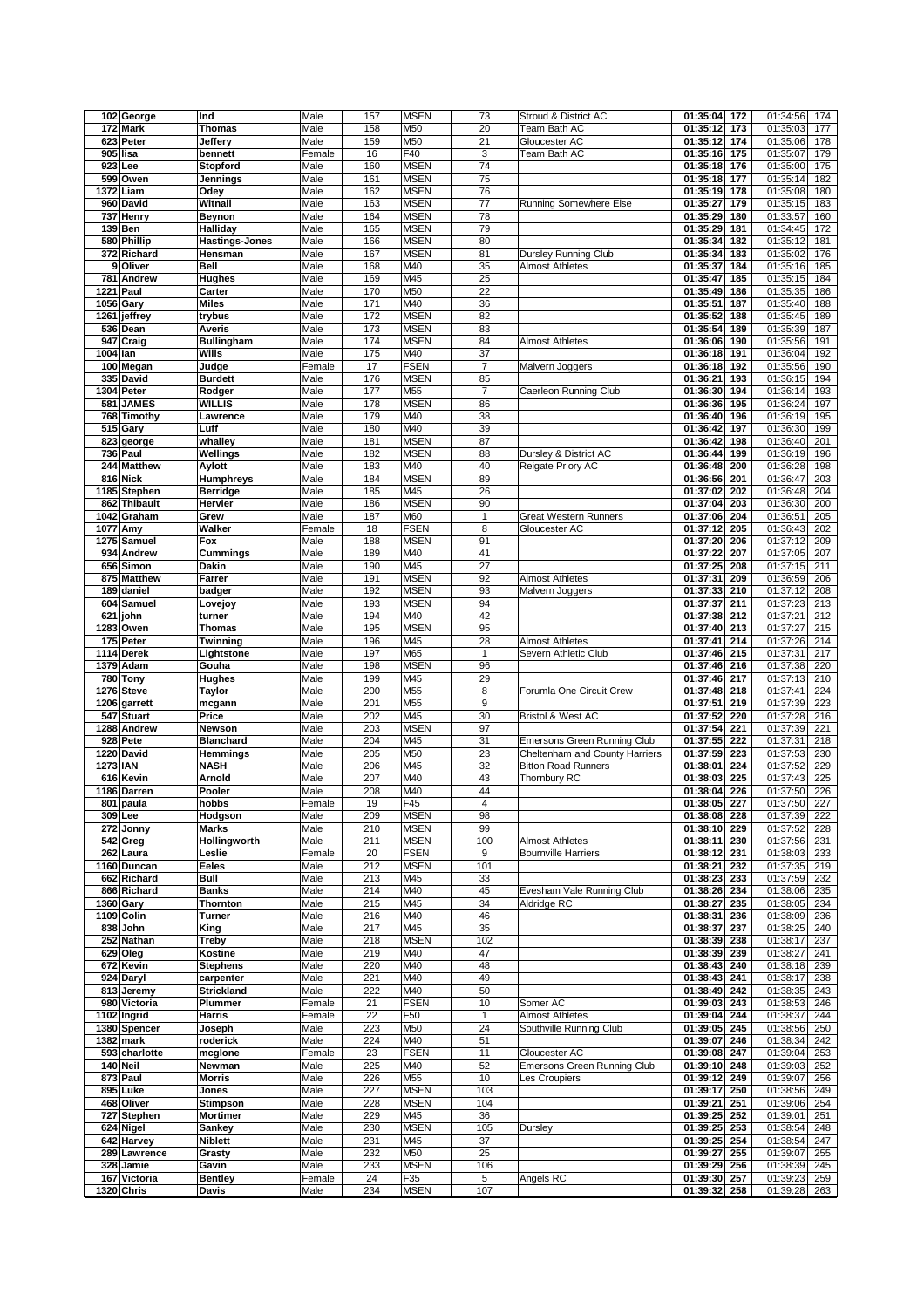|                  | 1044 Clive         | Denton                    | Male             | 235        | M45                | 38                    | Rhondda Valley Runners                             | 01:39:35                 | 259        | 01:39:24<br>260                    |
|------------------|--------------------|---------------------------|------------------|------------|--------------------|-----------------------|----------------------------------------------------|--------------------------|------------|------------------------------------|
|                  | 652 Trevor         | Jones                     | Male             | 236        | M45                | 39                    |                                                    | 01:39:42                 | 260        | 01:39:25<br>261                    |
|                  | 1264 Andrew        | Muitt                     | Male             | 237        | <b>MSEN</b>        | 108                   |                                                    | 01:39:43                 | 261        | 01:39:14<br>257                    |
|                  | 436 Jamie          | <b>Martin</b>             | Male             | 238        | M45                | 40                    |                                                    | 01:39:54                 | 262        | 01:39:30<br>264                    |
|                  | 570 Richard        | Hanson                    | Male             | 239        | <b>MSEN</b>        | 109                   | Les Croupiers                                      | 01:39:55                 | 263        | 01:39:34<br>268                    |
|                  | 265 Gary           | <b>Sidders</b>            | Male             | 240        | <b>MSEN</b>        | 110                   | <b>Great Western Runners</b>                       | 01:39:56                 | 264        | 01:39:40<br>269                    |
|                  | 1340 Leigh         | Allinson                  | Male             | 241        | <b>MSEN</b>        | 111                   |                                                    | 01:39:58                 | 265        | 01:39:32<br>267                    |
|                  | 1270 Jack          | Grant                     | Male             | 242        | <b>MSEN</b>        | 112                   |                                                    | 01:40:00                 | 266        | 01:39:27<br>262                    |
|                  | 323 Jonathan       | Crookall                  | Male             | 243        | M45                | 41                    |                                                    | 01:40:07                 | 267        | 01:39:56<br>276                    |
| 1231 Joel        |                    | Berry                     | Male             | 244        | <b>MSEN</b>        | 113                   | Rhondda Valley Runners                             | 01:40:10                 | 268        | 01:39:59<br>277                    |
|                  | 422 CHARLIE        | lles                      | Female           | 25         | <b>FSEN</b>        | 12                    | Stroud & District AC                               | 01:40:12                 | 269        | 01:39:52<br>275                    |
|                  | 1377 Sharon        | <b>Baldwin</b>            | Female           | 26         | F <sub>55</sub>    | $\mathbf{1}$          | Running Somewhere Else                             | 01:40:17                 | 270        | 01:39:48<br>271                    |
|                  | 1064 Simon         | Jackson                   | Male             | 245        | <b>MSEN</b>        | 114                   |                                                    | 01:40:17                 | 271        | 274<br>01:39:52                    |
|                  | 533 Matt           | Partridge                 | Male             | 246        | M40                | 53                    |                                                    | 01:40:19                 | 272        | 01:39:43<br>270                    |
|                  | 1000 Michael       | Toolan                    | Male             | 247        | <b>MSEN</b>        | 115                   |                                                    | 01:40:31                 | 273        | 01:39:17<br>258                    |
|                  | 1098 Dean          | Pearce                    | Male             | 248        | <b>MSEN</b>        | 116                   |                                                    | 01:40:31                 | 274        | 01:39:31<br>266                    |
|                  | 1057 Geoff         | Newman                    | Male             | 249        | M65                | $\overline{2}$        | <b>Blackpear Joggers</b>                           | 01:40:33                 | 275        | 01:40:12<br>279                    |
|                  | 437 Paul           | <b>Reeves</b>             | Male             | 250        | M40                | 54                    |                                                    | 01:40:33                 | 276        | 01:40:13<br>280                    |
|                  | 318 Patrick        | Winstone                  | Male             | 251        | M50                | 26                    | Town and Country Harriers                          | 01:40:40                 | 277        | 01:39:48<br>272                    |
| 1142 Matt<br>763 |                    | Palmer                    | Male<br>Female   | 252<br>27  | <b>MSEN</b><br>F40 | 117<br>$\overline{4}$ | Portishead Running Club<br><b>Bedford harriers</b> | 01:40:42<br>01:40:43     | 278<br>279 | 273<br>01:39:48<br>278             |
|                  | Sacha<br>1156 Emma | Lynch                     | Female           | 28         | F40                | 5                     |                                                    | 01:40:53                 | 280        | 01:40:03<br>01:40:36<br>284        |
| 1342 Matt        |                    | <b>Boggis</b><br>Franklin | Male             | 253        | <b>MSEN</b>        | 118                   |                                                    | 01:40:54                 | 281        | 01:39:30<br>265                    |
|                  | 1048 Shane         | Toogood                   | Male             | 254        | <b>MSEN</b>        | 119                   | <b>Hogweed Trotters</b>                            | 01:40:57                 | 282        | 01:40:37<br>285                    |
|                  | 1041 Constant      | <b>Fischer</b>            | Male             | 255        | M45                | 42                    | Cirencester AC                                     | 01:40:58                 | 283        | 01:40:40<br>286                    |
| 481 Ian          |                    | <b>Davies</b>             | Male             | 256        | <b>MSEN</b>        | 120                   |                                                    | 01:41:00                 | 284        | 01:40:34<br>282                    |
|                  | 715 Guy            | Anderson                  | Male             | 257        | <b>MSEN</b>        | 121                   |                                                    | 01:41:00                 | 285        | 01:40:50<br>289                    |
| 1309 Ian         |                    | Dyson                     | Male             | 258        | M60                | $\overline{2}$        | Malvern Joggers                                    | 01:41:06                 | 286        | 01:40:44<br>288                    |
|                  | 665 Dave           | Mayo                      | Male             | 259        | M50                | 27                    | <b>CLC Striders</b>                                | 01:41:09                 | 287        | 01:40:44<br>287                    |
|                  | 913 Estelle        | Greenfield                | Female           | 29         | $\overline{F}35$   | 6                     |                                                    | 01:41:14                 | 288        | 01:40:27<br>281                    |
|                  | 1176 Chris         | <b>Jackson</b>            | Male             | 260        | <b>MSEN</b>        | 122                   |                                                    | 01:41:17                 | 289        | 01:40:52<br>290                    |
|                  | 1184 Esther        | Hudson                    | Female           | 30         | <b>FSEN</b>        | 13                    |                                                    | 01:41:18                 | 290        | 01:41:04<br>295                    |
|                  | 1369 Danny         | Houghton                  | Male             | 261        | <b>MSEN</b>        | 123                   |                                                    | 01:41:22                 | 291        | 01:40:58<br>292                    |
| 607 Ori          |                    | Hellerstein               | Male             | 262        | <b>MSEN</b>        | 124                   |                                                    | 01:41:22                 | 292        | 01:41:03<br>294                    |
|                  | 447 MARK           | <b>AINSWORTH</b>          | Male             | 263        | M45                | 43                    |                                                    | 01:41:25                 | 293        | 01:41:13<br>297                    |
| 435              | Justin             | <b>Bloys</b>              | Male             | 264        | <b>MSEN</b>        | 125                   |                                                    | 01:41:26                 | 294        | 01:40:35<br>283                    |
|                  | 512 Darren         | Way                       | Male             | 265        | M40                | 55                    | <b>Bitton Road Runners</b>                         | 01:41:27                 | 295        | 01:41:17<br>299                    |
|                  | 743 Dave           | Thomas                    | Male             | 266        | M60                | 3                     | Aberystwyth AC                                     | 01:41:28                 | 296        | 01:40:52<br>291                    |
|                  | 921 troy           | fry                       | Male             | 267        | <b>MSEN</b>        | 126                   |                                                    | 01:41:31                 | 297        | 01:41:11<br>296                    |
|                  | 1119 Nicola        | <b>Beck</b>               | Female           | 31         | F40                | 6                     | <b>Lliswerry Runners</b>                           | 01:41:33                 | 298        | 01:41:18<br>300                    |
|                  | 1214 Carol         | Cowley                    | Female           | 32         | F60                | $\mathbf{1}$          | Tewkesbury AC                                      | 01:41:37                 | 299        | 01:41:15<br>298                    |
|                  | 1225 Debbie        | Hockenell                 | Female           | 33         | <b>FSEN</b>        | 14                    |                                                    | 01:41:44                 | 300        | 01:41:18<br>301                    |
| $126$ roy        | 675 Tina           | Wickens                   | Female<br>Male   | 34<br>268  | F45<br>M45         | 5<br>44               | Team Bath AC                                       | 01:41:45<br>01:41:47     | 301<br>302 | 01:41:24<br>305<br>01:41:37<br>311 |
|                  | 703 Robert         | hayward<br>Keeble         | Male             | 269        | <b>MSEN</b>        | 127                   |                                                    | 01:41:49                 | 303        | 01:41:32<br>307                    |
|                  | 832 simon          | brasier                   | Male             | 270        | <b>MSEN</b>        | 128                   |                                                    | 01:41:49                 | 304        | 01:41:31<br>306                    |
| 1130 Ben         |                    | <b>McCreadie</b>          | Male             | 271        | <b>MSEN</b>        | 129                   | <b>Lliswerry Runners</b>                           | 01:41:50                 | 305        | 01:41:35<br>309                    |
|                  | 524 Martin         | Hobson                    | Male             | 272        | <b>MSEN</b>        | 130                   | Gloucester AC                                      | 01:41:55                 | 306        | 01:40:58<br>293                    |
|                  | 1242 Mark          | <b>Stebbings</b>          | Male             | 273        | M40                | 56                    |                                                    | 01:41:56                 | 307        | 01:41:37<br>310                    |
|                  | 625 lain           | Major                     | Male             | 274        | <b>MSEN</b>        | 131                   |                                                    | 01:42:00                 | 308        | 01:41:22<br>303                    |
|                  | 65 Owen            |                           |                  |            | <b>MSEN</b>        | 132                   |                                                    |                          |            |                                    |
|                  |                    | <b>Stinchcombe</b>        | Male             | 275        |                    |                       |                                                    | 01:42:03                 | 309        | 01:41:51<br>317                    |
|                  | 1367 Chris         | <b>Davies</b>             | Male             | 276        | M60                | $\overline{4}$        |                                                    | 01:42:05                 | 310        | 01:41:34<br>308                    |
|                  | 1335 Luke          | <b>Styles</b>             | Male             | 277        | <b>MSEN</b>        | 133                   |                                                    | 01:42:07                 | 311        | 01:41:48<br>315                    |
| 937 Ian          |                    | Rodd                      | Male             | 278        | M40                | 57                    |                                                    | 01:42:08                 | 312        | 01:41:21<br>302                    |
|                  | 79 Jamil           | <b>Stevens</b>            | Male             | 279        | <b>MSEN</b>        | 134                   |                                                    | 01:42:09                 | 313        | 01:41:52<br>319                    |
|                  | 367 Michael        | <b>Martin</b>             | Male             | 280        | M <sub>55</sub>    | 11                    | Portishead Running Club                            | 01:42:13                 | 314        | 01:41:23<br>304                    |
|                  | 293 Jason          | Hacker                    | Male             | 281        | M40                | 58                    |                                                    | 01:42:19 315             |            | 01:41:37<br>312                    |
|                  | 480 dean           | drew                      | Male             | 282        | M45                | 45                    | <b>Emersons Green Running Club</b>                 | 01:42:19 316             |            | 01:41:58<br>321                    |
|                  | 348 Charlotte      | <b>MccGwire</b>           | Female           | 35         | F45                | 6                     | Stroud & District AC                               | 01:42:20 317             |            | 01:41:38<br>313                    |
|                  | 1271 Matthew       | Proome                    | Male             | 283        | <b>MSEN</b>        | 135                   | <b>Almost Athletes</b>                             | 01:42:21                 | 318        | 01:42:10<br>327                    |
|                  | 360 Nicolas        | Jacquet                   | Male             | 284        | <b>MSEN</b>        | 136                   |                                                    | 01:42:23                 | 319        | 01:41:50<br>316                    |
|                  | 634 Colin          | <b>Durrant</b>            | Male             | 285        | M40                | 59                    |                                                    | 01:42:23 320             |            | 01:41:52<br>318                    |
| $1110$ Jim       | 617 Jonathan       | Tudor<br><b>Adams</b>     | Male<br>Male     | 286<br>287 | MSEN<br>M55        | 137<br>12             | Dursley & District AC<br>Stroud & District AC      | 01:42:32                 | 321<br>322 | 01:41:57<br>320<br>01:42:01<br>323 |
|                  | 465 Kieran         | Aylott                    | Male             | 288        | <b>MSEN</b>        | 138                   |                                                    | 01:42:34<br>01:42:36     | 323        | 01:41:40<br>314                    |
|                  | 383 Robert         | Giles                     | Male             | 289        | M45                | 46                    |                                                    | 01:42:37                 | 324        | 01:42:23<br>329                    |
|                  | 614 Roger          | <b>McFadden</b>           | Male             | 290        | M65                | $\mathsf 3$           | <b>BRAT Club</b>                                   | 01:42:43                 | 325        | 01:42:27<br>331                    |
|                  | 1020 STUART        | <b>PIGGOTT</b>            | Male             | 291        | <b>MSEN</b>        | 139                   | THE STRAGGLERS                                     | 01:42:43                 | 326        | 01:42:26<br>330                    |
|                  | 470 richard        | jessup                    | Male             | 292        | M40                | 60                    |                                                    | 01:42:50                 | 327        | 01:42:29<br>334                    |
|                  | 3 Thomas           | <b>Walters</b>            | Male             | 293        | <b>MSEN</b>        | 140                   | <b>Bournville Harriers</b>                         | 01:42:52                 | 328        | 01:42:29<br>333                    |
|                  | 708 Rebecca        | Morgan                    | Female           | 36         | <b>FSEN</b>        | 15                    |                                                    | 01:42:55                 | 329        | 01:42:27<br>332                    |
|                  | 1303 Nicola        | Copley                    | Female           | 37         | F40                | $\overline{7}$        | <b>Almost Athletes</b>                             | 01:42:58                 | 330        | 01:42:08<br>326                    |
|                  | 800 Paul           | Timms                     | Male             | 294        | M50                | 28                    | Stroud & District AC                               | 01:43:01                 | 331        | 01:42:34<br>338                    |
|                  | 316 Paul           | <b>Robbins</b>            | Male             | 295        | <b>MSEN</b>        | 141                   | Northbrook AC                                      | 01:43:01                 | 332        | 01:42:38<br>340                    |
|                  | 566 Danielle       | Scott                     | Female           | 38         | <b>FSEN</b>        | 16                    |                                                    | 01:43:02                 | 333        | 01:42:31<br>335                    |
|                  | 1125 Juliet        | Pitman                    | Female           | 39         | F45                | $\boldsymbol{7}$      |                                                    | 01:43:03                 | 334        | 01:42:00<br>322                    |
|                  | 957 HELEN          | <b>GOODFELLOW</b>         | Female           | 40         | <b>FSEN</b>        | 17                    | <b>Almost Athletes</b>                             | 01:43:03                 | 335        | 01:42:06<br>325                    |
|                  | 874 Jeanette       | <b>Gullick</b>            | Female           | 41         | F45                | 8                     | <b>Almost Athletes</b>                             | 01:43:07                 | 336        | 01:42:31<br>336                    |
|                  | 769 Neil           | <b>Sykes</b>              | Male             | 296        | <b>MSEN</b>        | 142                   |                                                    | 01:43:11                 | 337        | 01:42:04<br>324                    |
|                  | 282 David          | Leighton                  | Male             | 297        | <b>MSEN</b>        | 143                   |                                                    | 01:43:17                 | 338        | 01:42:54<br>343                    |
| 1154 Jon         |                    | <b>Maddocks</b>           | Male             | 298        | M45                | 47                    |                                                    | 01:43:19                 | 339        | 01:42:45<br>341                    |
|                  | 849 Chris          | <b>Norris</b>             | Male             | 299        | <b>MSEN</b>        | 144                   |                                                    | 01:43:22                 | 340<br>341 | 01:42:32<br>337                    |
| 1172 Fran        | 434 Anne           | Harrison<br>Osborne       | Female<br>Female | 42<br>43   | <b>FSEN</b><br>F50 | 18<br>$\overline{c}$  | Tewkesbury AC                                      | 01:43:22<br>01:43:23 342 |            | 01:42:35<br>339<br>01:43:08<br>347 |
|                  | 766 Andy           | <b>Milner</b>             | Male             | 300        | M40                | 61                    | Stroud Tri                                         | 01:43:23                 | 343        | 01:42:21<br>328                    |
|                  | 1149 Chris         | Williams                  | Male             | 301        | <b>MSEN</b>        | 145                   |                                                    | 01:43:31                 | 344        | 01:43:03<br>346                    |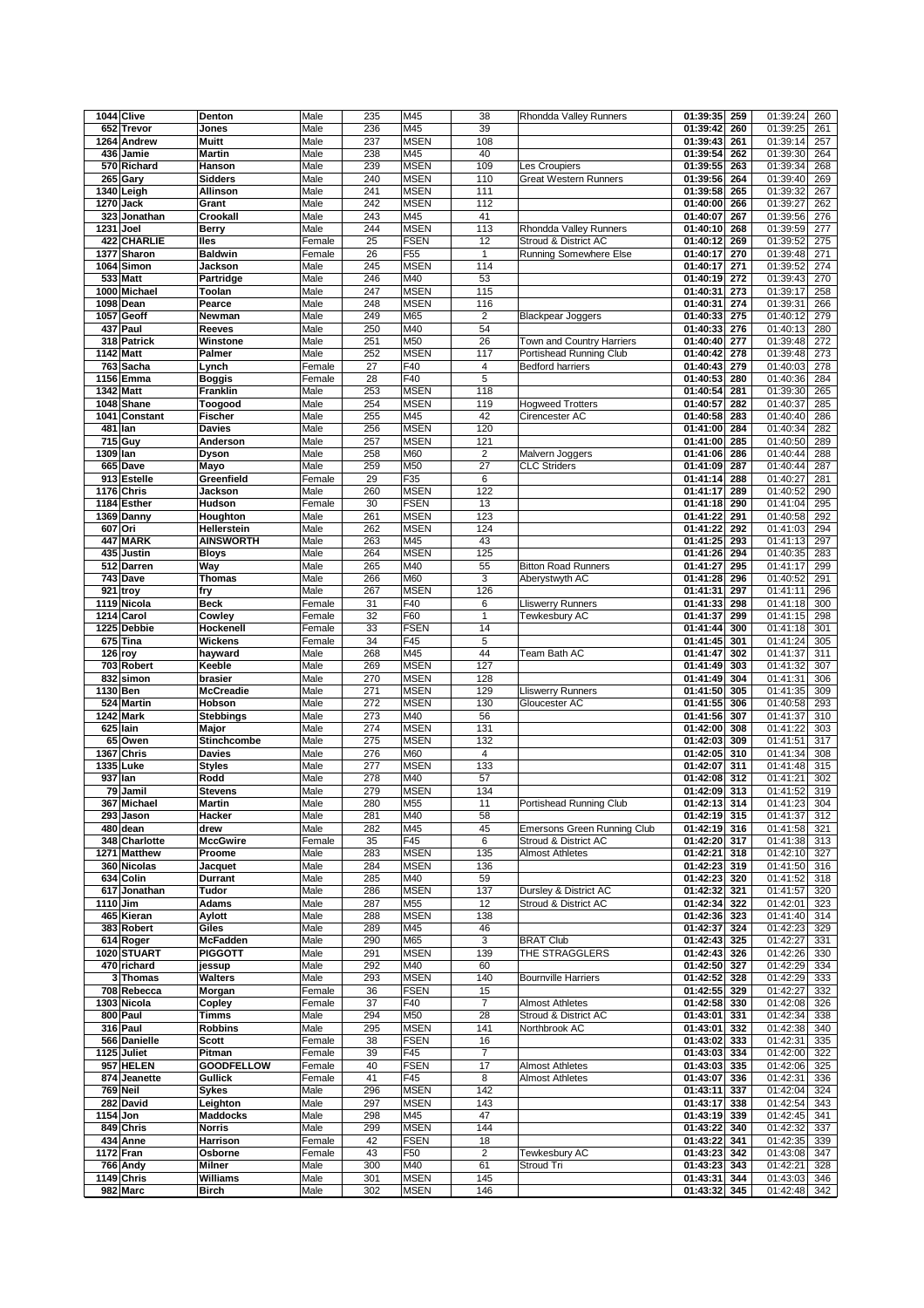|          | 829 Nigel               | Vuagniaux                        | Male           | 303        | M50                        | 29                    | Votwo.co.uk                                | 01:43:37                  | 346        | 01:42:57<br>344                    |
|----------|-------------------------|----------------------------------|----------------|------------|----------------------------|-----------------------|--------------------------------------------|---------------------------|------------|------------------------------------|
|          | 1155 Emma               | <b>Boggis</b>                    | Male           | 304        | M50                        | 30                    |                                            | 01:43:40                  | 347        | 01:43:23<br>349                    |
|          | 1267 Nicola             | Knight                           | Female         | 44         | F40                        | 8                     |                                            | 01:43:40                  | 348        | 01:43:11<br>348                    |
|          | 482 Gareth              | Parker                           | Male           | 305        | <b>MSEN</b>                | 147                   | Stroud & District AC                       | 01:43:53                  | 349        | 01:43:00<br>345                    |
| 887      | Graham                  | Young                            | Male           | 306        | M40                        | 62                    |                                            | 01:43:56                  | 350        | 01:43:25<br>351                    |
|          | 664 George              | Parker                           | Male           | 307        | <b>MSEN</b>                | 148                   | <b>CLC Striders</b>                        | 01:44:03                  | 351        | 01:43:37<br>354                    |
|          | 1232 IVOR               | <b>PROBERT</b>                   | Male           | 308        | M45                        | 48                    | Running Somewhere Else                     | 01:44:05                  | 352        | 01:43:33<br>352                    |
|          | 653 Emma                | Abbey                            | Female         | 45         | F40                        | 9                     | <b>CLC Striders</b>                        | 01:44:06                  | 353        | 01:43:24<br>350                    |
|          | 91 David                | <b>Skeats</b>                    | Male           | 309        | <b>MSEN</b>                | 149                   | <b>CLC Striders</b>                        | 01:44:13                  | 354        | 01:43:42<br>355                    |
|          | 1341 colin              | knight                           | Male           | 310        | M50                        | 31                    |                                            | 01:44:18                  | 355        | 01:43:33<br>353                    |
|          | 903 Russell             | langley                          | Male           | 311        | <b>MSEN</b>                | 150                   |                                            | 01:44:26                  | 356        | 01:43:42<br>356                    |
|          | 724 Mike                | Erith                            | Male           | 312        | M65                        | 4                     |                                            | 01:44:29                  | 357        | 01:44:04<br>360                    |
| 1364 Nik |                         | Feltham                          | Male           | 313        | M45                        | 49                    |                                            | 01:44:29                  | 358        | 01:44:14<br>365                    |
|          | 190 Toby                | Erith                            | Male           | 314        | <b>MSEN</b>                | 151                   |                                            | 01:44:29                  | 359        | 01:44:04<br>361                    |
|          | 777 Anthony             | Lewis                            | Male           | 315        | <b>MSEN</b>                | 152                   |                                            | 01:44:30                  | 360        | 01:43:45<br>358                    |
|          | 277 Carla               | Gutjahr                          | Female         | 46         | <b>FSEN</b>                | 19                    |                                            | 01:44:30                  | 361        | 01:43:59<br>359                    |
|          | 1153 Kevin              | Preece                           | Male           | 316        | M50                        | 32                    |                                            | 01:44:33                  | 362        | 01:44:07<br>362                    |
|          | 513 John                | Owen                             | Male           | 317        | <b>MSEN</b>                | 153                   |                                            | 01:44:38                  | 363        | 01:44:07<br>363                    |
|          | 1047 Dylan              | Williams                         | Male           | 318        | <b>MSEN</b>                | 154                   |                                            | 01:44:38                  | 364        | 01:44:31<br>371                    |
|          | 528 Phil                | <b>Stimpson</b>                  | Male           | 319        | M50                        | 33                    |                                            | 01:44:43                  | 365        | 01:43:44<br>357                    |
|          | 1336 Danny              | Coll                             | Male           | 320        | M55                        | 13                    | <b>Great Western Runners</b>               | 01:44:43                  | 366        | 01:44:26<br>370                    |
|          | 320 Paul                | <b>Moss</b>                      | Male           | 321        | <b>MSEN</b>                | 155                   |                                            | 01:44:44                  | 367        | 01:44:35<br>373                    |
|          | 693 Ben                 | Wood                             | Male           | 322        | <b>MSEN</b>                | 156                   |                                            | 01:44:48                  | 368        | 01:44:16<br>366                    |
|          | 807 Samuel              | Gabb                             | Male           | 323        | <b>MSEN</b>                | 157                   |                                            | 01:44:57                  | 369        | 01:44:23<br>368                    |
|          | 1197 Craig              | Lewry                            | Male           | 324        | <b>MSEN</b>                | 158                   |                                            | 01:44:58                  | 370        | 01:44:39<br>376                    |
|          | 879 Andrea              | Goude                            | Female         | 47         | F40                        | 10                    | Portishead Running Club                    | 01:44:59                  | 371        | 01:44:08<br>364                    |
|          | 885 Alice               | Lewis                            | Female         | 48         | F55                        | $\overline{2}$        | Dursley Running Club                       | 01:44:59                  | 372        | 01:44:46<br>379                    |
|          | 211 Helen               | <b>Boswell</b>                   | Female         | 49         | <b>FSEN</b>                | 20                    |                                            | 01:45:04                  | 373        | 01:44:33<br>372                    |
|          | 600 Andy                | Taylor                           | Male           | 325        | <b>MSEN</b>                | 159                   | <b>Hogweed Trotters</b>                    | 01:45:08                  | 374        | 01:44:48<br>380                    |
|          | 764 Robert              | John                             | Male           | 326        | <b>MSEN</b><br><b>MSEN</b> | 160                   |                                            | 01:45:08                  | 375        | 01:44:55<br>382                    |
|          | 1262 andrew             | trybus                           | Male           | 327        |                            | 161<br>$\overline{7}$ |                                            | 01:45:10                  | 376        | 01:44:59<br>386                    |
| 37       | 911 Georgina<br>Graham  | Emile                            | Female<br>Male | 50<br>328  | F35<br><b>MSEN</b>         | 162                   | Angels RC<br><b>Running Somewhere Else</b> | 01:45:13<br>01:45:19      | 377<br>378 | 01:44:43<br>377<br>01:45:06<br>389 |
|          | 311 Peter               | Aitchison<br><b>Tyrrell</b>      | Male           | 329        | <b>MSEN</b>                | 163                   |                                            | 01:45:20                  | 379        | 01:44:19<br>367                    |
|          | 324 Jon                 | Woolls                           | Male           | 330        | M45                        | 50                    | <b>Hogweed Trotters</b>                    | 01:45:26                  | 380        | 01:45:09<br>390                    |
|          | 733 Jasmine             | Simpson                          | Female         | 51         | <b>FSEN</b>                | 21                    |                                            | 01:45:29                  | 381        | 01:44:43<br>378                    |
|          | 411 Brian               | Hulcup                           | Male           | 331        | M60                        | 5                     | <b>Bourton Roadrunners</b>                 | 01:45:31                  | 382        | 01:45:02<br>387                    |
|          | 155 Nick                | <b>Marshall</b>                  | Male           | 332        | M55                        | 14                    | <b>Westbury Harriers</b>                   | 01:45:31                  | 383        | 01:45:19<br>395                    |
|          | 1205 Simon              | Carr                             | Male           | 333        | M45                        | 51                    | <b>Wells City Harriers</b>                 | 01:45:33                  | 384        | 01:44:55<br>381                    |
|          | 812 Joe                 | Harrison                         | Male           | 334        | M50                        | 34                    | <b>Almost Athletes</b>                     | 01:45:33                  | 385        | 01:44:36<br>374                    |
|          | 1334 Yvonne             | Caswell                          | Female         | 52         | F40                        | 11                    | Stratford upon Avon AC                     | 01:45:35                  | 386        | 01:45:12<br>392                    |
|          | 248 Paul                | Coates                           | Male           | 335        | M50                        | 35                    |                                            | 01:45:39                  | 387        | 01:45:02<br>388                    |
| 1132 Tim |                         | O'Gara                           | Male           | 336        | M40                        | 63                    |                                            | 01:45:41                  | 388        | 01:44:55<br>383                    |
|          | 1285 Jess               | Webb                             | Male           | 337        | M55                        | 15                    |                                            | 01:45:41                  | 389        | 01:45:13<br>394                    |
|          | 1235 Norman             | <b>Merlock</b>                   | Male           | 338        | M45                        | 52                    |                                            | 01:45:46                  | 390        | 01:44:23<br>369                    |
|          | 158 Alexander           | Keylock                          | Male           | 339        | <b>MSEN</b>                | 164                   |                                            | 01:45:48                  | 391        | 01:45:34<br>401                    |
|          | 363 Liz                 | Anderson                         | Female         | 53         | <b>FSEN</b>                | 22                    | Dursley & District AC                      | 01:45:48                  | 392        | 01:45:13<br>393                    |
|          | 29 Clive                | Poole                            | Male           | 340        | M45                        | 53                    | Gloucester AC                              | 01:45:49                  | 393        | 01:45:34<br>400                    |
|          | 1124 Ben                | Johnson                          | Male           | 341        | <b>MSEN</b>                | 165                   |                                            | 01:45:56                  | 394        | 01:45:33<br>399                    |
|          | 1187 Chris              | Atkinson                         | Male           | 342        | <b>MSEN</b>                | 166                   |                                            | 01:45:57                  | 395        | 01:44:39<br>375                    |
|          | 742 neville             | curtis                           | Male           | 343        | M50                        | 36                    |                                            | 01:45:59                  | 396        | 01:45:28<br>398                    |
|          | 897 Ivan                | Quinlan                          | Male           | 344        | M45                        | 54                    |                                            | 01:46:02                  | 397        | 01:45:52<br>411                    |
|          | 618 Jake                | <b>Moss</b>                      | Male           | 345        | <b>MSEN</b>                | 167                   |                                            | 01:46:07                  | 398        | 01:44:58<br>385                    |
| 1002     | Joe                     | <b>Morwood</b>                   | Male           | 346        | <b>MSEN</b>                | 168                   | Aldershot Farnham & District A             | 01:46:07                  | 399        | 01:44:58<br>384                    |
|          | 803 Shaun               | Cratchley                        | Male           | 347        | M40                        | 64                    |                                            | 01:46:09                  | 400        | 01:45:41<br>403                    |
|          | 1314 Graham             | <b>Bentley</b>                   | Male           | 348        | M45                        | 55                    | <b>Quantock Harriers</b>                   | 01:46:11                  | 401        | 397<br>01:45:27                    |
|          | 441 Margaret            | Johnson                          | Female         | 54         | F45                        | 9                     | <b>Dursley Running Club</b>                | 01:46:11                  | 402        | 01:45:37<br>402                    |
|          | 587 Rupert              | <b>Chesmore</b>                  | Male           | 349        | M55                        | 16                    | Cirencester AC                             | 01:46:14                  | 403        | 01:45:53<br>413                    |
|          | 741 Graeme              | Flory-Kish                       | Male           | 350        | M45                        | 56                    |                                            | 01:46:16                  | 404        | 01:45:51<br>410                    |
|          | 930 Yannig              | Vaillant                         | Male           | 351        | <b>MSEN</b>                | 169                   |                                            | 01:46:16                  | 405        | 01:45:25<br>396                    |
|          | 452 SARAH               | <b>WRIGHT</b>                    | Female         | 55         | F45                        | 10                    | <b>Bitton Road Runners</b>                 | 01:46:16                  | 406        | 01:46:04<br>418                    |
|          | 701 Rob                 | <b>Willis-New</b>                | Male           | 352        | M40                        | 65                    |                                            | 01:46:17                  | 407        | $\overline{01}$ :45:52<br>412      |
|          | 825 Debbie              | Smith                            | Female         | 56         | F45                        | 11                    | Cheltenham and County Harriers             | 01:46:18                  | 408        | 01:45:42<br>405                    |
|          | 444 TRUDY               | <b>COMPTON</b>                   | Female         | 57         | F45                        | 12                    | Cirencester AC                             | 01:46:18                  | 409        | 01:45:55<br>416                    |
|          | 111 Neil                | Golding                          | Male           | 353        | <b>MSEN</b>                | 170                   |                                            | 01:46:21                  | 410        | 01:45:54<br>414                    |
|          | 735 Philip              | Abbey                            | Male           | 354        | M40                        | 66                    |                                            | 01:46:27                  | 411        | 01:45:45<br>406                    |
|          | 828 Jessica             | Ruth                             | Female         | 58         | <b>FSEN</b>                | 23                    | <b>Almost Athletes</b>                     | 01:46:28<br>01:46:31      | 412        | 01:45:54<br>415                    |
|          | 361 Philip<br>430 Simon | <b>Withers</b><br><b>Bedford</b> | Male<br>Male   | 355<br>356 | M55<br><b>MSEN</b>         | 17<br>171             |                                            | 01:46:32                  | 413<br>414 | 01:45:50<br>409<br>01:45:42<br>404 |
|          | 1243 David              | <b>Turner</b>                    | Male           | 357        | <b>MSEN</b>                | 172                   |                                            | 01:46:35                  | 415        | 01:46:06<br>419                    |
|          | 409 Bruce               | <b>Lascelles</b>                 | Male           | 358        | M45                        | 57                    |                                            | $\overline{01:46:39}$ 416 |            | 01:46:20<br>424                    |
|          | 273 Chris               | Earle                            | Male           | 359        | <b>MSEN</b>                | 173                   |                                            | 01:46:40 417              |            | 01:45:11<br>391                    |
|          | 549 Colin               | Pickering                        | Male           | 360        | M40                        | 67                    |                                            | 01:46:42                  | 418        | 01:46:09<br>420                    |
|          | 650 Karen               | Sluman                           | Female         | 59         | F40                        | 12                    |                                            | 01:46:45 419              |            | 01:46:21<br>425                    |
|          | 1352 Colette            | Rudland                          | Female         | 60         | F40                        | 13                    |                                            | 01:46:46 420              |            | 01:46:16<br>421                    |
|          | 399 Chris               | Jones                            | Male           | 361        | <b>MSEN</b>                | 174                   |                                            | 01:46:48                  | 421        | 01:45:59<br>417                    |
|          | 958 Stephen             | Cotton                           | Male           | 362        | M45                        | 58                    |                                            | 01:46:55 422              |            | 01:46:16<br>422                    |
|          | 668 Christopher         | <b>Jurevicius</b>                | Male           | 363        | M55                        | 18                    | Stroud & District AC                       | 01:47:05                  | 423        | 01:46:33<br>429                    |
|          | 728 Richard             | Palmer                           | Male           | 364        | M45                        | 59                    |                                            | 01:47:07                  | 424        | 01:46:48<br>437                    |
|          | 761 Gez                 | <b>Browning</b>                  | Male           | 365        | M40                        | 68                    |                                            | 01:47:07                  | 425        | 01:46:37<br>431                    |
|          | 1135 Tom                | <b>PACKER</b>                    | Male           | 366        | <b>MSEN</b>                | 175                   |                                            | 01:47:08                  | 426        | 01:45:48<br>408                    |
|          | 1136 Michael            | <b>HART</b>                      | Male           | 367        | <b>MSEN</b>                | 176                   |                                            | 01:47:08                  | 427        | 01:45:48<br>407                    |
|          | 839 Terry               | Onions                           | Male           | 368        | M60                        | 6                     | Gloucester AC                              | 01:47:10 428              |            | 01:46:18<br>423                    |
|          | 748 Mark                | Wilson                           | Male           | 369        | <b>MSEN</b>                | 177                   | <b>Almost Athletes</b>                     | 01:47:11                  | 429        | 01:46:26<br>426                    |
|          | 343 Mike                | Cook                             | Male           | 370        | <b>MSEN</b>                | 178                   | Kingsway Runners                           | 01:47:12                  | 430        | 01:46:32<br>428                    |
|          | 1147 Emma               | <b>Jeffery</b>                   | Female         | 61         | F40                        | 14                    | Gloucester AC                              | 01:47:17                  | 431        | 01:46:45<br>436                    |
|          | 971 ADRIAN              | <b>BLAKE</b>                     | Male           | 371        | M55                        | 19                    |                                            | 01:47:20 432              |            | 01:46:51<br>438                    |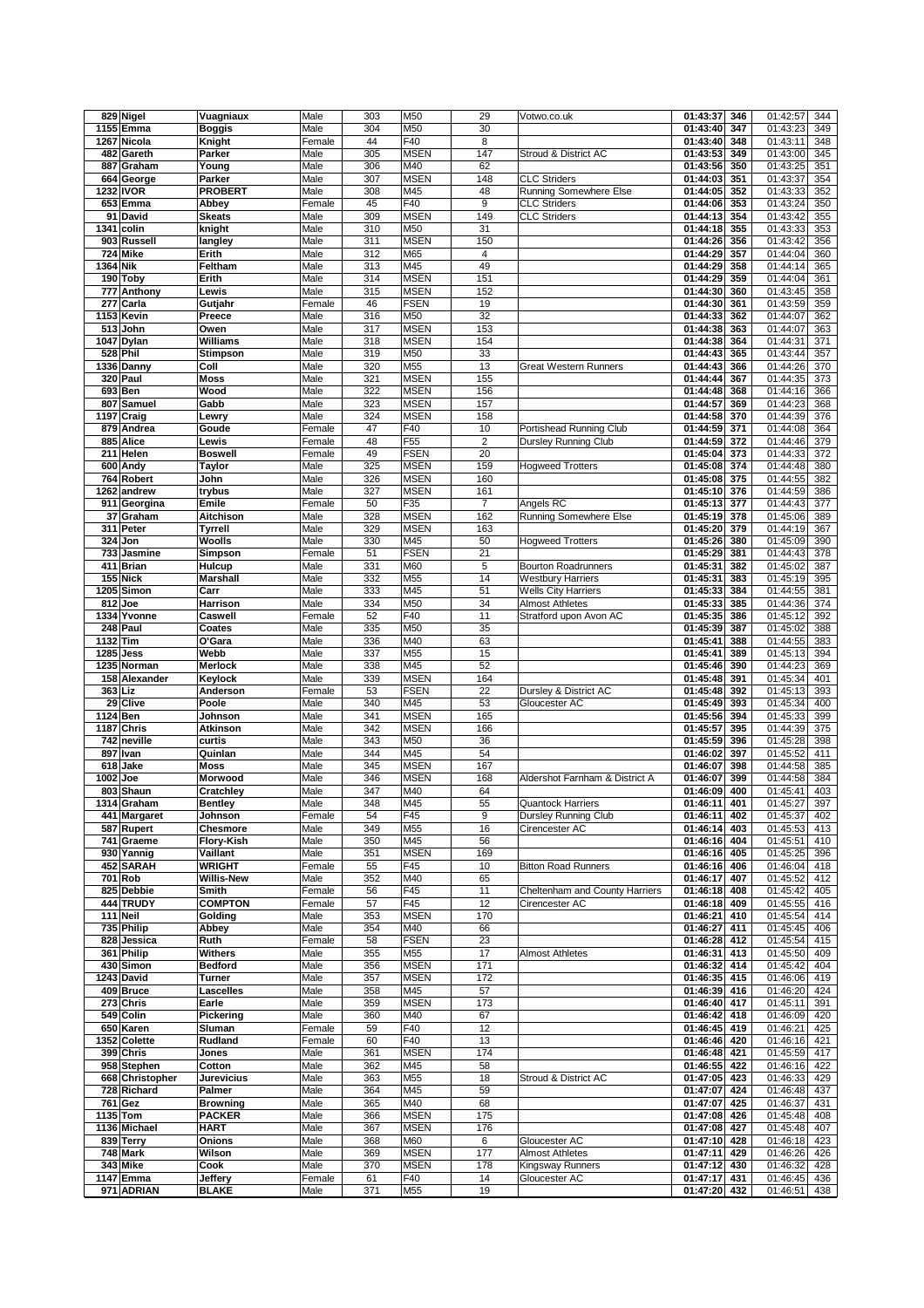|                | 785 Sarah                 | <b>Roberts</b>      | Female       | 62         | F45                        | 13             | <b>Almost Athletes</b>      | 01:47:23                 | 433 | 01:46:34<br>430                    |
|----------------|---------------------------|---------------------|--------------|------------|----------------------------|----------------|-----------------------------|--------------------------|-----|------------------------------------|
|                | 1344 Rupert               | Janisch             | Male         | 372        | <b>MSEN</b>                | 179            |                             | 01:47:24                 | 434 | 01:46:43<br>435                    |
| 787            | <b>Desiree</b>            | Beer                | Female       | 63         | F <sub>55</sub>            | 3              | <b>Almost Athletes</b>      | 01:47:26                 | 435 | 01:46:40<br>432                    |
| 497            | Joanna                    | Parr                | Female       | 64         | <b>FSEN</b>                | 24             | Stroud & District AC        | 01:47:27                 | 436 | 01:46:59<br>441                    |
|                |                           |                     |              |            |                            |                |                             |                          |     |                                    |
| 942            | James                     | Robinson            | Male         | 373        | M40                        | 69             |                             | 01:47:28                 | 437 | 440<br>01:46:57                    |
|                | 1026 Dominic              | Lyes                | Male         | 374        | M45                        | 60             | <b>Almost Athletes</b>      | 01:47:30                 | 438 | 01:47:16<br>448                    |
|                | 1378 Aaron                | <b>Abbott</b>       | Male         | 375        | M40                        | 70             |                             | 01:47:36                 | 439 | 01:47:06<br>445                    |
|                | 454 Matt                  | Armstrong           | Male         | 376        | <b>MSEN</b>                | 180            |                             | 01:47:36                 | 440 | 01:46:32<br>427                    |
|                | 939 Martin                | Hanbury             | Male         | 377        | M50                        | 37             |                             | 01:47:41                 | 441 | 01:47:00<br>442                    |
|                | 337 Mark                  | Dyer                | Male         | 378        | <b>MSEN</b>                | 181            |                             | 01:47:46                 | 442 | 01:47:02<br>443                    |
|                | 181 Megan                 | <b>Baker</b>        | Female       | 65         | <b>FSEN</b>                | 25             | Stroud & District AC        | 01:47:50                 | 443 | 01:47:40<br>460                    |
|                | 1054 Richard              | Cook                | Male         | 379        | M45                        | 61             | <b>Cotswold Allrunners</b>  | 01:47:53                 | 444 | 01:47:24<br>451                    |
|                | 920 David                 | Turner              | Male         | 380        | <b>MSEN</b>                | 182            |                             | 01:47:56                 | 445 | 01:47:39<br>458                    |
|                |                           |                     |              |            |                            |                |                             |                          |     |                                    |
|                | 1254 Diarmuid             | <b>Cullinane</b>    | Male         | 381        | M50                        | 38             |                             | 01:47:57                 | 446 | 01:47:09<br>446                    |
|                | 268 Mick                  | <b>Beard</b>        | Male         | 382        | M50                        | 39             |                             | 01:47:59                 | 447 | 01:47:13<br>447                    |
|                | 863 Lukasz                | <b>Sztygiel</b>     | Male         | 383        | <b>MSEN</b>                | 183            |                             | 01:48:01                 | 448 | 01:46:42<br>434                    |
|                | 261 Thea                  | Lowe                | Female       | 66         | <b>FSEN</b>                | 26             |                             | 01:48:01                 | 449 | 01:47:05<br>444                    |
| 1256           | Jane                      | Wood                | Female       | 67         | F40                        | 15             | <b>Almost Athletes</b>      | 01:48:02                 | 450 | 01:47:36<br>454                    |
|                | 364 Richard               | <b>Beetlestone</b>  | Male         | 384        | <b>MSEN</b>                | 184            | UK Netrunner                | 01:48:03                 | 451 | 01:47:42<br>462                    |
|                | 1363 Martin               | <b>Sandles</b>      | Male         | 385        | <b>MSEN</b>                | 185            |                             | 01:48:06                 | 452 | 01:46:40<br>433                    |
|                | 187 Matthew               | Porter              | Male         | 386        | <b>MSEN</b>                | 186            |                             | 01:48:09                 | 453 | 01:47:39<br>459                    |
|                | 1170 Anthony              | Walker              | Male         | 387        | M50                        | 40             |                             | 01:48:15                 | 454 | 01:47:45<br>463                    |
|                | 1051 Alison               | Hume                | Female       | 68         | F50                        | 3              | <b>Almost Athletes</b>      | 01:48:18                 | 455 | 01:47:48<br>465                    |
|                | 1178 Rose                 | <b>Niland Smith</b> | Female       | 69         | F55                        | $\overline{4}$ | Cotswold Allrunners         | 01:48:18                 | 456 | 01:46:52<br>439                    |
|                | 214 Scott                 |                     |              |            | <b>MSEN</b>                |                |                             |                          |     | 01:47:23                           |
|                |                           | Weaver              | Male         | 388        |                            | 187            |                             | 01:48:20                 | 457 | 450                                |
|                | 1329 Meryl                | Fogg                | Female       | 70         | F45                        | 14             |                             | 01:48:25                 | 458 | 01:47:38<br>456                    |
|                | 706 Fiona                 | <b>Barnes</b>       | Female       | 71         | F40                        | 16             | <b>Almost Athletes</b>      | 01:48:27                 | 459 | 01:47:30<br>452                    |
|                | 478 Ann                   | <b>Stuart</b>       | Female       | 72         | F50                        | 4              | Bromsgrove & Redditch AC    | 01:48:29                 | 460 | 01:48:02<br>467                    |
|                | 472 Max                   | Parker              | Male         | 389        | <b>MSEN</b>                | 188            |                             | 01:48:33                 | 461 | 01:47:41<br>461                    |
| 284            | James                     | King                | Male         | 390        | <b>MSEN</b>                | 189            | <b>Cotswold Allrunners</b>  | 01:48:35                 | 462 | 01:47:23<br>449                    |
| 247            | Jim                       | Hamilton            | Male         | 391        | <b>MSEN</b>                | 190            |                             | 01:48:38                 | 463 | 01:47:33<br>453                    |
|                | 945 Francesca             | Amigoni             | Female       | 73         | <b>FSEN</b>                | 27             | <b>Dursley Running Club</b> | 01:48:42                 | 464 | 01:48:28<br>476                    |
| 385            | Gareth                    | Hughes              | Male         | 392        | M40                        | 71             |                             | 01:48:42                 | 465 | 01:47:37<br>455                    |
|                | 234 Kate                  | <b>Milsom</b>       | Female       | 74         | <b>FSEN</b>                | 28             |                             | 01:48:43                 | 466 | 01:48:33<br>478                    |
|                | 380 Stuart                | Conway              | Male         | 393        | M50                        | 41             |                             | 01:48:43                 | 467 | 01:47:45<br>464                    |
| 77             | <b>Chris</b>              | Horwood             | Male         | 394        | M45                        | 62             |                             | 01:48:45                 | 468 | 01:48:30<br>477                    |
|                |                           |                     |              |            | <b>MSEN</b>                |                |                             |                          |     |                                    |
|                | 1094 Ben                  | Robinson            | Male         | 395        |                            | 191            |                             | 01:48:52                 | 469 | 01:48:09<br>470                    |
|                | 692 Jason                 | Huggett             | Male         | 396        | M40                        | 72             |                             | 01:48:53                 | 470 | 01:48:05<br>468                    |
| $\overline{a}$ | James                     | Widdowson           | Male         | 397        | M40                        | 73             | Cirencester AC              | 01:48:59                 | 471 | 01:48:36<br>479                    |
|                | 674 Paul                  | Isherwood           | Male         | 398        | M55                        | 20             |                             | 01:49:02                 | 472 | 01:48:50<br>481                    |
|                | 393 Dave                  | Hollard             | Male         | 399        | M45                        | 63             |                             | 01:49:04                 | 473 | 01:48:21<br>472                    |
|                | 355 Chris                 | Dry                 | Male         | 400        | M50                        | 42             | <b>Bourton Roadrunners</b>  | 01:49:04                 | 474 | 01:48:54<br>483                    |
|                | 228 Alastair              | Reid                | Male         | 401        | M40                        | 74             |                             | 01:49:06                 | 475 | 01:47:38<br>457                    |
|                | 398 Sally                 | Grove               | Female       | 75         | <b>FSEN</b>                | 29             |                             | 01:49:07                 | 476 | 01:48:19<br>471                    |
| 349            | sam                       | hemmings            | Male         | 402        | <b>MSEN</b>                | 192            |                             | 01:49:12                 | 477 | 01:47:55<br>466                    |
| 1090           | sarah                     | richichi            | Female       | 76         | <b>FSEN</b>                | 30             |                             | 01:49:16                 | 478 | 01:48:08<br>469                    |
|                | 891 Matt                  | Mollen              | Male         | 403        | M40                        | 75             |                             | 01:49:18                 | 479 | 01:48:25<br>475                    |
|                | 647 Darren                | <b>Stokes</b>       | Male         | 404        | <b>MSEN</b>                | 193            | <b>Almost Athletes</b>      | 01:49:18                 | 480 | 01:48:23<br>473                    |
|                |                           |                     |              |            |                            |                |                             |                          |     |                                    |
| 772            | Andrew                    | <b>Griffiths</b>    | Male         | 405        | M60                        | $\overline{7}$ | Garscube Harriers Glasgow   | 01:49:26                 | 481 | 01:49:15<br>489                    |
|                | 1063 Duncan               | <b>Mounsor</b>      | Male         | 406        | M45                        | 64             | <b>Almost Athletes</b>      | 01:49:27                 | 482 | 01:48:23<br>474                    |
|                | 525 Sharon                | <b>Peters</b>       | Female       | 77         | F40                        | 17             | Tewkesbury AC               | 01:49:31                 | 483 | 01:48:53<br>482                    |
|                | 529 Ruth                  | Mowday              | Female       | 78         | F45                        | 15             | Newent Runners              | 01:49:36                 | 484 | 01:49:01<br>486                    |
|                | <b>1251 Neil</b>          | <b>Roberts</b>      | Male         | 407        | M40                        | 76             |                             | 01:49:38                 | 485 | 01:49:10<br>487                    |
|                | 1211 Emma                 | Hall                | Female       | 79         | <b>FSEN</b>                | 31             | <b>Almost Athletes</b>      | 01:49:42                 | 486 | 01:48:56<br>484                    |
|                | 716 Andrew                | Probert             | Male         | 408        | M45                        | 65             |                             | 01:49:45                 | 487 | 01:48:48<br>480                    |
|                | 1226 Andrew               | Harrison            | Male         | 409        | <b>MSEN</b>                | 194            |                             | 01:49:53                 | 488 | 01:49:26<br>495                    |
|                | 307 Mark                  | <b>Tedds</b>        | Male         | 410        | M50                        | 43             |                             | 01:49:53                 | 489 | 01:49:14<br>488                    |
|                | 831 Sandra                | Rudman              | Female       | 80         | F45                        | 16             | <b>Cotswold Allrunners</b>  | 01:49:58                 | 490 | 01:49:16<br>490                    |
|                | 1027 David                | Poad                | Male         | 411        | M45                        | 66             |                             | 01:50:04                 | 491 | 01:48:57<br>485                    |
|                | 814 John                  | <b>Skelton</b>      | Male         | 412        | M45                        | 67             | Cheltenham Triathlon Club   | 01:50:04                 | 492 | 01:49:40<br>501                    |
|                | 201 Philip                | du Plessis          | Male         | 413        | M45                        | 68             | Gloucester AC               | 01:50:06                 | 493 | 01:49:25<br>494                    |
|                | 1315 Matt                 | Ely                 | Male         | 414        | <b>MSEN</b>                | 195            |                             | 01:50:07                 | 494 | 01:49:42<br>502                    |
|                | 557 Diane                 | Rankin              | Female       | 81         | F40                        | 18             | Stroud & District AC        | 01:50:08                 | 495 | 01:49:20<br>491                    |
|                | <b>1038 Nick</b>          | Elliott             |              | 415        | M40                        | 77             |                             | 01:50:08                 | 496 | 01:49:32<br>498                    |
|                |                           |                     | Male         |            |                            |                |                             |                          |     |                                    |
|                | 852 Neil                  | <b>Dooley</b>       | Male         | 416        | M50                        | 44             | Cheltenham Triathlon Club   | 01:50:13                 | 497 | 01:49:32<br>499                    |
|                | 1224 Daniel               | Hamby               | Male         | 417        | <b>MSEN</b>                | 196            |                             | 01:50:15                 | 498 | 01:49:48<br>506                    |
|                | 1069 THOMAS               | <b>DABLE</b>        | Male         | 418        | M65                        | 5              | KENILWORTH RUNNERS          | 01:50:16                 | 499 | 01:50:11<br>515                    |
|                | 461 Nicola                | Cracknell           | Female       | 82         | <b>FSEN</b>                | 32             | Team Bath AC                | 01:50:17                 | 500 | 01:49:54<br>508                    |
|                | 826 Grenville             | Hague               | Male         | 419        | M45                        | 69             |                             | 01:50:19                 | 501 | 01:49:45<br>504                    |
|                |                           |                     |              |            |                            |                |                             |                          |     |                                    |
|                | 493 Mark                  | Jones               | Male         | 420        | M40                        | 78             |                             | 01:50:24                 | 502 | 01:49:21<br>492                    |
|                | 1092 Colin                | Carville            | Male         | 421        | M40                        | 79             |                             | 01:50:25                 | 503 | 01:49:29<br>496                    |
|                | 1014 Justin               | Hicks               | Male         | 422        | M40                        | 80             |                             | 01:50:27                 | 504 | 01:49:30<br>497                    |
|                |                           | <b>Tuttle</b>       | Male         |            | M50                        | 45             |                             |                          |     | 493                                |
|                | 232 Rob                   |                     |              | 423        |                            |                |                             | 01:50:28                 | 505 | 01:49:24                           |
|                | 799 Anthony               | Williams            | Male         | 424        | M50                        | 46             |                             | 01:50:28                 | 506 | 01:49:33<br>500                    |
|                | 794 John                  | <b>Murphy</b>       | Male         | 425        | <b>MSEN</b>                | 197            |                             | 01:50:38                 | 507 | 01:50:02<br>512                    |
|                | 1217 Carolyn              | O'Leary             | Female       | 83         | <b>FSEN</b>                | 33             |                             | 01:50:43                 | 508 | 01:50:00<br>510                    |
|                | 374 David                 | Packer              | Male         | 426        | <b>MSEN</b>                | 198            |                             | 01:50:44                 | 509 | 01:50:06<br>514                    |
|                | 1043 Andrew               | Kettley             | Male         | 427        | <b>MSEN</b>                | 199            | Rhondda Valley Runners      | 01:50:45 510             |     | 01:50:33<br>525                    |
|                | 983 Rebecca               | Waller              | Female       | 84         | <b>FSEN</b>                | 34             |                             | 01:50:45                 | 511 | 01:50:01<br>511                    |
|                | 898 Lee                   | Moore               | Male         | 428        | M40                        | 81             |                             | 01:50:45                 | 512 | 01:50:05<br>513                    |
|                | 1354 Barry                | <b>Thomas</b>       | Male         | 429        | M40                        | 82             | Stroud & District AC        | 01:50:46 513             |     | $\overline{01}$ :50:14<br>516      |
|                | 1133 David                | <b>Turnbull</b>     | Male         | 430        | M65                        | 6              | <b>Bourton Roadrunners</b>  | 01:50:46                 | 514 | 01:50:15<br>519                    |
|                | 1011 Colin                | Bell                | Male         | 431        | <b>MSEN</b>                | 200            |                             | 01:50:49                 | 515 | 01:49:44<br>503                    |
|                | 1280 Jordan               | <b>Brown</b>        | Male         | 432        | <b>MSEN</b>                | 201            |                             | 01:50:50 516             |     | 01:49:56<br>509                    |
|                |                           | Cameron             |              |            |                            |                |                             |                          |     |                                    |
|                | 673 Andrew                |                     | Male         | 433        | <b>MSEN</b>                | 202            |                             | 01:50:57 517             |     | 01:50:18<br>520                    |
|                | 280 Oliver<br>467 Richard | Cooper<br>Manship   | Male<br>Male | 434<br>435 | <b>MSEN</b><br><b>MSEN</b> | 203<br>204     | Running Somewhere Else      | 01:50:59<br>01:51:03 519 | 518 | 01:50:50<br>534<br>01:49:51<br>507 |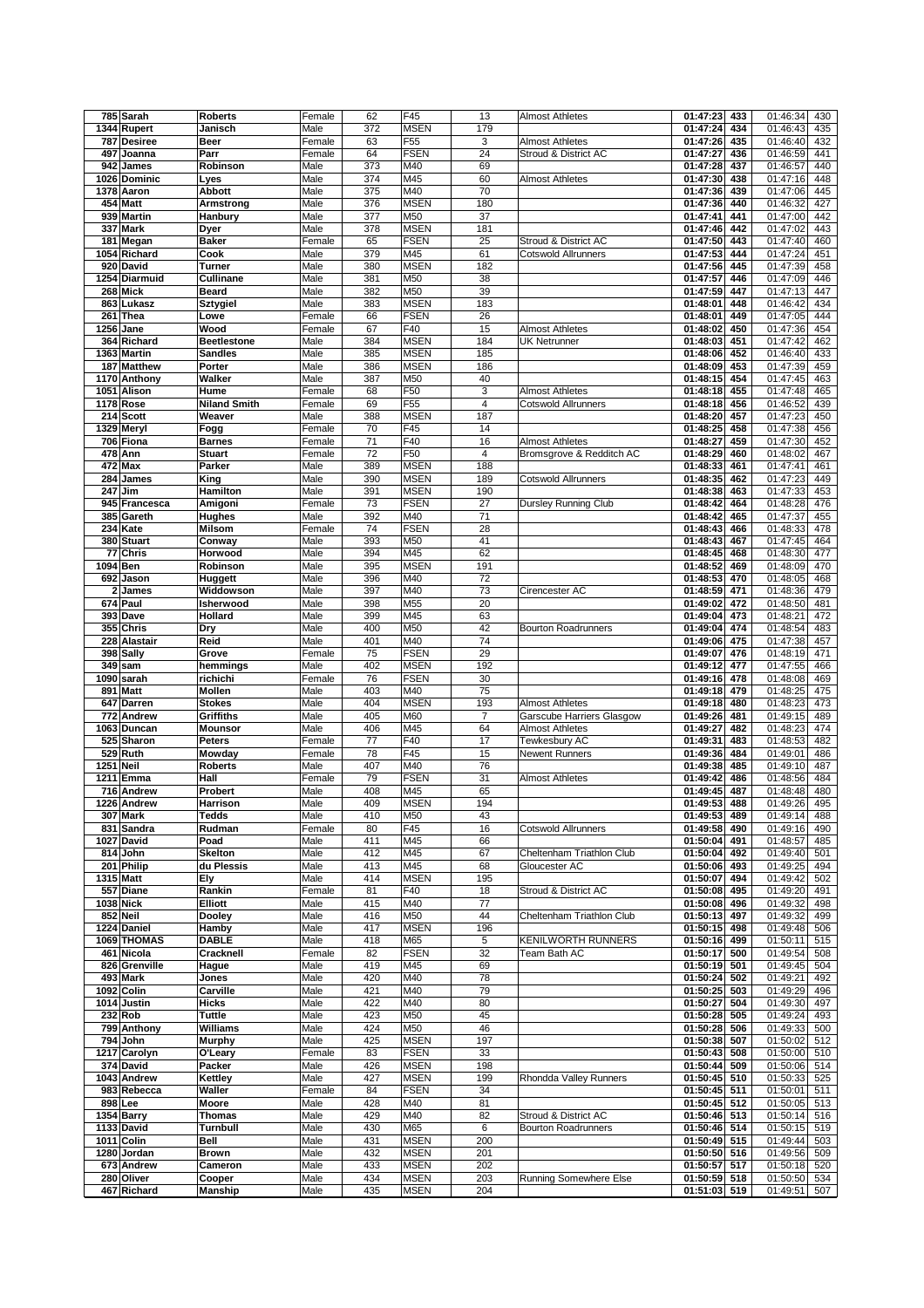|        | 144 Emma              | Wilkinson                | Male         | 436        | M45             | 70                      |                                    | 01:51:06             | 520        | 01:50:33<br>526                    |
|--------|-----------------------|--------------------------|--------------|------------|-----------------|-------------------------|------------------------------------|----------------------|------------|------------------------------------|
|        |                       |                          | Male         |            | M45             | 71                      |                                    |                      | 521        |                                    |
|        | 1158 Paul             | Godbold                  |              | 437        |                 |                         | <b>Reading Roadrunners</b>         | 01:51:06             |            | 01:50:15<br>518                    |
| 682 Di |                       | Kemple                   | Female       | 85         | F40             | 19                      | <b>Almost Athletes</b>             | 01:51:07             | 522        | 01:50:27<br>522                    |
|        | 845 William           | Goodliffe                | Male         | 438        | <b>MSEN</b>     | 205                     |                                    | 01:51:11             | 523        | 01:49:47<br>505                    |
|        | 394 Daniel            | Jackson                  | Male         | 439        | <b>MSEN</b>     | 206                     |                                    | 01:51:12             | 524        | 01:51:04<br>541                    |
|        | 793 steve             | pike                     | Male         | 440        | <b>MSEN</b>     | 207                     |                                    | 01:51:13             | 525        | 01:50:19<br>521                    |
|        | 917 lan               | <b>Tucker</b>            | Male         | 441        | M40             | 83                      |                                    | 01:51:14             | 526        | 01:50:36<br>527                    |
|        |                       |                          |              |            |                 |                         |                                    |                      |            |                                    |
|        | 622 carolyne          | crowe                    | Female       | 86         | <b>FSEN</b>     | 35                      |                                    | 01:51:20             | 527        | 01:51:02<br>539                    |
|        | 1308 Ollie            | Crowe                    | Male         | 442        | M40             | 84                      |                                    | 01:51:21             | 528        | 01:51:03<br>540                    |
|        | 592 Joseph            | <b>Ashworth-Martin</b>   | Male         | 443        | <b>MSEN</b>     | 208                     | <b>Stroud Running Club</b>         | 01:51:21             | 529        | 01:50:29<br>524                    |
|        | 283 Chantel           | Spence                   | Female       | 87         | F40             | 20                      |                                    | 01:51:22             | 530        | 01:50:59<br>538                    |
|        | 744 laura             | jones                    | Female       | 88         | F40             | 21                      | witney roadrunners                 | 01:51:25             | 531        | 01:50:40<br>530                    |
|        |                       |                          |              |            |                 |                         |                                    |                      |            |                                    |
|        | 628 Karen             | Payne                    | Female       | 89         | F40             | $\overline{22}$         | Caerleon Running Club              | 01:51:28             | 532        | 517<br>01:50:15                    |
|        | 325 Danielle          | <b>Folley</b>            | Female       | 90         | F35             | 8                       |                                    | 01:51:29             | 533        | 01:50:38<br>529                    |
|        | 216 Thomas            | Farley                   | Male         | 444        | <b>MSEN</b>     | 209                     |                                    | 01:51:30             | 534        | 01:51:11<br>544                    |
|        | 981 Lorna             | <b>Barnett</b>           | Female       | 91         | F35             | 9                       |                                    | 01:51:30             | 535        | 01:50:51<br>536                    |
|        | 760 Deborah           | <b>Phipps</b>            | Female       | 92         | F50             | 5                       | Stroud & District AC               | 01:51:31             | 536        | 01:50:28<br>523                    |
|        | 78 Dan                | Horwood                  | Male         | 445        | <b>MSEN</b>     | 210                     |                                    | 01:51:32             | 537        | 01:51:15<br>546                    |
|        |                       |                          |              |            |                 |                         |                                    |                      |            |                                    |
|        | 1310 Lynne            | Franklin                 | Female       | 93         | F <sub>55</sub> | 5                       |                                    | 01:51:39             | 538        | 01:50:38<br>528                    |
|        | 242 Andrew            | Hardyman-Richards        | Male         | 446        | <b>MSEN</b>     | 211                     |                                    | 01:51:40             | 539        | 01:50:51<br>535                    |
|        | 914 Guy               | Welfare                  | Male         | 447        | M55             | 21                      |                                    | 01:51:46             | 540        | 01:50:49<br>533                    |
|        | 168 nicola            | hovey                    | Female       | 94         | F <sub>55</sub> | 6                       | Gloucester AC                      | 01:51:50             | 541        | 01:51:47<br>560                    |
|        | 1265 Peter            | Ferris                   | Male         | 448        | M40             | 85                      |                                    | 01:51:50             | 542        | 01:51:34<br>556                    |
|        | 880 Andrea            | Hardy                    | Female       | 95         | F40             | 23                      | <b>Almost Athletes</b>             | 01:51:57             | 543        | 01:50:43<br>532                    |
|        | 809 James             | Young                    | Male         | 449        | <b>MSEN</b>     | 212                     |                                    | 01:51:57             | 544        | 01:51:24<br>550                    |
|        |                       |                          |              |            |                 |                         |                                    |                      |            |                                    |
|        | 689 Nicholas          | Tyler                    | Male         | 450        | M40             | 86                      | Ledbury & District Harriers        | 01:51:58             | 545        | 01:50:56<br>537                    |
|        | 1015 Glyn             | <b>Davies</b>            | Male         | 451        | M40             | 87                      | Malvern Joggers                    | 01:52:01             | 546        | 01:51:20<br>547                    |
|        | 498 Lorraine          | Huggett                  | Female       | 96         | F45             | 17                      | Stroud & District AC               | 01:52:02             | 547        | 01:51:14<br>545                    |
|        | 750 Nick              | <b>Miles</b>             | Male         | 452        | M50             | 47                      |                                    | 01:52:02             | 548        | 01:51:26<br>552                    |
|        | 1093 Lizzie           | Carville                 | Female       | 97         | F40             | 24                      |                                    | 01:52:03             | 549        | 01:51:07<br>542                    |
|        | 944 Richard           | Gaskell                  | Male         | 453        | <b>MSEN</b>     | 213                     |                                    | 01:52:04             | 550        | 01:51:33<br>554                    |
| 893    | mark                  | reynolds                 | Male         | 454        | M50             | 48                      |                                    | 01:52:04             | 551        | 01:50:43<br>531                    |
|        |                       |                          |              |            |                 |                         |                                    |                      |            |                                    |
|        | 1188 Andrew           | lles                     | Male         | 455        | M60             | 8                       |                                    | 01:52:05             | 552        | 01:51:08<br>543                    |
|        | 676 Andrew            | Frost                    | Male         | 456        | M40             | 88                      | Stroud & District AC               | 01:52:18             | 553        | 01:51:49<br>562                    |
|        | 499 Verona            | <b>Batchelor</b>         | Female       | 98         | F <sub>55</sub> | $\overline{7}$          | Stroud & District AC               | 01:52:22             | 554        | 01:51:34<br>555                    |
|        | 677 Dnaiel            | Gabb                     | Male         | 457        | <b>MSEN</b>     | 214                     |                                    | 01:52:23             | 555        | 01:51:48<br>561                    |
|        | 927 Kevin             | Wood                     | Male         | 458        | M45             | 72                      |                                    | 01:52:28             | 556        | 01:51:22<br>548                    |
|        | 989 Darren            | <b>Tanner</b>            | Male         | 459        | <b>MSEN</b>     | 215                     |                                    | 01:52:28             | 557        | 01:51:41<br>558                    |
| 1060   | James                 | Pegram                   | Male         | 460        | <b>MSEN</b>     | 216                     |                                    | 01:52:28             | 558        | 01:51:54<br>568                    |
|        |                       |                          |              |            |                 |                         |                                    |                      |            |                                    |
|        | 344 Donna             | Penn                     | Female       | 99         | <b>FSEN</b>     | 36                      | Kingsway Runners                   | 01:52:29             | 559        | 01:51:49<br>563                    |
|        | 327 Maria             | Furtado                  | Female       | 100        | <b>FSEN</b>     | 37                      |                                    | 01:52:30             | 560        | 01:51:39<br>557                    |
| 397    | Katie                 | Wright                   | Female       | 101        | F40             | 25                      | <b>Emersons Green Running Club</b> | 01:52:30             | 561        | 01:51:49<br>564                    |
|        | 1079 Angus            | Marsden                  | Male         | 461        | M50             | 49                      |                                    | 01:52:31             | 562        | 01:51:24<br>551                    |
|        | 734 Paul              | <b>Baker</b>             | Male         | 462        | <b>MSEN</b>     | 217                     |                                    | 01:52:34             | 563        | 01:52:14<br>579                    |
| 406    | James                 | Bell                     | Male         | 463        | M40             | 89                      |                                    | 01:52:35             | 564        | 01:52:09<br>578                    |
|        | 1080 Andrew           | Wantling                 | Male         | 464        | M50             | 50                      |                                    | 01:52:38             | 565        | 01:51:51<br>566                    |
|        | 38 Laurie             | <b>Davis</b>             | Female       | 102        | <b>FSEN</b>     | 38                      | Running Somewhere Else             | 01:52:38             | 566        | 01:52:01<br>574                    |
|        |                       |                          |              |            |                 |                         |                                    |                      |            |                                    |
| 47     | andrew                | dellow                   | Male         | 465        | M40             | 90                      |                                    | 01:52:40             | 567        | 01:51:32<br>553                    |
|        | 386 Sarah             | Meredith                 | Female       | 103        | F35             | 10                      |                                    | 01:52:43             | 568        | 01:52:33<br>587                    |
|        | 612 Ruth              | Johnstone                | Female       | 104        | F35             | 11                      | <b>Emersons Green Running Club</b> | 01:52:48             | 569        | 01:52:06<br>576                    |
|        | 1230 Holly            | <b>Roberts</b>           | Female       | 105        | <b>FSEN</b>     | 39                      |                                    | 01:52:49             | 570        | 01:51:54<br>567                    |
|        | 1016 Edward           | Munro                    | Male         | 466        | M60             | 9                       | <b>Almost Athletes</b>             | 01:52:49             | 571        | 01:52:28<br>586                    |
|        | 431 Paul              | Rutherford               | Male         | 467        | M65             | $\overline{7}$          |                                    | 01:52:51             | 572        | 01:51:57<br>569                    |
|        | 1266 Susan            | Styman                   | Female       | 106        | F45             | 18                      |                                    | 01:52:54             |            | 571<br>01:51:59                    |
|        | 941 John              |                          |              |            | M40             |                         |                                    |                      |            |                                    |
|        |                       | Chapman<br><b>Davies</b> | Male         |            |                 |                         |                                    |                      | 573        |                                    |
|        | <b>1157 Mike</b>      |                          |              | 468        |                 | 91                      |                                    | 01:52:56             | 574        | 584<br>01:52:23                    |
|        | 239 himadri           |                          | Male         | 469        | M55             | 22                      |                                    | 01:53:00             | 575        | 01:51:51<br>565                    |
|        |                       | sinha roy                | Male         | 470        | M50             | 51                      | Stroud & District AC               | 01:53:02             | 576        | 01:51:59<br>570                    |
|        | 1199 Tony             | skeates                  | Male         | 471        | M45             | 73                      | Roval Wootton Bassett Hounds       | 01:53:04             | 577        | 01:52:24<br>585                    |
|        | 732 Colin             | Simpson                  | Male         | 472        | M50             | 52                      |                                    | 01:53:05 578         |            | 01:52:18<br>582                    |
|        | $\overline{770}$ Greg | Adamson                  | Male         | 473        | M40             | 92                      |                                    | 01:53:06             | 579        | 01:52:00<br>572                    |
|        | 99 Steve              | Roode                    | Male         | 474        | M50             | 53                      | Malvern Joggers                    | 01:53:06             | 580        | 01:51:23<br>549                    |
|        |                       |                          |              |            |                 |                         |                                    |                      |            |                                    |
|        | 1129 David            | <b>Bolton</b>            | Male         | 475        | M60             | 10                      |                                    | 01:53:08 581         |            | 01:52:08<br>577                    |
|        | 771 Alan              | <b>Sykes</b>             | Male         | 476        | M60             | 11                      |                                    | 01:53:09 582         |            | 01:52:02<br>575                    |
|        | 669 Matt              | Long                     | Male         | 477        | M40             | 93                      |                                    | 01:53:12             | 583        | 01:52:34<br>589                    |
|        | 240 Simon             | Ashby                    | Male         | 478        | <b>MSEN</b>     | 218                     |                                    | 01:53:14             | 584        | 01:51:46<br>559                    |
|        | 818 Robert            | Loader                   | Male         | 479        | M40             | 94                      |                                    | 01:53:15 585         |            | 01:52:34<br>588                    |
|        | 63 Paul               | Thompson                 | Male         | 480        | M50             | 54                      |                                    | 01:53:15             | 586        | 01:52:01<br>573                    |
|        | 171 Sam               | <b>Wilcox</b>            | Male         | 481        | <b>MSEN</b>     | 219                     |                                    | 01:53:18             | 587        | 01:52:16<br>581                    |
|        | 170 Rachael           | Ward                     | Female       | 107        | FSEN            | 40                      |                                    | $01:53:18$ 588       |            | 01:52:16<br>580                    |
|        | 412 Liz               |                          | Female       |            | F60             |                         | <b>Bourton Roadrunners</b>         |                      | 589        |                                    |
|        |                       | Hulcup                   |              | 108        |                 | $\overline{\mathbf{c}}$ |                                    | 01:53:23             |            | 01:52:55<br>593                    |
|        | 601 Charlotte         | Willey                   | Female       | 109        | <b>FSEN</b>     | 41                      | <b>Hogweed Trotters</b>            | 01:53:31             | 590        | 01:53:12<br>598                    |
|        | 1319 Sian             | Jones                    | Female       | 110        | <b>FSEN</b>     | 42                      | Caerleon Running Club              | 01:53:34             | 591        | 01:53:01<br>594                    |
|        | 1050 Paul             | James                    | Male         | 482        | M40             | 95                      |                                    | 01:53:39             | 592        | 01:52:19<br>583                    |
|        | 1347 Chas             | Wilson                   | Male         | 483        | M45             | 74                      |                                    | 01:53:40             | 593        | 01:52:37<br>590                    |
|        | 119 Kelli             | Corker                   | Female       | 111        | <b>FSEN</b>     | 43                      |                                    | 01:53:41             | 594        | 01:53:07<br>597                    |
|        | 835 helen             | rawcliffe                | Female       | 112        | F35             | 12                      | <b>CLC Striders</b>                | 01:53:42             | 595        | 01:53:05<br>596                    |
|        | 1097 Fiona            | Jenkins                  | Female       | 113        | F45             | 19                      |                                    |                      | 596        | 595                                |
|        |                       |                          |              |            |                 |                         |                                    | 01:53:43             |            | 01:53:04                           |
|        | 889 Kyran             | Young                    | Male         | 484        | <b>MSEN</b>     | 220                     |                                    | 01:53:46 597         |            | 01:53:15<br>600                    |
|        | 1248 Cathy            | <b>Dudfield</b>          | Female       | 114        | F40             | 26                      | Tewkesbury AC                      | 01:53:49             | 598        | 01:52:51<br>592                    |
|        | 1355 Nathan           | Smith                    | Male         | 485        | <b>MSEN</b>     | 221                     | Gloucester AC                      | 01:53:52             | 599        | 01:53:33<br>609                    |
|        | 747 Naomi             | Smith                    | Female       | 115        | <b>FSEN</b>     | 44                      |                                    | 01:53:52             | 600        | 01:53:33<br>608                    |
|        | 955 Dawn              | <b>Addinall</b>          | Female       | 116        | F60             | 3                       | <b>CLC Striders</b>                | 01:53:52             | 601        | 01:53:14<br>599                    |
|        | 508 Frank             | Walsh                    | Male         | 486        | M50             | 55                      | Kenilworth                         | 01:53:55             | 602        | 01:53:16<br>601                    |
|        | 752 John              | Carver                   | Male         | 487        | <b>MSEN</b>     | 222                     |                                    | 01:54:06 603         |            | 01:53:37<br>611                    |
|        |                       |                          |              |            |                 |                         |                                    |                      | 604        |                                    |
|        | 968 Jan               | Short                    | Female       | 117        | F <sub>55</sub> | 8                       | <b>Bourton Roadrunners</b>         | 01:54:11             |            | 01:53:29<br>604                    |
|        | 901 Mike<br>1164 John | Adlam<br>cadman          | Male<br>Male | 488<br>489 | M60<br>M40      | 12<br>96                |                                    | 01:54:11<br>01:54:14 | 605<br>606 | 01:52:50<br>591<br>01:53:41<br>613 |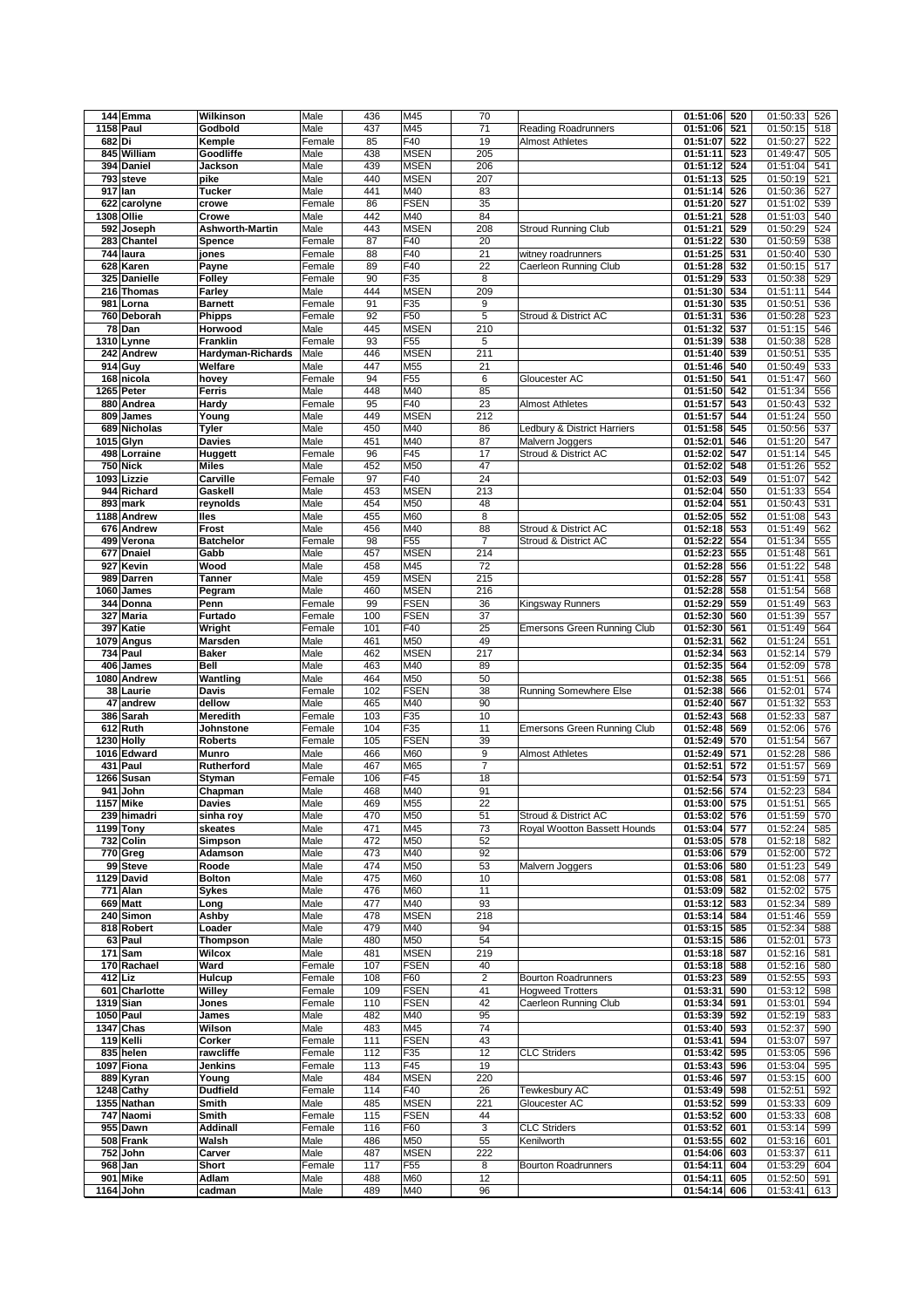|          | 477 jack                  | smith                         | Male           | 490        | <b>MSEN</b>                | 223        | <b>Running Somewhere Else</b>             | 01:54:18                 | 607        | 01:53:41<br>614                    |
|----------|---------------------------|-------------------------------|----------------|------------|----------------------------|------------|-------------------------------------------|--------------------------|------------|------------------------------------|
|          | $\overline{71}$ Adam      | <b>Sanders</b>                | Male           | 491        | <b>MSEN</b>                | 224        |                                           | 01:54:20                 | 608        | 01:53:44<br>616                    |
|          | 1105 DAVID                | <b>HATFIELD</b>               | Male           | 492        | <b>MSEN</b>                | 225        |                                           | 01:54:24                 | 609        | 01:53:27<br>603                    |
|          | 1361 Rachael              | Johnson                       | Female         | 118        | <b>FSEN</b>                | 45         | Dursley & District AC                     | 01:54:25                 | 610        | 01:53:49<br>619                    |
|          | 821 hannah                | brookes                       | Female         | 119        | <b>FSEN</b>                | 46         |                                           | 01:54:30                 | 611        | 01:54:18<br>624                    |
|          | 1325 Matt                 | <b>Bailey</b>                 | Male           | 493        | <b>MSEN</b>                | 226        |                                           | 01:54:35                 | 612        | 01:53:41<br>615                    |
|          | 1024 Peter                | Feldon                        | Male           | 494        | <b>MSEN</b>                | 227        |                                           | 01:54:36                 | 613        | 01:53:32<br>607                    |
|          | 76 Eric                   | <b>Barnett</b>                | Male           | 495        | <b>MSEN</b>                | 228        |                                           | 01:54:41                 | 614        | 01:53:37<br>610                    |
| 729      | Joe                       | <b>Bailey</b>                 | Male           | 496        | M60                        | 13         |                                           | 01:54:44                 | 615        | 01:53:56<br>621                    |
|          | 84 jason                  | scrivens                      | Male           | 497        | M40                        | 97         |                                           | 01:54:45                 | 616        | 01:53:26<br>602                    |
|          | 275 Debbie                | <b>Minett</b>                 | Female         | 120        | F45                        | 20         | Almost Athletes                           | 01:54:49                 | 617        | 01:54:00<br>622                    |
|          | 373 Emma                  | <b>Benson</b>                 | Female         | 121        | <b>FSEN</b>                | 47         |                                           | 01:54:57                 | 618        | 01:54:19<br>626                    |
|          | 1376 Rob                  | French                        | Male           | 498        | M55                        | 23         |                                           | 01:54:59                 | 619        | 01:53:40<br>612                    |
|          | 993 Sophie                | <b>Griffiths</b>              | Female         | 122        | F35                        | 13         |                                           | 01:55:00                 | 620        | 01:53:46<br>617                    |
|          | 122 Aidan                 | Pike                          | Male           | 499        | <b>MSEN</b>                | 229        |                                           | 01:55:00                 | 621        | 01:53:56<br>620                    |
|          | 281 Oliver                | Lowson                        | Male           | 500        | <b>MSEN</b>                | 230        |                                           | 01:55:05                 | 622        | 01:53:31<br>606                    |
|          | 227 Madeleine             | Lowson                        | Female         | 123        | <b>FSEN</b>                | 48         |                                           | 01:55:05                 | 623        | 01:53:30<br>605                    |
|          | 602 lan                   | Timbrell                      | Male           | 501        | M55                        | 24         |                                           | 01:55:05                 | 624        | 01:53:46<br>618                    |
|          | 610 selena                | goulstone                     | Female         | 124        | <b>FSEN</b>                | 49         |                                           | 01:55:08                 | 625        | 01:54:47<br>635                    |
| 1033     | john                      | Gibbs                         | Male           | 502        | M65                        | 8          |                                           | 01:55:10                 | 626        | 01:54:34<br>629                    |
|          | 861 Mark                  | Jones                         | Male           | 503        | M45                        | 75         | <b>Swindon Striders</b>                   | 01:55:11                 | 627        | 01:54:47<br>636                    |
|          | 940 Paul                  | Wilson                        | Male           | 504        | M45                        | 76         |                                           | 01:55:11                 | 628        | 01:54:39<br>632                    |
|          | 565 robert                | pegler                        | Male           | 505        | M50                        | 56         |                                           | 01:55:15                 | 629        | 01:55:03<br>639                    |
|          | 453 Humphrey              | <b>Phillips</b>               | Male           | 506        | M60                        | 14         | Gloucester AC                             | 01:55:16                 | 630        | 01:54:34<br>628                    |
|          | 1025 Matthew              | Cook                          | Male           | 507        | <b>MSEN</b>                | 231        |                                           | 01:55:24                 | 631        | 01:54:19<br>625                    |
|          | 904 Arthur                | Snell                         | Male           | 508        | <b>MSEN</b>                | 232        |                                           | 01:55:27                 | 632        | 01:54:14<br>623                    |
|          | 1257 dennis               | collins                       | Male           | 509        | M45                        | 77         | Rhondda Valley Runners                    | 01:55:36                 | 633        | 01:55:01<br>637                    |
|          | 19 Elizabeth              | Nocton                        | Female         | 125        | F35                        | 14         | <b>Buxton &amp; District Athletics CI</b> | 01:55:39                 | 634        | 01:55:02<br>638                    |
|          | 376 Caroline              | <b>Brown</b>                  | Female         | 126        | F40                        | 27         |                                           | 01:55:44                 | 635        | 01:54:43<br>633                    |
|          | 375 Neil                  | <b>Brown</b>                  | Male           | 510        | M40                        | 98         |                                           | 01:55:44                 | 636        | 01:54:43<br>634                    |
|          | 1055 Adrian               | <b>Schofield</b>              | Male           | 511        | M50                        | 57         |                                           | 01:55:49                 | 637        | 01:55:07<br>640                    |
|          | 341 Colin<br>1350 Hattie  | Greenfield<br><b>Franklin</b> | Male           | 512        | M40                        | 99<br>15   |                                           | 01:55:54                 | 638        | 01:54:37<br>630                    |
|          |                           |                               | Female         | 127        | F35                        |            |                                           | 01:55:56                 | 639        | 01:54:33<br>627                    |
|          | 1250 Jonathan<br>31 Kevin | Vidgen<br>Kovac               | Male<br>Male   | 513<br>514 | <b>MSEN</b><br><b>MSEN</b> | 233<br>234 |                                           | 01:55:56<br>01:55:59     | 640<br>641 | 01:54:38<br>631<br>01:55:34<br>651 |
|          | 1078 ALLAN JOGON          | <b>GREEN</b>                  | Male           | 515        | M60                        | 15         | <b>Almost Athletes</b>                    | 01:56:02                 | 642        | 01:55:15<br>646                    |
|          | 1196 Simon                | Armour                        | Male           | 516        | M50                        | 58         |                                           | 01:56:06                 | 643        | 01:55:12<br>644                    |
|          | 18 Kate                   | <b>Sackett</b>                | Female         | 128        | F <sub>55</sub>            | 9          |                                           | 01:56:07                 | 644        | 01:55:12<br>641                    |
|          | 931 Gary                  | Wilby                         | Male           | 517        | M50                        | 59         |                                           | 01:56:08                 | 645        | 01:55:25<br>647                    |
|          | 537 Catherine             | Jasat                         | Female         | 129        | F35                        | 16         |                                           | 01:56:08                 | 646        | 01:55:12<br>643                    |
|          | 274 James                 | Clay                          | Male           | 518        | <b>MSEN</b>                | 235        | <b>Almost Athletes</b>                    | 01:56:08                 | 647        | 01:55:13<br>645                    |
|          | 26 Sophie                 | Nocton                        | Female         | 130        | <b>FSEN</b>                | 50         |                                           | 01:56:09                 | 648        | 01:55:32<br>649                    |
|          | 884 Karen                 | Likeman                       | Female         | 131        | F45                        | 21         | Tewkesbury AC                             | 01:56:11                 | 649        | 01:55:12<br>642                    |
|          | 949 Neil                  | Goodrich                      | Male           | 519        | M40                        | 100        |                                           | 01:56:17                 | 650        | 01:55:50<br>655                    |
| 1373 Ray |                           | Dowling                       | Male           | 520        | <b>MSEN</b>                | 236        |                                           | 01:56:20                 | 651        | 01:55:29<br>648                    |
|          | 992 William               | White                         | Male           | 521        | M60                        | 16         |                                           | 01:56:23                 | 652        | 01:55:33<br>650                    |
|          | 755 Nicola                | Jones                         | Female         | 132        | F35                        | 17         |                                           | 01:56:29                 | 653        | 01:55:35<br>652                    |
|          | 857 Thomas                | <b>Murray</b>                 | Male           | 522        | <b>MSEN</b>                | 237        |                                           | 01:56:32                 | 654        | 01:55:53<br>657                    |
|          | 35 Mark                   | <b>Follett</b>                | Male           | 523        | <b>MSEN</b>                | 238        |                                           | 01:56:39                 | 655        | 01:55:44<br>654                    |
|          | 306 Tania                 | Hamilton                      | Female         | 133        | F45                        | 22         | Gloucester AC                             | 01:56:42                 | 656        | 01:56:42<br>675                    |
|          | 613 Adrian                | Page                          | Male           | 524        | M40                        | 101        |                                           | 01:56:43                 | 657        | 01:56:17<br>663                    |
|          | 521 erica                 | fuller                        | Female         | 134        | F45                        | 23         | Dursley & District AC                     | 01:56:45                 | 658        | 01:56:12<br>662                    |
|          | 749 michael               | burt                          | Male           | 525        | M40                        | 102        |                                           | 01:56:49                 | 659        | 01:56:05<br>658                    |
|          | 421 Paul                  | Tavener                       | Male           | 526        | M40                        | 103        |                                           | 01:56:50                 | 660        | 01:55:53<br>656                    |
|          | 910 Clive                 | Spencer                       | Male           | 527        | M40                        | 104        |                                           | 01:56:52                 | 661        | 01:55:43<br>653                    |
|          | 1163 Simon                | priday                        | Male           | 528        | M40                        | 105        |                                           | 01:56:53                 | 662        | 01:56:20<br>664                    |
|          | 129 Jackie                | Vowles                        | Female         | 135        | <b>FSEN</b>                | 51         | Stroud & District AC                      | 01:57:02                 | 663        | 01:56:07<br>660                    |
|          | 1240 paul                 | reeves                        | Male           | 529        | M50                        | 60         | Stroud & District AC                      | 01:57:02                 | 664        | 01:56:06<br>659                    |
|          | 136 Joshua                | <b>Edwards</b>                | Male           | 530        | <b>MSEN</b>                | 239        |                                           | 01:57:05                 | 665        | 01:56:38<br>672                    |
|          | 507 Faye                  | <b>Cresswell</b>              | Female         | 136        | F35                        | 18         |                                           | 01:57:06                 | 666        | 01:56:26<br>666                    |
|          | 137 Oliver                | Ashforth-Shaw                 | Male           | 531        | <b>MSEN</b>                | 240        |                                           | 01:57:12                 | 667        | 01:56:45<br>676                    |
|          | 291 Marianne              | Grasty                        | Female         | 137        | F45                        | 24         |                                           | 01:57:26                 | 668        | 01:56:08<br>661                    |
|          | 688 Jonathan              | <b>Miles</b>                  | Male           | 532        | M45                        | 78         | Newent Runners                            | 01:57:31                 | 669        | 01:56:56<br>679                    |
|          | 502 Sam                   | <b>Martin</b>                 | Male           | 533        | <b>MSEN</b>                | 241        |                                           | 01:57:34                 | 670        | 01:56:38<br>673                    |
|          | 1103 Scott                | <b>McShane</b>                | Male<br>Male   | 534        | <b>MSEN</b><br>M45         | 242<br>79  |                                           | 01:57:34<br>01:57:37     | 671        | 01:56:37<br>671<br>01:56:36        |
|          | 1159 Graham               | Organ                         |                | 535        |                            |            | <b>Westbury Harriers</b>                  |                          | 672        | 670                                |
|          | 1255 Abby<br>892 Steph    | <b>Stephens</b><br>Pike       | Female         | 138<br>139 | <b>FSEN</b><br><b>FSEN</b> | 52<br>53   |                                           | 01:57:38<br>01:57:40 674 | 673        | 01:56:54<br>678<br>01:57:22<br>688 |
|          | 1035 Clive                | <b>Maddock</b>                | Female<br>Male | 536        | M40                        | 106        |                                           | 01:57:41                 | 675        | 01:56:28<br>667                    |
|          | 1013 Leon                 | <b>Hicks</b>                  | Male           | 537        | M45                        | 80         | Sandhurst joggers                         | 01:57:43                 | 676        | 01:56:47<br>677                    |
|          | 1190 Tracey               | <b>Skuse</b>                  | Female         | 140        | <b>FSEN</b>                | 54         |                                           | 01:57:46 677             |            | 01:56:21<br>665                    |
|          | 81 Simon                  | Frampton                      | Male           | 538        | M65                        | 9          | <b>Great Western Runners</b>              | 01:57:47                 | 678        | 01:56:40<br>674                    |
|          | 178 Gareth                | <b>Hopkins</b>                | Male           | 539        | <b>MSEN</b>                | 243        |                                           | 01:57:53                 | 679        | 01:56:33<br>669                    |
|          | 212 Christopher           | Gloyne                        | Male           | 540        | M45                        | 81         |                                           | 01:57:55 680             |            | 01:56:28<br>668                    |
|          | 391 Shaun                 | <b>Barker</b>                 | Male           | 541        | <b>MSEN</b>                | 244        |                                           | 01:58:10                 | 681        | 01:57:24<br>690                    |
|          | 1191 Marc                 | Pratt                         | Male           | 542        | M40                        | 107        |                                           | 01:58:16                 | 682        | 01:57:01<br>680                    |
|          | 1365 Luke                 | <b>Bennett</b>                | Male           | 543        | MSEN                       | 245        |                                           | 01:58:19 683             |            | 01:57:14<br>683                    |
|          | 458 Nigel                 | <b>Stoker</b>                 | Female         | 141        | F55                        | 10         | Muscat Road Runners                       | 01:58:20 684             |            | 01:57:17<br>687                    |
|          | 1008 Darren               | Weeks                         | Male           | 544        | M45                        | 82         |                                           | 01:58:20                 | 685        | 01:57:15<br>686                    |
|          | 710 Alice                 | Gould                         | Female         | 142        | F35                        | 19         |                                           | 01:58:21                 | 686        | 01:57:02<br>681                    |
|          | 285 carla                 | Godfrey                       | Female         | 143        | <b>FSEN</b>                | 55         |                                           | 01:58:21                 | 687        | 01:57:14<br>685                    |
|          | 740 Alex                  | Wellings                      | Male           | 545        | <b>MSEN</b>                | 246        |                                           | 01:58:24                 | 688        | 01:57:14<br>684                    |
|          | 1144 Matthew              | Gavin                         | Male           | 546        | <b>MSEN</b>                | 247        |                                           | 01:58:30                 | 689        | 01:57:23<br>689                    |
|          | 469 Devin                 | Palmier                       | Male           | 547        | M55                        | 25         |                                           | 01:58:31                 | 690        | 01:57:54<br>700                    |
|          | 1218 Kevin                | Devlin                        | Male           | 548        | <b>MSEN</b>                | 248        |                                           | 01:58:36                 | 691        | 01:58:09<br>709                    |
|          | 986 Nick                  | Searight                      | Male           | 549        | <b>MSEN</b>                | 249        |                                           | 01:58:38                 | 692        | 01:57:50<br>696                    |
|          | 985 Jim                   | Searight                      | Male           | 550        | M55                        | 26         |                                           | 01:58:38 693             |            | 01:57:50<br>698                    |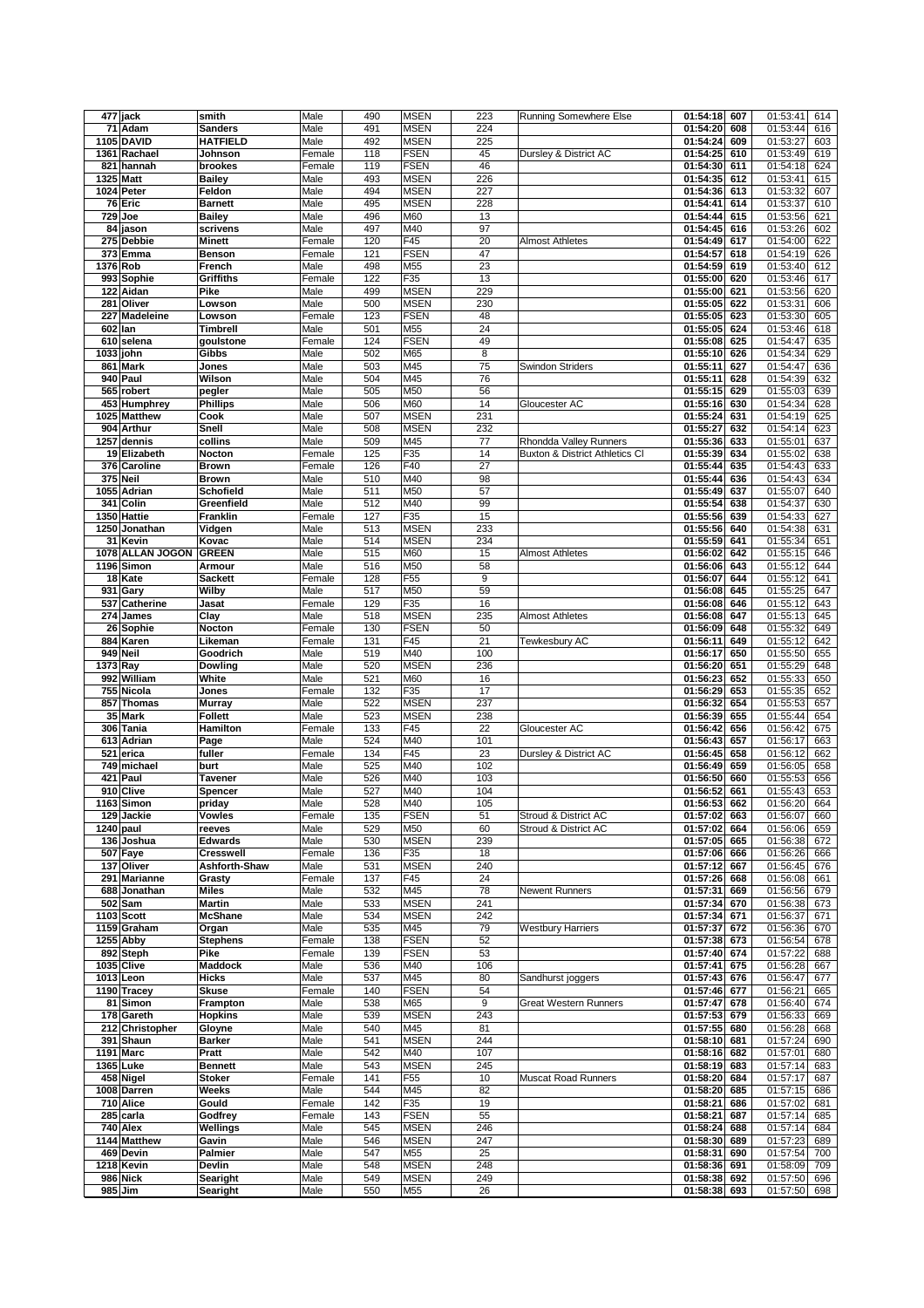|           | 445 MARK               | <b>ROBINSON</b>           | Male   | 551 | M60         | 17                      |                                    | 01:58:39     | 694 | 01:57:04<br>682 |
|-----------|------------------------|---------------------------|--------|-----|-------------|-------------------------|------------------------------------|--------------|-----|-----------------|
|           | 1358 David             | Cook                      | Male   | 552 | <b>MSEN</b> | 250                     |                                    | 01:58:43     | 695 | 01:57:40<br>693 |
|           | 1088 Antony            | Plummer                   | Male   | 553 | <b>MSEN</b> | 251                     |                                    | 01:58:44     | 696 | 01:58:19<br>715 |
|           | 303 Asia               |                           | Female | 144 | <b>FSEN</b> | 56                      |                                    | 01:58:45     |     | 695             |
|           |                        | Aldridge                  |        |     |             |                         |                                    |              | 697 | 01:57:43        |
|           | $\overline{173}$ Sarah | Anderton                  | Female | 145 | F45         | 25                      |                                    | 01:58:47     | 698 | 01:58:16<br>713 |
|           | 1053 David             | Cook                      | Male   | 554 | M45         | 83                      |                                    | 01:58:50     | 699 | 01:57:54<br>699 |
|           | 544 Karlsen            | Jones                     | Male   | 555 | M40         | 108                     |                                    | 01:58:51     | 700 | 01:57:59<br>705 |
|           | 543 Audrey             | Healy                     | Female | 146 | F35         | 20                      | Tri Team Glos                      | 01:58:56     | 701 | 01:58:05<br>707 |
|           | 563 Stephen            | <b>Mullins</b>            | Male   | 556 | M55         | 27                      | <b>Emersons Green Running Club</b> | 01:58:58     | 702 | 01:57:59<br>704 |
|           | 552 Ray                | Hayter                    | Male   | 557 | M45         | 84                      |                                    | 01:58:58     | 703 | 01:58:17<br>714 |
|           | 746 Julie              | <b>Boynes</b>             | Female | 147 | F45         | 26                      | <b>Hogweed Trotters</b>            | 01:58:59     | 704 | 01:57:29<br>691 |
|           |                        |                           |        |     |             |                         |                                    |              |     |                 |
|           | 330 Gavin              | Ho Fat                    | Male   | 558 | <b>MSEN</b> | 252                     |                                    | 01:59:02     | 705 | 01:58:04<br>706 |
|           | 30 Richard             | Smith                     | Male   | 559 | M45         | 85                      | <b>Almost Athletes</b>             | 01:59:06     | 706 | 01:57:40<br>694 |
| 384       | Jonathan               | Poole                     | Male   | 560 | <b>MSEN</b> | 253                     |                                    | 01:59:07     | 707 | 01:57:38<br>692 |
|           | 1059 Tania             | Walker                    | Female | 148 | F35         | 21                      |                                    | 01:59:08     | 708 | 01:57:56<br>703 |
|           | 305 Sharon             | <b>Harris</b>             | Female | 149 | F40         | 28                      | Gloucester AC                      | 01:59:09     | 709 | 01:58:16<br>712 |
|           | 951 James              | Headspeath                | Male   | 561 | <b>MSEN</b> | 254                     |                                    | 01:59:10     | 710 | 01:57:50<br>697 |
|           | 1091 Chris             | <b>Bryant</b>             | Male   | 562 | <b>MSEN</b> | 255                     |                                    | 01:59:17     | 711 | 01:58:27<br>718 |
|           | 345 Alec               | Dolman                    | Male   | 563 | <b>MSEN</b> | 256                     |                                    | 01:59:18     | 712 | 01:58:35<br>719 |
|           | 690 Norm               | Lever                     | Male   |     | M55         |                         | <b>Almost Athletes</b>             |              | 713 |                 |
|           |                        |                           |        | 564 |             | 28                      |                                    | 01:59:18     |     | 01:58:12<br>710 |
|           | 304 Chris              | Aldridge                  | Male   | 565 | <b>MSEN</b> | 257                     |                                    | 01:59:21     | 714 | 01:58:19<br>717 |
|           | 45 Glenda              | Gill                      | Female | 150 | F45         | 27                      | <b>Almost Athletes</b>             | 01:59:22     | 715 | 01:58:13<br>711 |
|           | 131 Kitty              | Hung                      | Female | 151 | F50         | 6                       | <b>Comets Running Club</b>         | 01:59:27     | 716 | 01:58:19<br>716 |
|           | 1289 Daniel            | Smith                     | Male   | 566 | <b>MSEN</b> | 258                     |                                    | 01:59:28     | 717 | 01:58:36<br>721 |
|           | 1290 Louisa            | Smith                     | Female | 152 | <b>FSEN</b> | 57                      |                                    | 01:59:29     | 718 | 01:58:36<br>722 |
|           | 789 John               | <b>Beard</b>              | Male   | 567 | M40         | 109                     |                                    | 01:59:30     | 719 | 01:57:55<br>701 |
|           | 790 Sara               | <b>Beard</b>              | Female | 153 | F40         | 29                      |                                    | 01:59:30     | 720 | 01:57:56<br>702 |
|           | 382 Louise             | Kilminster                | Female | 154 | <b>FSEN</b> | 58                      |                                    | 01:59:36     | 721 | 01:58:07<br>708 |
|           | 1349 Jacqui            | Wynds                     | Female | 155 | F60         | $\overline{\mathbf{4}}$ | Forest of Dean AC                  | 01:59:38     | 722 | 01:58:41<br>725 |
|           | 1028 Neville           |                           |        |     |             | 29                      |                                    |              |     |                 |
|           |                        | <b>Pellatt</b>            | Male   | 568 | M55         |                         |                                    | 01:59:46     | 723 | 01:58:57<br>728 |
|           | 541 Stuart             | Dewdney                   | Male   | 569 | M50         | 61                      |                                    | 01:59:50     | 724 | 01:59:27<br>737 |
|           | 680 Alison             | <b>Walters</b>            | Female | 156 | F35         | 22                      | Angels RC                          | 01:59:51     | 725 | 01:58:39<br>724 |
| 489       | melanie                | wood                      | Female | 157 | F40         | 30                      |                                    | 01:59:51     | 726 | 01:58:36<br>720 |
|           | 539 Jonty              | <b>Messer</b>             | Male   | 570 | <b>MSEN</b> | 259                     |                                    | 01:59:54     | 727 | 01:59:01<br>730 |
|           | 540 Paul               | Tyler                     | Male   | 571 | <b>MSEN</b> | 260                     |                                    | 01:59:54     | 728 | 01:59:00<br>729 |
|           | 638 Ben                | Rayner                    | Male   | 572 | <b>MSEN</b> | 261                     |                                    | 01:59:55     | 729 | 01:58:38<br>723 |
|           | 679 Claire             | Johnstone                 | Female | 158 | F35         | 23                      | Angels RC                          | 01:59:56     | 730 | 01:58:44<br>726 |
|           | 438 George             | Noon                      | Male   | 573 | M55         | 30                      |                                    | 01:59:56     | 731 | 01:59:42<br>740 |
|           | 366 Shirley            | <b>Creed</b>              | Female | 159 | F50         | $\overline{7}$          | <b>Bourton Roadrunners</b>         | 02:00:01     | 732 | 01:59:19<br>734 |
|           |                        |                           |        |     |             |                         |                                    |              |     |                 |
|           | 704 Janine             | <b>Bennett</b>            | Female | 160 | F45         | 28                      |                                    | 02:00:15     | 733 | 01:58:51<br>727 |
|           | 1375 Jack              | Lopresti                  | Male   | 574 | M45         | 86                      |                                    | 02:00:24     | 734 | 731<br>01:59:02 |
| 1332 paul |                        | boxall                    | Male   | 575 | M50         | 62                      |                                    | 02:00:25     | 735 | 01:59:10<br>732 |
|           | 174 Marcus             | Vaughan                   | Male   | 576 | <b>MSEN</b> | 262                     |                                    | 02:00:29     | 736 | 01:59:26<br>736 |
|           | 559 stewart            | clarke                    | Male   | 577 | M40         | 110                     |                                    | 02:00:32     | 737 | 01:59:18<br>733 |
|           | $\overline{977}$ James | Watson                    | Male   | 578 | <b>MSEN</b> | 263                     |                                    | 02:00:45     | 738 | 01:59:21<br>735 |
|           | 34 Alan                | Price                     | Male   | 579 | M60         | 18                      |                                    | 02:00:54     | 739 | 02:00:02<br>747 |
|           | 514 David              | Greenwood                 | Male   | 580 | M60         | 19                      |                                    | 02:00:57     | 740 | 01:59:47<br>741 |
|           | 249 Michelle           | Else                      | Female | 161 | F45         | 29                      | <b>Slinn Allstars</b>              | 02:01:02     | 741 | 02:00:35<br>755 |
|           |                        |                           |        |     |             |                         |                                    |              |     |                 |
|           | 308 Sharon             | Paintin                   | Female | 162 | F40         | 31                      | Gloucester AC                      | 02:01:03     | 742 | 02:00:16<br>751 |
|           | 1023 Charlotte         | Harford                   | Female | 163 | <b>FSEN</b> | 59                      |                                    | 02:01:04     | 743 | 01:59:30<br>739 |
|           | 1022 Ben               | <b>Travers</b>            | Male   | 581 | <b>MSEN</b> | 264                     |                                    | 02:01:04     | 744 | 01:59:29<br>738 |
|           | 332 Ilewellyn          | davis                     | Male   | 582 | <b>MSEN</b> | 265                     |                                    | 02:01:13     | 745 | 02:01:04<br>767 |
|           | 1111 Terence           | Kemple                    | Male   | 583 | M60         | 20                      | <b>Great Western Runners</b>       | 02:01:15     | 746 | 02:00:17<br>752 |
|           | 396 Pawel              | Baranowski                | Male   | 584 | <b>MSEN</b> | 266                     | Emersons Green Running Club        | 02:01:17     | 747 | 02:00:07<br>748 |
|           | 995 Stephen            | Wright                    | Male   | 585 | M50         | 63                      |                                    | 02:01:17     | 748 | 757<br>02:00:41 |
|           | 43 Lisa                | Land                      | Female | 164 | F40         | 32                      |                                    | 02:01:19 749 |     | 01:59:52<br>744 |
|           | 42 Keith               | Land                      | Male   | 586 | M45         | 87                      |                                    |              |     |                 |
|           | <b>223 Amy</b>         | Gomer                     | Female |     |             |                         |                                    |              |     |                 |
|           | 523 david              |                           |        |     |             |                         |                                    | 02:01:20 750 |     | 01:59:49<br>743 |
|           |                        |                           |        | 165 | <b>FSEN</b> | 60                      |                                    | 02:01:20     | 751 | 02:01:03<br>765 |
|           |                        | hiatt                     | Male   | 587 | M50         | 64                      |                                    | 02:01:21     | 752 | 01:59:54<br>745 |
|           | 4 Phil                 | Smith                     | Male   | 588 | M55         | 31                      |                                    | 02:01:26     | 753 | 01:59:48<br>742 |
|           | 1076 Zosia             | Young                     | Female | 166 | F35         | 24                      |                                    | 02:01:27     | 754 | 02:00:29<br>754 |
|           | 714 Ashley             | <b>Stevens</b>            | Male   | 589 | <b>MSEN</b> | 267                     |                                    | 02:01:30 755 |     | 02:00:11<br>750 |
|           | 858 Sarah              | <b>Marriott</b>           | Female | 167 | <b>FSEN</b> | 61                      |                                    | 02:01:31     | 756 | 02:00:52<br>763 |
|           | 1198 Adrian            | Stephenson                | Male   | 590 | <b>MSEN</b> | 268                     |                                    | 02:01:33     | 757 | 01:59:58<br>746 |
|           | 579 gary               | young                     | Male   | 591 | M40         | 111                     |                                    | 02:01:40     | 758 | 02:00:47<br>760 |
|           | 1244 david             | thomas                    | Male   | 592 | M50         | 65                      | Forest of Dean AC                  | 02:01:42     | 759 | 02:00:50<br>761 |
|           | 726 gemma              | leah                      | Female | 168 | F45         | 30                      |                                    | 02:01:44     | 760 | 02:00:27<br>753 |
|           |                        |                           | Male   | 593 |             |                         |                                    |              |     |                 |
|           | 984 Chris              | May                       |        |     | <b>MSEN</b> | 269                     |                                    | 02:01:46     | 761 | 02:01:09<br>769 |
|           | 619 Rebecca            | Coles                     | Female | 169 | <b>FSEN</b> | 62                      |                                    | 02:01:49     | 762 | 02:00:40<br>756 |
|           | 1260 Fadi              | Dahdouh                   | Male   | 594 | M45         | 88                      | Stroud & District AC               | 02:01:51     | 763 | 02:00:08<br>749 |
|           | 222 Harrison           | Parker                    | Male   | 595 | <b>MSEN</b> | 270                     |                                    | 02:01:53     | 764 | 02:01:10<br>770 |
|           | 1116 Christopher       | Winfield                  | Male   | 596 | M40         | 112                     |                                    | 02:01:56     | 765 | 02:00:46<br>759 |
|           | 635 Bill               | Bewg                      | Male   | 597 | M70         | $\overline{c}$          | <b>Chepstow Harriers</b>           | 02:01:58     | 766 | 02:00:50<br>762 |
|           | 365 Lynn               | Hudson                    | Male   | 598 | M55         | 32                      | <b>Bourton Roadrunners</b>         | 02:02:04 767 |     | 02:01:22<br>775 |
|           | 67 Luke                | <b>Roberts</b>            | Male   | 599 | <b>MSEN</b> | 271                     |                                    | 02:02:05 768 |     | 02:01:25<br>777 |
|           | 569 Graham             | <b>Davis</b>              | Male   | 600 | <b>MSEN</b> | 272                     | <b>Almost Athletes</b>             | 02:02:11     | 769 | 02:00:46<br>758 |
|           | 231 Gary               | Chandler                  | Male   | 601 | <b>MSEN</b> | 273                     |                                    | 02:02:16 770 |     | 02:01:15<br>772 |
|           |                        | <b>Mitchell</b>           |        |     | F35         |                         |                                    |              |     |                 |
|           | 899 Amanda             |                           | Female | 170 |             | 25                      | <b>Emersons Green Running Club</b> | 02:02:18 771 |     | 02:01:25<br>776 |
|           | 1071 Ray               | <b>Durnall</b>            | Male   | 602 | M65         | 10                      |                                    | 02:02:21     | 772 | 02:00:53<br>764 |
|           | 1061 Steve             | Chandler                  | Male   | 603 | M65         | 11                      | Stroud & District AC               | 02:02:24     | 773 | 02:01:43<br>781 |
|           | 13 Andrea              | Preedy                    | Female | 171 | F40         | 33                      |                                    | 02:02:25 774 |     | 02:01:31<br>779 |
|           | 1104 Leah              | Hopton                    | Female | 172 | <b>FSEN</b> | 63                      |                                    | 02:02:29     | 775 | 02:01:09<br>768 |
|           | 428 Andrea             | <b>Butcher Wood</b>       | Female | 173 | F45         | 31                      | <b>Bitton Road Runners</b>         | 02:02:30     | 776 | 02:01:45<br>783 |
|           | 1374 Mickey            | <b>Morrissey</b>          | Male   | 604 | M55         | 33                      |                                    | 02:02:38 777 |     | 02:02:10<br>791 |
| 972 Ed    |                        | <b>Butcher</b>            | Male   | 605 | M40         | 113                     |                                    | 02:02:39 778 |     | 02:01:03<br>766 |
|           | 751 Debbie             | <b>Foerster nee Miles</b> | Female | 174 | F45         | 32                      |                                    | 02:02:39     | 779 | 02:02:03<br>789 |
|           | 817 Richard            | Lawrence                  | Male   | 606 | M45         | 89                      | <b>Hogweed Trotters</b>            | 02:02:39 780 |     | 02:01:11<br>771 |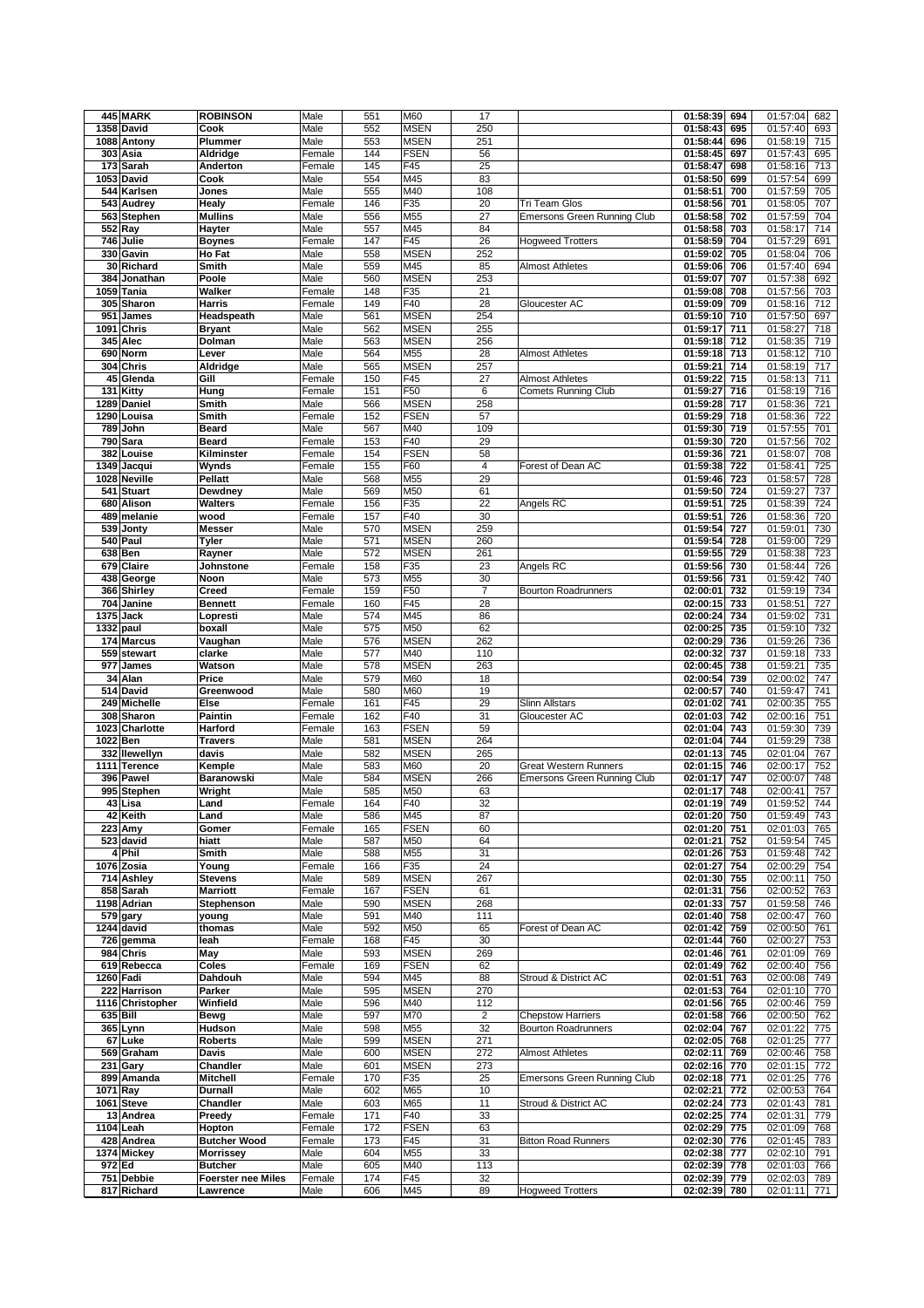|         | 195 Chris             | Young                  | Male   | 607        | M40             | 114            | Dursley Running Club               | 02:02:44                 | 781 | 02:01:29             | 778 |
|---------|-----------------------|------------------------|--------|------------|-----------------|----------------|------------------------------------|--------------------------|-----|----------------------|-----|
| 997     | Susan                 | Powell                 | Female | 175        | F50             | 8              | Stroud & District AC               | 02:02:46                 | 782 | 02:01:43             | 782 |
|         | 1274 Julie            | Symonds                | Female | 176        | F40             | 34             |                                    | 02:02:46                 | 783 | 02:02:02             | 787 |
|         | 147 Freya             | Abbott                 | Female | 177        | <b>FSEN</b>     | 64             |                                    | 02:02:47                 | 784 | 02:01:19             | 774 |
|         | 1007 Hayley           | <b>Brock</b>           | Female | 178        | F45             | 33             | <b>Hogweed Trotters</b>            | 02:02:49                 | 785 | 02:01:19             | 773 |
|         | 110 Joel              | Turner                 | Male   | 608        | <b>MSEN</b>     | 274            |                                    | 02:02:50                 | 786 | 02:02:30             | 795 |
|         |                       |                        |        |            |                 |                |                                    |                          |     |                      |     |
|         | 698 Sarah             | Gray                   | Female | 179        | F45             | 34             |                                    | 02:02:51                 | 787 | 02:02:16             | 793 |
|         | 1353 Ben              | Glanfield              | Male   | 609        | <b>MSEN</b>     | 275            |                                    | 02:03:01                 | 788 | 02:02:34             | 797 |
|         | 1075 Jonathan         | <b>Barker</b>          | Male   | 610        | M45             | 90             |                                    | 02:03:07                 | 789 | 02:02:09             | 790 |
|         | 1330 Fiona            | <b>Matthews</b>        | Female | 180        | <b>FSEN</b>     | 65             | Royal Wootton Bassett Hounds       | 02:03:11                 | 790 | 02:01:58             | 786 |
|         | 1331 Wayne            | <b>Matthews</b>        | Male   | 611        | <b>MSEN</b>     | 276            | Royal Wootton Bassett Hounds       | 02:03:11                 | 791 | 02:01:58             | 785 |
|         | 1039 Helen            | clancy                 | Female | 181        | F45             | 35             | <b>Chepstow Harriers</b>           | 02:03:11                 | 792 | 02:02:03             | 788 |
|         | 1089 Emma             | Richichi               | Female | 182        | <b>FSEN</b>     | 66             |                                    | 02:03:18                 | 793 | 02:02:11             | 792 |
|         | 1202 Robert           | Mackenzie-Smith        | Male   | 612        | M50             | 66             |                                    | 02:03:19                 | 794 | 02:01:42             | 780 |
|         | 1301 Mell             | <b>Moss</b>            | Female | 183        | <b>FSEN</b>     | 67             |                                    | 02:03:23                 | 795 | 02:02:41             | 800 |
|         | 60 Lindsey            | Tanner                 | Female | 184        | <b>FSEN</b>     | 68             |                                    | 02:03:25                 | 796 | 02:02:39             | 799 |
|         | 611 Julie             | Lumley                 | Female | 185        | F35             | 26             |                                    | 02:03:28                 | 797 | 02:01:51             | 784 |
|         | 522 Dominic           | Ventham                | Male   | 613        | M40             | 115            |                                    | 02:03:34                 | 798 | 02:02:35             | 798 |
|         | 964 Hannah            | Jones                  | Female | 186        | <b>FSEN</b>     | 69             |                                    | 02:03:35                 | 799 | 02:02:48             | 804 |
|         | 851 Sarah             | <b>McNamara</b>        | Female | 187        | F40             | 35             | <b>Emersons Green Running Club</b> | 02:03:36                 | 800 | 02:02:44             | 801 |
|         | 1313 John             | Peacey                 | Male   | 614        | M65             | 12             |                                    | 02:03:36                 | 801 | 02:02:44             | 802 |
|         | 236 Kirsty            | <b>Hibbert</b>         | Female | 188        | F35             | 27             |                                    | 02:03:44                 | 802 | 02:02:24             | 794 |
|         |                       | Cockin                 |        |            | F40             |                |                                    | 02:03:45                 | 803 | 02:02:34             | 796 |
|         | 49 Sarah              |                        | Female | 189        |                 | 36             |                                    |                          |     |                      |     |
|         | 321 Andrew            | <b>Banham</b>          | Male   | 615        | M55             | 34             | Malvern Joggers                    | 02:03:45                 | 804 | 02:03:15             | 812 |
|         | 1005 Emily            | Atkinson               | Female | 190        | <b>FSEN</b>     | 70             |                                    | 02:03:46                 | 805 | 02:02:57             | 807 |
|         | 511 Jane              | Roscoe                 | Female | 191        | F45             | 36             | Portishead Running Club            | 02:03:52                 | 806 | 02:02:57             | 806 |
|         | 975 Luke              | <b>Burrow</b>          | Male   | 616        | <b>MSEN</b>     | 277            |                                    | 02:03:54                 | 807 | 02:03:16             | 814 |
|         | 194 Rachel            | Pearce                 | Female | 192        | F40             | 37             |                                    | 02:03:57                 | 808 | 02:03:09             | 809 |
|         | 654 SARAH             | ASH                    | Female | 193        | F40             | 38             |                                    | 02:04:09                 | 809 | 02:02:45             | 803 |
|         | 1082 Paul             | Griffin                | Male   | 617        | M40             | 116            | Royal Manor Portland AC            | 02:04:11                 | 810 | 02:03:06             | 808 |
|         | 297 Julie             | Froggatt               | Female | 194        | F50             | 9              |                                    | 02:04:11                 | 811 | 02:03:10             | 810 |
|         | 753 Shona             | Darley                 | Female | 195        | F40             | 39             |                                    | 02:04:12                 | 812 | 02:03:11             | 811 |
|         | 943 Holly             | Earl                   | Female | 196        | <b>FSEN</b>     | 71             | <b>Almost Athletes</b>             | 02:04:13                 | 813 | 02:03:24             | 816 |
|         | 1366 Peter            | Newcombe               | Male   | 618        | M65             | 13             |                                    | 02:04:15                 | 814 | 02:03:31             | 820 |
|         | 354 laura             | clark                  | Female | 197        | <b>FSEN</b>     | 72             |                                    | 02:04:17                 | 815 | 02:03:25             | 817 |
|         | 603 Sue               | Timbrell               | Female | 198        | F45             | 37             |                                    | 02:04:17                 | 816 | 02:02:51             | 805 |
|         | 191 Valerie           | <b>Brown</b>           | Female | 199        | F65             | $\mathbf{1}$   |                                    | 02:04:27                 | 817 | 02:03:52             | 829 |
|         | 392 Zowie             | Jewkes                 | Female | 200        | <b>FSEN</b>     | 73             |                                    | 02:04:34                 | 818 | 02:03:16             | 813 |
|         | 1322 MANDY            | <b>ASTON</b>           | Female | 201        | F <sub>55</sub> | 11             | <b>Avon Valley Runners</b>         | 02:04:37                 | 819 | 02:03:48             | 826 |
|         |                       |                        |        |            | <b>MSEN</b>     |                |                                    |                          | 820 |                      |     |
|         | 1345 Andy             | Higgins                | Male   | 619        |                 | 278            |                                    | 02:04:42                 |     | 02:03:37             | 821 |
|         | 404 Vicky             | <b>Martin</b>          | Female | 202        | F35             | 28             | Stroud & District AC               | 02:04:46                 | 821 | 02:03:23             | 815 |
|         | 377 Sophie            | Berry                  | Female | 203        | <b>FSEN</b>     | 74             |                                    | 02:04:47                 | 822 | 02:04:28             | 834 |
|         | 699 Stephanie         | Pitt                   | Female | 204        | F50             | 10             |                                    | 02:04:52                 | 823 | 02:04:17             | 833 |
|         | 1074 Rach             | Fargher                | Female | 205        | F40             | 40             | <b>Almost Athletes</b>             | 02:04:54                 | 824 | 02:03:30             | 818 |
|         | 1383 Lisa             | <b>Medhurst</b>        | Female | 206        | <b>FSEN</b>     | 75             |                                    | 02:04:55                 | 825 | 02:03:56             | 830 |
|         | 315 Colin             | Davis                  | Male   | 620        | M50             | 67             |                                    | 02:04:55                 | 826 | 02:04:46             | 837 |
|         | 41 David              | Symonds                | Male   | 621        | M40             | 117            |                                    | 02:04:57                 | 827 | 02:03:31             | 819 |
|         | 765 Kevin             | Proctor                | Male   | 622        | M40             | 118            | Dursley Running Club               | 02:04:57                 | 828 | 02:03:44             | 822 |
|         | 1 Martyn              | King                   | Male   | 623        | <b>MSEN</b>     | 279            | Ecotricty                          | 02:04:58                 | 829 | 02:03:51             | 828 |
|         | 95 Jackie             | Griffiths              | Female | 207        | F50             | 11             |                                    | 02:04:59                 | 830 | 02:4:00              | 832 |
|         |                       |                        |        |            |                 | 119            |                                    |                          |     | 02:03:47             | 825 |
|         | 1286 Matthew          | Goode                  | Male   | 624        | M40             |                |                                    | 02:04:59                 | 831 |                      |     |
|         | 912 louise            | page                   | Female | 208        | <b>FSEN</b>     | 76             | Angels RC                          | 02:04:59                 | 832 | 02:03:50             | 827 |
|         | 166 William           | Hart                   | Male   | 625        | <b>MSEN</b>     | 280            |                                    | 02:05:16                 | 833 | 02:03:45             | 823 |
|         | 165 Hannah            | Thorley                | Female | 209        | <b>FSEN</b>     | 77             |                                    | 02:05:16                 | 834 | 02:03:45             | 824 |
|         | 418 helen             | lovell-hewitt          | Female | 210        | F45             | 38             |                                    | 02:05:21                 | 835 | 02:04:52             | 839 |
|         | $\overline{177}$ Beth | Mucci                  | Female | 211        | F35             | 29             | Stroud & District AC               | 02:05:27                 | 836 | 02:04:50             | 838 |
|         | 805 Josephine         | parry                  | Female | 212        | F40             | 41             | <b>Hogweed Trotters</b>            | 02:05:28 837             |     | 02:03:59 831         |     |
|         | 819 Michelle          | Woodman                | Female | 213        | <b>FSEN</b>     | 78             |                                    | 02:05:43 838             |     | 02:04:54             | 841 |
|         | 1067 Janet            | Whiting                | Female | 214        | F <sub>55</sub> | 12             | Marlborough RC                     | 02:05:50 839             |     | 02:04:58             | 845 |
|         | 1036 Alastair         | Dickinson              | Male   | 626        | M60             | 21             |                                    | 02:05:54 840             |     | 02:04:37             | 835 |
|         | 810 Rebecca           | <b>Boeater</b>         | Female |            | F35             | 30             |                                    |                          | 841 |                      | 840 |
|         | 991 Michael           | <b>Stratton</b>        | Male   | 215<br>627 | <b>MSEN</b>     | 281            |                                    | 02:05:54<br>02:06:01 842 |     | 02:04:52<br>02:04:38 | 836 |
|         |                       |                        | Female |            |                 |                |                                    | 02:06:11                 | 843 |                      |     |
|         | 567 Kim               | Hardie                 |        | 216        | F35             | 31             |                                    |                          |     | 02:05:30             | 851 |
|         | 582 Sarah             | Hayward                | Female | 217        | F35             | 32             |                                    | 02:06:15 844             |     | 02:05:29             | 850 |
|         | 89 Dan                | Harvey                 | Male   | 628        | <b>MSEN</b>     | 282            |                                    | 02:06:15 845             |     | 02:04:54             | 842 |
|         | 88 Debbie             | Kirby                  | Female | 218        | <b>FSEN</b>     | 79             |                                    | 02:06:16 846             |     | 02:04:54             | 843 |
|         | 1150 Paul             | Sawyer                 | Male   | 629        | <b>MSEN</b>     | 283            |                                    | 02:06:19 847             |     | 02:05:10             | 847 |
|         | 878 Lorna             | <b>Shawcross</b>       | Female | 219        | F50             | 12             |                                    | 02:06:20 848             |     | 02:05:03             | 846 |
|         | 1339 Anna             | Herbert                | Female | 220        | F35             | 33             |                                    | 02:06:21                 | 849 | 02:04:58             | 844 |
|         | 135 Paul              | Hancock                | Male   | 630        | <b>MSEN</b>     | 284            |                                    | 02:06:27                 | 850 | 02:05:15             | 848 |
|         | 973 Toby              | Wales                  | Male   | 631        | M40             | 120            | Spirit of Monmouth                 | 02:06:29 851             |     | 02:05:19 849         |     |
|         | 902 Gabriel           | Paine                  | Male   | 632        | <b>MSEN</b>     | 285            |                                    | 02:06:47 852             |     | 02:06:04             | 855 |
|         | <b>1137 Carl</b>      | <b>Bayliss</b>         | Male   | 633        | <b>MSEN</b>     | 286            |                                    | 02:06:49 853             |     | 02:06:20             | 857 |
|         | 1302 Julie            | Mackie                 | Female | 221        | F45             | 39             |                                    | 02:06:55 854             |     | 02:05:48             | 852 |
| 1126 Jo |                       | Garwood                | Female | 222        | F40             | 42             |                                    | 02:07:06 855             |     | 02:05:52             | 853 |
|         | 588 Lucy              | <b>Berry</b>           | Female | 223        | <b>FSEN</b>     | 80             |                                    | 02:07:12 856             |     | 02:06:24 858         |     |
|         | 718 Peter             | Marshall               | Male   | 634        | <b>MSEN</b>     | 287            |                                    | 02:07:17                 | 857 | 02:06:27             | 859 |
|         | 1070 PAULINE          | <b>DABLE</b>           | Female | 224        | F65             | $\overline{c}$ | KENILWORTH RUNNERS                 | 02:07:20 858             |     | 02:06:41             | 863 |
|         | 1117 John             | Wheeler                | Male   | 635        | M50             | 68             | <b>Hogweed Trotters</b>            | 02:07:30 859             |     | 02:05:53 854         |     |
|         | 302 Kay               | Chamberlain            | Female | 225        | F40             | 43             |                                    | 02:07:41                 | 860 | 02:07:35             | 880 |
|         | 32 Anne               | Pritchard              | Female | 226        | F40             | 44             |                                    | 02:07:42 861             |     | 02:06:41             | 864 |
|         | 867 Marie             | <b>Stimson-Machers</b> | Female | 227        | F35             | 34             |                                    | 02:07:42 862             |     | 02:06:10 856         |     |
|         | 1236 chris            | betteridge             | Male   | 636        | M40             | 121            |                                    | 02:07:48 863             |     | 02:06:32             | 860 |
|         | 1258 Geoffrey         | <b>Bayliss</b>         | Male   | 637        | M65             | 14             | <b>Chepstow Harriers</b>           | 02:07:50 864             |     | 02:06:41             | 862 |
|         | 681 Peter             | Robinson               | Male   | 638        | M60             | 22             |                                    | 02:07:50 865             |     | 02:06:42             | 865 |
|         | 220 Amanda            | Banks                  | Female | 228        | F45             | 40             |                                    | 02:07:54 866             |     | 02:06:44             | 866 |
|         | 548 Megan             | Willsher               | Female | 229        | F45             | 41             |                                    | 02:07:56 867             |     | 02:07:27 876         |     |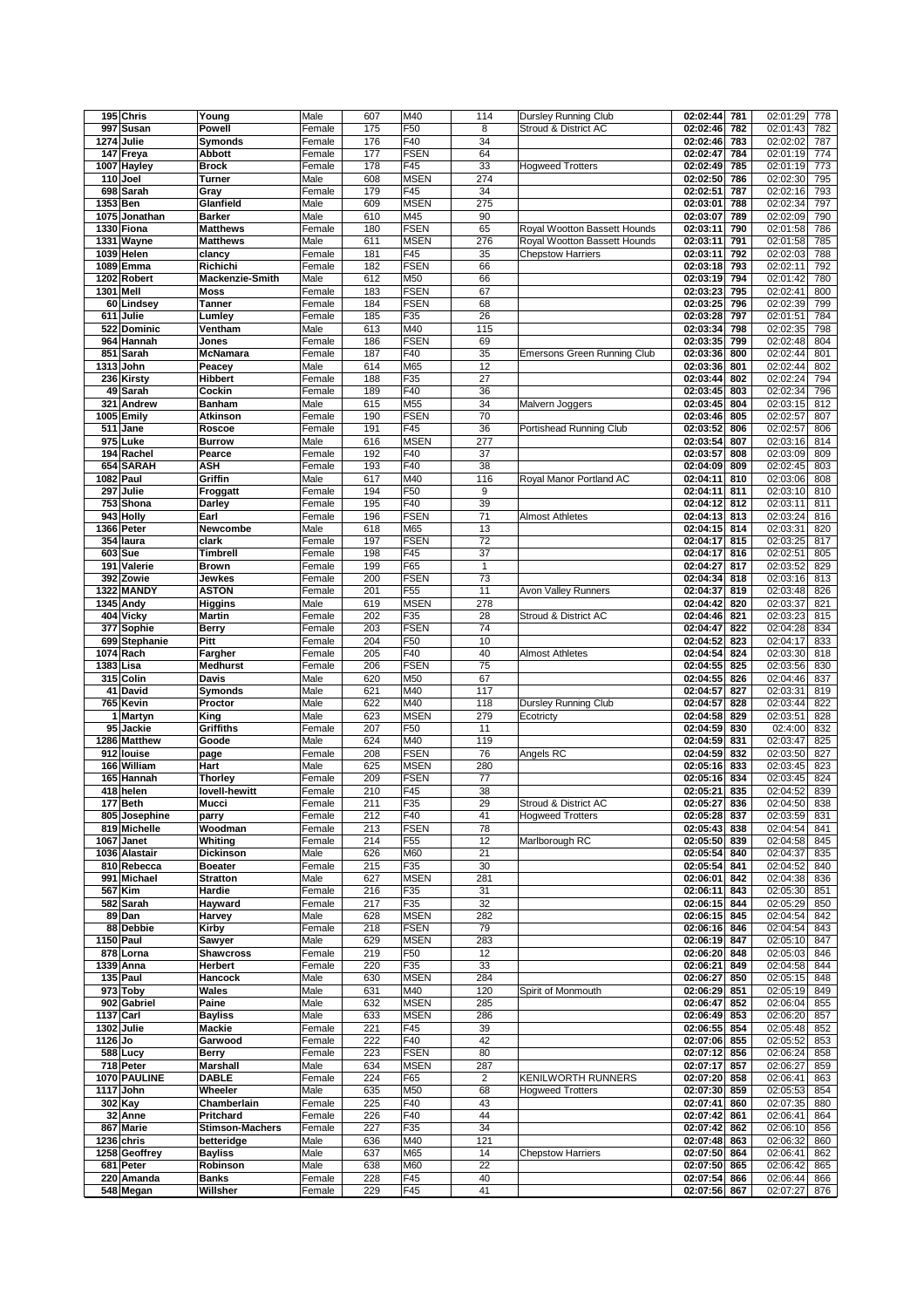|             | 224 Gemma              | Loveridge            | Female | 230 | <b>FSEN</b>     | 81  |                             | 02:08:13     | 868 | 02:07:54 | 886 |
|-------------|------------------------|----------------------|--------|-----|-----------------|-----|-----------------------------|--------------|-----|----------|-----|
|             | 550 Nicky              | Harverson            | Female | 231 | F40             | 45  |                             | 02:08:16     | 869 | 02:06:48 | 867 |
|             | 630 Jon                | Taylor               | Male   | 639 | M45             | 91  |                             | 02:08:16     | 870 | 02:06:51 | 869 |
|             |                        | Thomas               | Female | 232 | F50             | 13  |                             | 02:08:17     |     | 02:06:40 | 861 |
|             | 456 Anna               |                      |        |     |                 |     | Emersons Green Running Club |              | 871 |          |     |
|             | 300 Claire             | Searle               | Female | 233 | F50             | 14  |                             | 02:08:19     | 872 | 02:06:50 | 868 |
| 1337        | Andrew                 | White                | Male   | 640 | M50             | 69  |                             | 02:08:27     | 873 | 02:07:11 | 871 |
|             | 954 Katrina            | <b>Davis</b>         | Female | 234 | <b>FSEN</b>     | 82  |                             | 02:08:31     | 874 | 02:07:19 | 872 |
|             | 952 scott              | ballinger            | Male   | 641 | <b>MSEN</b>     | 288 | Stroud & District AC        | 02:08:31     | 875 | 02:07:21 | 874 |
|             | 427 Claire             | <b>Mustoe</b>        | Female | 235 | F45             | 42  |                             | 02:08:35     | 876 | 02:07:31 | 879 |
|             | 46 lan                 | Gill                 | Male   | 642 | <b>MSEN</b>     | 289 | <b>Almost Athletes</b>      | 02:08:35     | 877 | 02:07:26 | 875 |
|             | 933 LINDA              | <b>EDWARDS</b>       | Female | 236 | F50             | 15  | <b>Bourton Roadrunners</b>  | 02:08:37     | 878 | 02:07:21 | 873 |
|             | 186 Rachel             | <b>Barrow</b>        | Female | 237 | F45             | 43  |                             | 02:08:41     | 879 | 02:07:09 | 870 |
|             | 783 David              | Rees                 | Male   | 643 | M45             | 92  |                             | 02:08:46     | 880 | 02:07:30 | 878 |
|             |                        |                      |        |     |                 |     |                             |              |     |          |     |
|             | 784 Sharon             | Rees                 | Female | 238 | F45             | 44  |                             | 02:08:46     | 881 | 02:07:29 | 877 |
|             | 1294 Sarah             | Pullen               | Female | 239 | F40             | 46  |                             | 02:08:54     | 882 | 02:07:38 | 881 |
|             | 312 Mike               | Gregory              | Male   | 644 | M45             | 93  |                             | 02:08:58     | 883 | 02:08:41 | 898 |
|             | 484 matthew            | reen                 | Male   | 645 | M40             | 122 |                             | 02:09:08     | 884 | 02:08:08 | 890 |
|             | 500 Mike               | Garnett              | Male   | 646 | M60             | 23  | Stroud & District AC        | 02:09:08     | 885 | 02:07:51 | 885 |
|             | 966 Rachael            | Goff                 | Female | 240 | <b>FSEN</b>     | 83  |                             | 02:09:09     | 886 | 02:07:44 | 882 |
|             | 967 James              | <b>Hawes</b>         | Male   | 647 | <b>MSEN</b>     | 290 |                             | 02:09:10     | 887 | 02:07:45 | 883 |
| 1209        | Lindsay                | Heaven               | Female | 241 | <b>FSEN</b>     | 84  |                             | 02:09:17     | 888 | 02:08:21 | 892 |
|             | 1208 Graham            | Hardy                | Male   | 648 | <b>MSEN</b>     | 291 |                             | 02:09:18     | 889 | 02:08:22 | 893 |
|             | 1381 Sinead            | Archer               | Female | 242 | <b>FSEN</b>     | 85  |                             | 02:09:19     | 890 | 02:07:49 | 884 |
|             | <b>1174 Mark</b>       | Harwood              | Male   | 649 | <b>MSEN</b>     | 292 |                             | 02:09:23     | 891 | 02:08:05 | 889 |
|             |                        |                      |        |     |                 |     |                             |              |     | 02:08:05 |     |
|             | 1173 Dan               | Vidgen               | Male   | 650 | <b>MSEN</b>     | 293 |                             | 02:09:23     | 892 |          | 888 |
|             | 1252 Coral             | Nash                 | Female | 243 | F45             | 45  | <b>Hogweed Trotters</b>     | 02:09:32     | 893 | 02:08:02 | 887 |
|             | 1073 Malc              | Smith                | Male   | 651 | M50             | 70  | <b>Almost Athletes</b>      | 02:09:36     | 894 | 02:08:12 | 891 |
|             | 996 Alison             | Wright               | Female | 244 | F <sub>55</sub> | 13  |                             | 02:09:37     | 895 | 02:09:01 | 901 |
| 209         | Laura                  | Heaney               | Female | 245 | <b>FSEN</b>     | 86  |                             | 02:09:41     | 896 | 02:08:57 | 899 |
|             | 1006 Leila             | Kennedy              | Female | 246 | <b>FSEN</b>     | 87  |                             | 02:09:43     | 897 | 02:08:58 | 900 |
|             | 1003 becky             | preston              | Female | 247 | F35             | 35  |                             | 02:10:00     | 898 | 02:08:22 | 894 |
|             | 1297 vicky             | french               | Female | 248 | <b>FSEN</b>     | 88  |                             | 02:10:05     | 899 | 02:08:29 | 895 |
|             | 1298 kath              | clark                | Female | 249 | F <sub>55</sub> | 14  |                             | 02:10:06     | 900 | 02:08:30 | 896 |
|             | 16 Simon               | Kershaw              | Male   | 652 | M45             | 94  | Malvern Joggers             | 02:10:07     | 901 | 02:08:39 | 897 |
|             | 956 Emma               | <b>Bowers</b>        | Female | 250 | F45             | 46  |                             | 02:10:08     | 902 | 02:09:06 | 903 |
| 256         |                        | <b>Breare</b>        |        | 251 | F40             | 47  |                             | 02:10:17     | 903 | 02:09:37 | 911 |
|             | Catherine              |                      | Female |     |                 |     |                             |              |     |          |     |
|             | 1333 Frank             | <b>McDevitt</b>      | Male   | 653 | M50             | 71  | <b>Almost Athletes</b>      | 02:10:29     | 904 | 02:09:04 | 902 |
|             | $\overline{713}$ David | Bevan                | Male   | 654 | <b>MSEN</b>     | 294 |                             | 02:10:32     | 905 | 02:09:10 | 904 |
|             | 712 Julie              | Bevan                | Female | 252 | F35             | 36  |                             | 02:10:33     | 906 | 02:09:10 | 905 |
|             | $\overline{1259}$ Jane | <b>Bayliss</b>       | Female | 253 | F60             | 5   | <b>Chepstow Harriers</b>    | 02:10:33     | 907 | 02:09:25 | 907 |
| 80          | Jamie                  | Osborne              | Male   | 655 | <b>MSEN</b>     | 295 |                             | 02:10:38     | 908 | 02:09:37 | 912 |
|             | 546 Jane               | Thornton             | Female | 254 | F45             | 47  | <b>Westbury Harriers</b>    | 02:10:40     | 909 | 02:09:29 | 909 |
|             | 970 Hayley             | <b>Mortimer</b>      | Female | 255 | <b>FSEN</b>     | 89  |                             | 02:10:48     | 910 | 02:09:28 | 908 |
|             | 184 Richard            | Exell                | Male   | 656 | <b>MSEN</b>     | 296 |                             | 02:10:54     | 911 | 02:09:43 | 914 |
|             | 530 Mark               | <b>Bennett</b>       | Male   | 657 | M55             | 35  |                             | 02:10:55     | 912 | 02:09:42 | 913 |
|             | 876 Kate               | Giles                | Female | 256 | F40             | 48  | <b>Almost Athletes</b>      | 02:10:57     | 913 | 02:09:30 | 910 |
|             | 495 Lisa               | Austin               | Female | 257 | F45             | 48  |                             | 02:10:57     | 914 | 02:09:20 | 906 |
|             | 1083 Samantha          | <b>Moffatt</b>       | Female | 258 | F45             | 49  | Kenilworth                  | 02:11:05     | 915 | 02:10:26 | 920 |
|             | 709 Andy               | <b>Moxey</b>         | Male   | 658 | M45             | 95  |                             | 02:11:18     | 916 | 02:09:53 | 915 |
|             | 779 Jonathan           | Warnes               |        |     |                 | 297 |                             |              |     |          |     |
|             |                        |                      | Male   | 659 | <b>MSEN</b>     |     |                             | 02:11:22     | 917 | 02:10:06 | 917 |
|             | 269 MARIEL             | <b>CHRETIEN</b>      | Female | 259 | F40             | 49  | <b>Almost Athletes</b>      | 02:11:22     | 918 | 02:10:17 | 919 |
|             | 87 Emma                | <b>Turner</b>        | Female | 260 | <b>FSEN</b>     | 90  |                             | 02:11:28     | 919 | 02:10:07 | 918 |
|             | 381 Simon              | Poole                | Male   | 660 | <b>MSEN</b>     | 298 |                             | 02:11:31     | 920 | 02:10:01 | 916 |
|             | 1175 Debbie            | Hart                 | Female | 261 | F50             | 16  |                             | 02:11:32     | 921 | 02:10:51 | 924 |
|             | 1179 Michael           | <b>Bunn</b>          | Male   | 661 | M45             | 96  |                             | 02:11:43     | 922 | 02:10:42 | 923 |
|             | 188 Greg               | <b>Davies</b>        | Male   | 662 | <b>MSEN</b>     | 299 |                             | 02:11:46     | 923 | 02:10:34 | 922 |
|             | 806 Julia              | Damsell              | Female | 262 | <b>FSEN</b>     | 91  |                             | 02:11:51 924 |     | 02:10:31 | 921 |
|             | 950 Michelle           | Jackson              | Female | 263 | F40             | 50  |                             | 02:11:54     | 925 | 02:10:54 | 925 |
|             | 605 Loren              | Ward                 | Female | 264 | <b>FSEN</b>     | 92  |                             | 02:12:05 926 |     | 02:10:55 | 926 |
|             | 739 Ross               | Murray               | Male   | 663 | <b>MSEN</b>     | 300 |                             | 02:12:10 927 |     | 02:11:20 | 932 |
|             | 114 Katie              | Godwin               | Female | 265 | <b>FSEN</b>     | 93  |                             | 02:12:10 928 |     | 02:11:21 | 933 |
|             | 1177 ANTHONY           | <b>LEMIECH</b>       | Male   | 664 | M45             | 97  |                             | 02:12:20 929 |     | 02:11:44 | 936 |
|             | 907 Robert             | Dalgleish            | Male   | 665 | M55             | 36  |                             | 02:12:21     | 930 | 02:11:13 | 930 |
|             | 1099 Georgina          | Lambert              | Female | 266 | <b>FSEN</b>     | 94  |                             | 02:12:24     | 931 | 02:11:17 | 931 |
|             | 200 Jane               | Parrish              | Female | 267 | F50             | 17  |                             | 02:12:25 932 |     | 02:11:26 | 934 |
|             | 290 Eleanor            | Robson               | Female | 268 | F45             | 50  |                             | 02:12:30 933 |     | 02:11:07 | 929 |
|             |                        |                      |        |     |                 |     |                             |              |     |          |     |
|             | 75 Verity              | Pearce               | Female | 269 | <b>FSEN</b>     | 95  | <b>Cotswold Allrunners</b>  | 02:12:31     | 934 | 02:11:04 | 927 |
|             | 663 Jeff               | Waters               | Male   | 666 | M50             | 72  |                             | 02:12:37     | 935 | 02:12:04 | 946 |
|             | 1203 Lee               | Atkinson             | Male   | 667 | <b>MSEN</b>     | 301 |                             | 02:12:41     | 936 | 02:11:07 | 928 |
|             | 192 Russell            | Clarke               | Male   | 668 | <b>MSEN</b>     | 302 |                             | 02:12:47     | 937 | 02:11:47 | 939 |
|             | 51 Philip              | <b>Middlemiss</b>    | Male   | 669 | <b>MSEN</b>     | 303 |                             | 02:12:51     | 938 | 02:11:58 | 944 |
|             | 238 Harriet            | <b>Higgins</b>       | Female | 270 | <b>FSEN</b>     | 96  |                             | 02:12:51     | 939 | 02:11:53 | 942 |
|             | 988 Sue                | Higgins              | Female | 271 | F50             | 18  | Gloucester AC               | 02:12:51     | 940 | 02:11:53 | 943 |
|             | 90 Kay                 | Searle               | Female | 272 | F45             | 51  |                             | 02:12:54     | 941 | 02:12:09 | 947 |
|             | 93 Kate                | Atkins               | Female | 273 | <b>FSEN</b>     | 97  |                             | 02:12:59 942 |     | 02:11:43 | 935 |
|             | 811 chloe              | graves               | Female | 274 | <b>FSEN</b>     | 98  |                             | 02:13:04     | 943 | 02:12:02 | 945 |
|             | 643 Lorraine           | Niblett              | Female | 275 | F40             | 51  |                             | 02:13:12     | 944 | 02:11:45 | 937 |
|             | 1237 Julian            | Toy                  | Male   | 670 | <b>MSEN</b>     | 304 |                             | 02:13:22     | 945 | 02:11:45 | 938 |
|             |                        |                      |        |     |                 |     |                             | 02:13:24     |     | 02:11:51 |     |
|             | 961 Kate               | <b>Russell</b>       | Female | 276 | <b>FSEN</b>     | 99  | Stroud & District AC        |              | 946 |          | 941 |
|             | 156 David              | Ford                 | Male   | 671 | M45             | 98  |                             | 02:13:27     | 947 | 02:11:47 | 940 |
|             | 1338 Debby             | Dawson               | Female | 277 | F50             | 19  |                             | 02:13:38 948 |     | 02:12:23 | 948 |
|             | 974 Darren             | Perry                | Male   | 672 | <b>MSEN</b>     | 305 |                             | 02:13:40     | 949 | 02:12:30 | 950 |
|             | 1018 Alison            | <b>McShane</b>       | Female | 278 | F40             | 52  |                             | 02:13:47     | 950 | 02:12:38 | 951 |
| 1046 Alison |                        | Woods                | Female | 279 | F55             | 15  | <b>Hogweed Trotters</b>     | 02:14:05 951 |     | 02:12:26 | 949 |
|             |                        |                      |        |     |                 |     |                             |              |     |          |     |
|             | 440 Jane               | <b>Birch</b>         | Female | 280 | F45             | 52  |                             | 02:14:13 952 |     | 02:12:47 | 952 |
|             | 791 Stewart            | Roper                | Male   | 673 | M65             | 15  |                             | 02:14:18 953 |     | 02:12:53 | 953 |
|             | 840 Brennan            | <b>Elliott-Jones</b> | Male   | 674 | M40             | 123 |                             | 02:14:19 954 |     | 02:13:57 | 965 |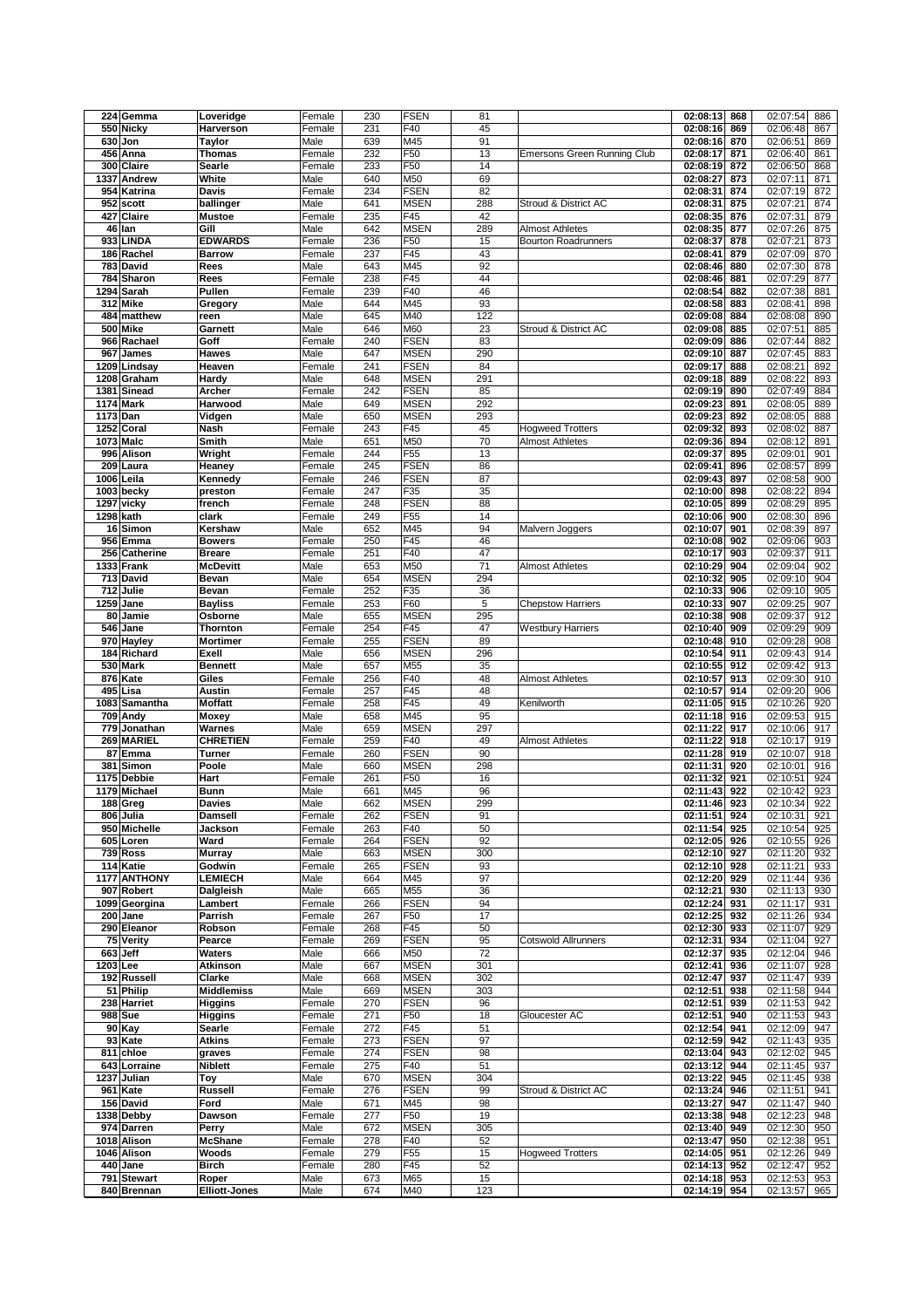|          | 109 Andrew                 | <b>Phipps</b>          | Male         | 675        | <b>MSEN</b>        | 306        |                                    | 02:14:26                       | 955  | 02:12:54<br>954                |
|----------|----------------------------|------------------------|--------------|------------|--------------------|------------|------------------------------------|--------------------------------|------|--------------------------------|
|          |                            |                        |              |            |                    |            |                                    |                                |      |                                |
|          | 1040 anne                  | curry                  | Female       | 281        | <b>FSEN</b>        | 100        | <b>Emersons Green Running Club</b> | 02:14:36                       | 956  | 02:13:23<br>958                |
|          | 1017 Steven                | <b>Burge</b>           | Male         | 676        | <b>MSEN</b>        | 307        | Emersons Green Running Club        | 02:14:37                       | 957  | 02:13:22<br>957                |
|          | 864 Nicholas               | Penny                  | Male         | 677        | M45                | 99         |                                    | 02:14:39                       | 958  | 02:13:03<br>955                |
|          | 134 Richard                | <b>Brittain</b>        | Male         | 678        | <b>MSEN</b>        | 308        |                                    | 02:14:47                       | 959  | 02:13:34<br>961                |
|          |                            |                        |              |            |                    |            |                                    |                                |      |                                |
|          | 594 Faye                   | Danger field           | Female       | 282        | <b>FSEN</b>        | 101        |                                    | 02:14:47                       | 960  | 02:13:19<br>956                |
|          | <b>1122 Anne</b>           | Tomlinson              | Male         | 679        | M45                | 100        |                                    | 02:14:49                       | 961  | 02:13:45<br>963                |
|          | 815 martin                 | cook                   | Male         | 680        | M50                | 73         | <b>Hoaweed Trotters</b>            | 02:14:52                       | 962  | 02:13:23<br>959                |
|          |                            |                        |              |            |                    |            |                                    |                                |      |                                |
|          | 534 Bee                    | Cheok                  | Female       | 283        | F65                | 3          |                                    | 02:14:53                       | 963  | 02:13:39<br>962                |
|          | 314 Sandra                 | <b>Stuart</b>          | Female       | 284        | F50                | 20         | Almost Athletes                    | 02:15:00                       | 964  | 02:13:33<br>960                |
|          | 846 David                  | Osgood                 | Male         | 681        | <b>MSEN</b>        | 309        |                                    | 02:15:06                       | 965  | 02:14:48<br>973                |
|          | 707 Mark                   | <b>McShane</b>         | Male         | 682        | M40                | 124        |                                    | 02:15:13                       | 966  | 02:14:04<br>966                |
|          |                            |                        |              |            |                    |            |                                    |                                |      |                                |
|          | $25$ Moira                 | Woodward               | Female       | 285        | F <sub>55</sub>    | 16         | Dursley & District AC              | 02:15:20                       | 967  | 02:13:51<br>964                |
|          | 837 Lesley                 | Phipps                 | Female       | 286        | F50                | 21         | Kidlington Runninng & Athletic     | 02:15:35                       | 968  | 02:14:10<br>967                |
|          | 145 gary                   | brightman              | Male         | 683        | <b>MSEN</b>        | 310        |                                    | 02:15:43                       | 969  | 02:14:36<br>971                |
|          |                            |                        |              |            |                    |            |                                    |                                |      |                                |
|          | 146 daniel                 | Norman                 | Male         | 684        | <b>MSEN</b>        | 311        |                                    | 02:15:43                       | 970  | 02:14:36<br>970                |
|          | 872 Peter                  | <b>Brown</b>           | Male         | 685        | M65                | 16         | Dursley & District AC              | 02:15:51                       | 971  | 02:15:00<br>978                |
| 105      | <b>Sally Marie</b>         | Turl                   | Female       | 287        | F40                | 53         |                                    | 02:15:52                       | 972  | 02:15:04<br>980                |
|          |                            |                        |              |            | <b>MSEN</b>        | 312        |                                    |                                |      |                                |
|          | 368 Alasdair               | <b>Scott</b>           | Male         | 686        |                    |            |                                    | 02:15:53                       | 973  | 02:14:19<br>969                |
|          | 369 Mark                   | <b>Scott</b>           | Male         | 687        | M50                | 74         |                                    | 02:15:53                       | 974  | 02:14:18<br>968                |
|          | 660 Rebecca                | <b>Dickinson</b>       | Female       | 288        | <b>FSEN</b>        | 102        |                                    | 02:15:54                       | 975  | 02:15:11<br>981                |
|          | 998 Harriet                | Moxham                 | Female       | 289        | <b>FSEN</b>        | 103        | Stroud & District AC               | 02:15:55                       | 976  | 02:14:53<br>976                |
|          |                            |                        |              |            |                    |            |                                    |                                |      |                                |
|          | 999 Steve                  | Hurn                   | Male         | 688        | M45                | 101        |                                    | 02:15:56                       | 977  | 02:14:54<br>977                |
|          | 230 Richard                | Dixon                  | Male         | 689        | M50                | 75         |                                    | 02:16:01                       | 978  | 02:15:02<br>979                |
|          | 1120 Richard               | <b>Nuell</b>           | Male         | 690        | M60                | 24         | Portishead Running Club            | 02:16:04                       | 979  | 02:14:47<br>972                |
|          | 229 kerri                  | wilcox                 | Female       | 290        | <b>FSEN</b>        | 104        | <b>Almost Athletes</b>             | 02:16:05                       | 980  | 02:15:15<br>982                |
|          |                            |                        |              |            |                    |            |                                    |                                |      |                                |
|          | 455 Sarah                  | Fennell                | Female       | 291        | F45                | 53         | <b>Almost Athletes</b>             | 02:16:15                       | 981  | 02:14:49<br>975                |
|          | 648 Michelle               | Earl                   | Female       | 292        | F40                | 54         | Cotswold Allrunners                | 02:16:15                       | 982  | 02:14:48<br>974                |
|          | 1112 Chris                 | Parry                  | Male         | 691        | M40                | 125        |                                    | 02:16:49                       | 983  | 02:16:05<br>986                |
|          |                            |                        |              |            |                    |            |                                    |                                |      |                                |
|          | 490 roger                  | hoskins                | Male         | 692        | M40                | 126        |                                    | 02:16:53                       | 984  | 02:15:38<br>983                |
|          | 859 THOMAS                 | <b>HUGHES</b>          | Male         | 693        | M40                | 127        | <b>Bitton Road Runners</b>         | 02:16:59                       | 985  | 02:15:39<br>984                |
| 1148 ian |                            | dennis                 | Male         | 694        | M55                | 37         |                                    | 02:17:02                       | 986  | 02:15:46<br>985                |
|          | 446 DEBORAH                | <b>WARD</b>            | Female       | 293        | F45                | 54         |                                    | 02:17:35                       | 987  | 02:16:23<br>988                |
|          |                            |                        |              |            |                    |            |                                    |                                |      |                                |
|          | 371 Hayley                 | olds                   | Female       | 294        | <b>FSEN</b>        | 105        |                                    | 02:17:35                       | 988  | 02:16:23<br>989                |
|          | 464 Christine              | Lewis                  | Female       | 295        | F <sub>55</sub>    | 17         |                                    | 02:17:35                       | 989  | 02:16:23<br>987                |
|          | 918 philip                 | george                 | Male         | 695        | M55                | 38         |                                    | 02:17:47                       | 990  | 02:16:48<br>993                |
|          |                            |                        |              |            |                    |            |                                    |                                |      |                                |
|          | 183 Nicky                  | Vyce                   | Female       | 296        | F35                | 37         |                                    | 02:17:48                       | 991  | 02:16:38<br>990                |
|          | 387 Karen                  | O'Riordan              | Female       | 297        | F40                | 55         |                                    | 02:18:07                       | 992  | 02:16:45<br>991                |
| 336      | Geraldine                  | <b>Simpkins</b>        | Female       | 298        | F55                | 18         | <b>Almost Athletes</b>             | 02:18:07                       | 993  | 02:16:45<br>992                |
|          |                            |                        |              |            |                    |            |                                    |                                |      |                                |
| 260      | Annette                    | <b>Heylings</b>        | Female       | 299        | F60                | 6          |                                    | 02:18:18                       | 994  | 02:17:02<br>995                |
|          | 1234 naomi                 | smith                  | Female       | 300        | F35                | 38         | Stroud & District AC               | 02:18:28                       | 995  | 02:16:56<br>994                |
|          | 226 Aileen                 | Gidley-smith           | Female       | 301        | <b>FSEN</b>        | 106        |                                    | 02:18:48                       | 996  | 02:17:15<br>996                |
| 225      | Austen                     | Gidley-smith           | Male         | 696        | <b>MSEN</b>        | 313        |                                    | 02:18:49                       | 997  | 02:17:16<br>997                |
|          |                            |                        |              |            |                    |            |                                    |                                |      |                                |
|          | 1146 Ellie                 | Thompson               | Female       | 302        | <b>FSEN</b>        | 107        |                                    | 02:18:54                       | 998  | 02:18:10<br>1005               |
|          | 270 Rob                    | Obee                   | Male         | 697        | M45                | 102        |                                    | 02:18:55                       | 999  | 02:17:48<br>1000               |
|          | 589 Hannah                 | <b>Blackwell</b>       | Female       | 303        | <b>FSEN</b>        | 108        |                                    | 02:19:00 1000                  |      | 02:17:32<br>999                |
|          | 595 Amy                    | <b>Butt</b>            | Female       | 304        | <b>FSEN</b>        | 109        |                                    | 02:19:00                       | 1001 | 02:17:32<br>998                |
|          |                            |                        |              |            |                    |            |                                    |                                |      |                                |
|          | 1284 Richard               | Tanner                 | Male         | 698        | M55                | 39         |                                    | 02:19:06 1002                  |      | 02:17:57<br>1003               |
|          | 193 Ian                    | <b>Brown</b>           | Male         | 699        | M45                | 103        |                                    | 02:19:23 1003                  |      | 02:18:54<br>1014               |
|          | 253 Nicola                 | <b>Brand</b>           | Female       | 305        | F40                | 56         |                                    | 02:19:27                       |      | 02:18:10<br>1006               |
|          | 215 Gaynor                 |                        |              |            |                    |            |                                    |                                |      |                                |
|          |                            |                        |              |            |                    |            |                                    |                                | 1004 |                                |
|          |                            | Hale                   | Female       | 306        | F45                | 55         |                                    | 02:19:27                       | 1005 | 02:18:10<br>1007               |
|          | 576 Pete                   | Addison                | Male         | 700        | M50                | 76         |                                    | 02:19:27 1006                  |      | 02:17:49<br>1001               |
|          | 237 Lucy                   | <b>Bowles</b>          | Female       | 307        | F35                | 39         |                                    | 02:19:27                       | 1007 | 02:18:06<br>1004               |
|          |                            |                        |              |            |                    |            |                                    |                                |      |                                |
|          | $217$ Paul                 | <b>Bentley</b>         | Male         | 701        | M45                | 104        |                                    | 02:19:27 1008                  |      | 02:17:53<br>1002               |
|          | 483 denise                 | reen                   | Female       | 308        | F35                | 40         |                                    | 02:19:29 1009                  |      | 02:18:29 1008                  |
|          | 83 Hannah                  | Hayward                | Female       | 309        | <b>FSEN</b>        | 110        |                                    | 02:19:55 1010                  |      | 02:18:34 1010                  |
|          | 72 Julie                   | Robinson               | Female       | 310        | F40                | 57         |                                    | 02:19:56 1011                  |      | 02:18:33 1009                  |
|          | 1034 Ronald                | Gough                  | Male         | 702        | M65                | 17         |                                    | 02:19:59 1012                  |      | 02:19:22 1017                  |
|          |                            |                        |              |            |                    |            |                                    |                                |      |                                |
|          | 1180 Amanda                | Rushton                | Female       | 311        | <b>FSEN</b>        | 111        |                                    | 02:20:00 1013                  |      | 02:19:00 1015                  |
|          | 358 Emily                  | Wort                   | Female       | 312        | <b>FSEN</b>        | 112        |                                    | 02:20:02 1014                  |      | 02:18:41 1013                  |
|          | 1311 James                 | <b>Bashford</b>        | Male         | 703        | <b>MSEN</b>        | 314        |                                    | 02:20:06 1015                  |      | 02:18:35 1012                  |
|          | 1312 Rupert                | Wakefield              | Male         | 704        | <b>MSEN</b>        | 315        |                                    | 02:20:06 1016                  |      | 02:18:35 1011                  |
|          | 1127 Saskia                |                        |              |            |                    |            |                                    |                                |      |                                |
|          |                            | <b>Bax-Pratt</b>       | Female       | 313        | F40                | 58         |                                    | 02:20:21 1017                  |      | 02:19:07 1016                  |
|          | 894 James                  | Smith                  | Male         | 705        | <b>MSEN</b>        | 316        |                                    | 02:21:53 1018                  |      | 02:20:47 1019                  |
|          | 22 Andy                    | Oldham                 | Male         | 706        | M40                | 128        |                                    | 02:21:59 1019                  |      | 02:20:21 1018                  |
|          | 298 Craig                  | Mills                  | Male         | 707        | <b>MSEN</b>        | 317        |                                    | 02:22:05 1020                  |      | 02:20:59 1020                  |
|          |                            |                        |              |            |                    |            |                                    |                                |      |                                |
|          | 460 Rebecca                | Waters                 | Female       | 314        | <b>FSEN</b>        | 113        |                                    | 02:22:25 1021                  |      | 02:21:51 1023                  |
|          | 551 Rebecca                | Christian              | Female       | 315        | <b>FSEN</b>        | 114        |                                    | 02:22:35 1022                  |      | 02:21:55 1025                  |
|          | 929 Catherine              | Searls                 | Female       | 316        | <b>FSEN</b>        | 115        |                                    | 02:22:37 1023                  |      | 02:21:23 1021                  |
|          | 73 Kerry Ann               | <b>Bashford</b>        | Female       | 317        | F35                | 41         |                                    | 02:22:41 1024                  |      | 02:21:58 1026                  |
|          |                            |                        |              |            |                    |            |                                    |                                |      |                                |
|          | 258 Megan                  | Smith                  | Female       | 318        | <b>FSEN</b>        | 116        |                                    | 02:22:45 1025                  |      | 02:21:51 1024                  |
|          | 61 Joanne                  | <b>Thomas</b>          | Female       | 319        | <b>FSEN</b>        | 117        |                                    | 02:22:49 1026                  |      | 02:22:03 1028                  |
|          | 501 Marie                  | Rodway                 | Female       | 320        | F35                | 42         |                                    | 02:22:51 1027                  |      | 02:22:02 1027                  |
|          | 14 Donna                   |                        | Female       |            | F35                | 43         |                                    |                                |      |                                |
|          |                            | Findlay                |              | 321        |                    |            |                                    | 02:23:04 1028                  |      | 02:22:24 1029                  |
|          | 1201 chris                 | phipps                 | Male         | 708        | M55                | 40         |                                    | 02:23:04 1029                  |      | 02:21:26 1022                  |
|          | 1171 Allan                 | Harris                 | Male         | 709        | M45                | 105        |                                    | 02:23:47 1030                  |      | 02:22:36 1038                  |
|          | 317 Lucy                   | Walker                 | Female       | 322        | <b>FSEN</b>        | 118        |                                    | 02:23:56 1031                  |      | 02:22:25 1030                  |
|          |                            |                        |              |            |                    |            |                                    |                                |      |                                |
|          | 854 DAVID                  | <b>GRANT</b>           | Male         | 710        | M60                | 25         |                                    | 02:23:56 1032                  |      | 02:22:25 1031                  |
|          | 471 Chris                  | Cowcher                | Male         | 711        | <b>MSEN</b>        | 318        |                                    | 02:23:56 1033                  |      | 02:22:25 1032                  |
|          | 450 LOUISE                 | <b>TOWNSEND</b>        | Female       | 323        | F50                | 22         |                                    | 02:24:01 1034                  |      | 02:22:32 1034                  |
|          | 451 ELIZABETH              | <b>TOWNSEND</b>        | Female       | 324        | <b>FSEN</b>        | 119        |                                    | 02:24:01 1035                  |      | 02:22:33 1035                  |
|          |                            |                        |              |            |                    |            |                                    |                                |      |                                |
|          | 40 Rob                     | Griffin                | Male         | 712        | M55                | 41         | Glos Army Cadet Force              | 02:24:06 1036                  |      | 02:23:36 1040                  |
|          | $1194$ amy                 | wood                   | Female       | 325        | F35                | 44         |                                    | 02:24:11 1037                  |      | 02:22:35 1036                  |
|          | 1195 Sharon                | Hooper                 | Female       | 326        | F40                | 59         |                                    | 02:24:11 1038                  |      | 02:22:32 1033                  |
| 1165 Ian |                            | <b>Williams</b>        | Male         | 713        | M45                | 106        |                                    | 02:24:11 1039                  |      | 02:22:36 1037                  |
|          |                            |                        |              |            |                    |            |                                    |                                |      |                                |
|          | 473 Nicholas<br>117 Samuel | Parker<br><b>Beard</b> | Male<br>Male | 714<br>715 | M45<br><b>MSEN</b> | 107<br>319 |                                    | 02:24:34 1040<br>02:24:52 1041 |      | 02:23:42 1041<br>02:23:24 1039 |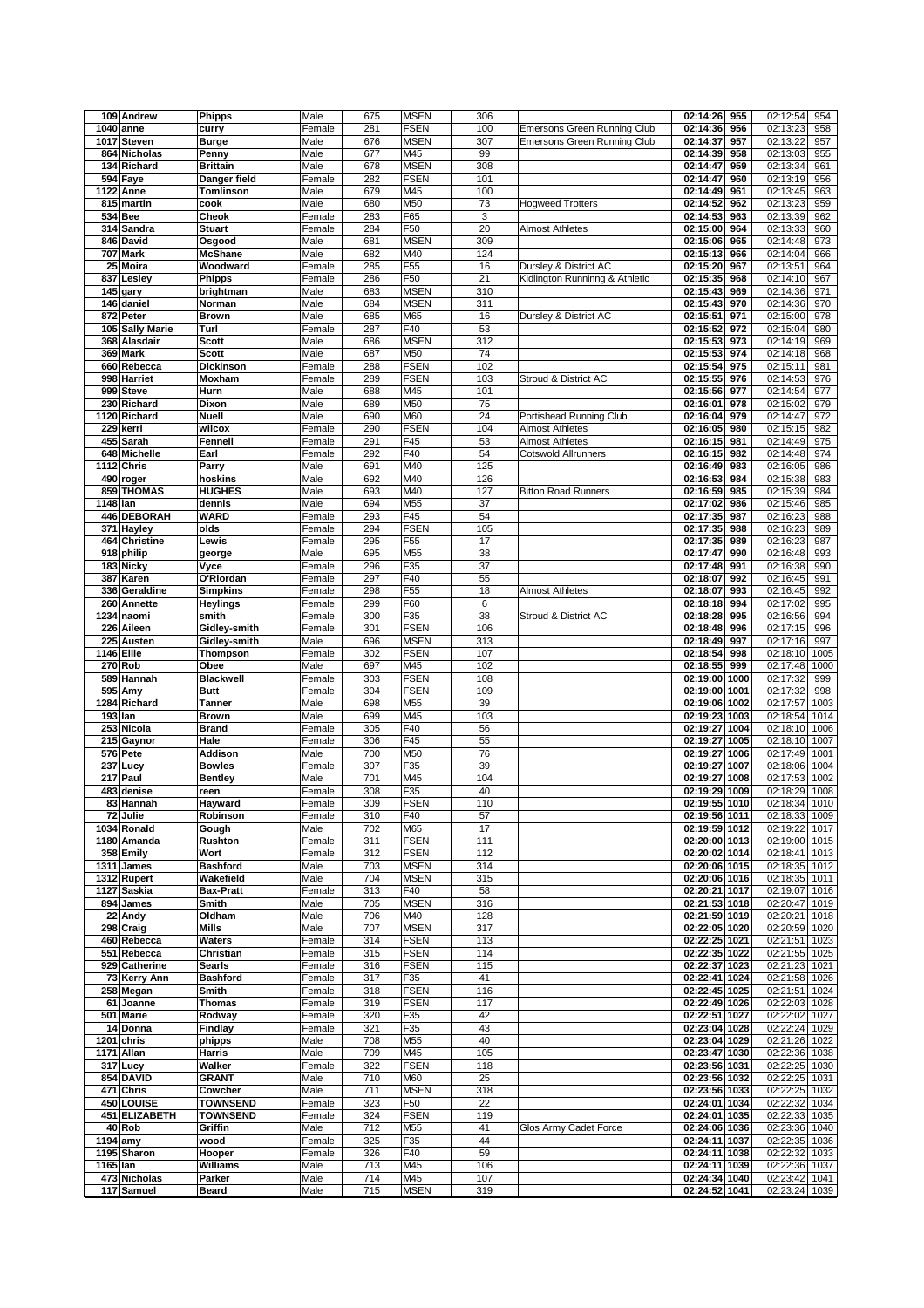|          | 870 zdzis?aw   | <b>DENIS</b>       | Male   | 716 | <b>MSEN</b>     | 320            |                                    | 02:25:07 1042 |      | 02:23:49<br>1042 |
|----------|----------------|--------------------|--------|-----|-----------------|----------------|------------------------------------|---------------|------|------------------|
|          | 233 Anna       | Fernando           | Female | 327 | F40             | 60             |                                    | 02:25:35 1043 |      | 02:24:28<br>1047 |
| 797 Jo   |                | Healey             | Female | 328 | F40             | 61             |                                    | 02:25:35 1044 |      | 02:24:10<br>1043 |
|          |                |                    |        |     |                 |                |                                    |               |      |                  |
|          | 107 Robert     | Mayo               | Male   | 717 | M40             | 129            |                                    | 02:25:49 1045 |      | 02:24:18<br>1044 |
|          | 108 James      | <b>Boddy</b>       | Male   | 718 | <b>MSEN</b>     | 321            | <b>Ripon Runners</b>               | 02:25:51      | 1046 | 02:24:21<br>1045 |
|          | 449 SIOBHAN    | <b>HARLOW</b>      | Female | 329 | <b>FSEN</b>     | 120            |                                    | 02:25:53 1047 |      | 02:24:25<br>1046 |
|          | 965 Maria      | Loddo              | Female | 330 | F45             | 56             |                                    | 02:26:19 1048 |      | 02:24:46<br>1048 |
|          | 208 Wendy      | Welberry           | Female | 331 | F50             | 23             |                                    | 02:26:19 1049 |      | 02:25:34<br>1055 |
|          | 106 Gillian    | Catchpole          | Female | 332 | F35             | 45             |                                    | 02:26:22 1050 |      | 02:25:34<br>1056 |
|          | 776 Nina       |                    | Female | 333 | <b>FSEN</b>     | 121            |                                    | 02:26:26      | 1051 | 02:25:07<br>1049 |
|          |                | <b>Philippidis</b> |        |     |                 |                |                                    |               |      |                  |
|          | 1072 Therese   | <b>Bartlett</b>    | Female | 334 | F60             | $\overline{7}$ |                                    | 02:26:32      | 1052 | 02:25:08<br>1050 |
|          | 850 Kim        | <b>Stevens</b>     | Female | 335 | <b>FSEN</b>     | 122            |                                    | 02:26:45 1053 |      | 02:25:26<br>1052 |
|          | 206 maxine     | mellerup           | Female | 336 | <b>FSEN</b>     | 123            |                                    | 02:26:49 1054 |      | 02:25:19<br>1051 |
| 1292 Ian |                | <b>McAdams</b>     | Male   | 719 | M50             | 77             |                                    | 02:26:53 1055 |      | 02:25:35<br>1057 |
|          | 935 Jan        | <b>Chinnick</b>    | Female | 337 | F60             | 8              | Stroud & District AC               | 02:27:09 1056 |      | 02:25:33<br>1053 |
|          | 1081 Carol     | lles               | Female | 338 | F50             | 24             | Stroud & District AC               | 02:27:09 1057 |      | 02:25:33<br>1054 |
|          |                |                    |        |     |                 |                |                                    |               |      |                  |
| 207      | Russell        | Mellerup           | Male   | 720 | <b>MSEN</b>     | 322            |                                    | 02:27:25 1058 |      | 02:25:54<br>1058 |
|          | 509 John       | Fernandez          | Male   | 721 | M45             | 108            | Comet Road Running Club            | 02:27:33 1059 |      | 02:26:25<br>1061 |
|          | 496 Rosemary   | Fern               | Female | 339 | F40             | 62             |                                    | 02:27:39 1060 |      | 02:26:02<br>1059 |
|          | 113 Tracy      | <b>Barnett</b>     | Female | 340 | <b>FSEN</b>     | 124            |                                    | 02:27:42 1061 |      | 02:26:38<br>1062 |
|          | 827 Caroline   | <b>Barber</b>      | Female | 341 | <b>FSEN</b>     | 125            |                                    | 02:27:57      | 1062 | 02:26:23<br>1060 |
|          | 572 Nick       | O'Hare             | Male   | 722 | <b>MSEN</b>     | 323            |                                    | 02:27:59 1063 |      | 02:26:42<br>1064 |
|          | 571 Hayley     | Goddard            | Female | 342 | <b>FSEN</b>     | 126            | Chorlton runners                   | 02:28:00 1064 |      | 02:26:42<br>1063 |
|          | 492 Louise     | <b>Barden</b>      | Female | 343 | <b>FSEN</b>     | 127            |                                    | 02:28:15 1065 |      | 02:27:05<br>1065 |
|          | 491 Catherine  | Wheeler            |        | 344 | <b>FSEN</b>     | 128            |                                    | 02:28:15 1066 |      | 02:27:05<br>1066 |
|          |                |                    | Female |     |                 |                | Bourton on the water               |               |      |                  |
|          | 773 Shaun      | Lowde              | Male   | 723 | M50             | 78             |                                    | 02:28:23 1067 |      | 02:27:08<br>1067 |
|          | <b>721 Ian</b> | Hook               | Male   | 724 | M55             | 42             |                                    | 02:28:43 1068 |      | 02:27:11<br>1068 |
|          | 888 Caroline   | Young              | Female | 345 | F40             | 63             |                                    | 02:28:48 1069 |      | 02:27:16<br>1069 |
|          | 104 Sophie     | Hammond            | Female | 346 | <b>FSEN</b>     | 129            |                                    | 02:29:02 1070 |      | 02:27:24<br>1070 |
|          | 103 Christine  | <b>Robbins</b>     | Female | 347 | F40             | 64             |                                    | 02:29:14 1071 |      | 02:27:36<br>1071 |
|          | 1307 Lucy      | <b>Salter</b>      | Female | 348 | <b>FSEN</b>     | 130            |                                    | 02:29:40 1072 |      | 02:28:27<br>1072 |
|          |                | Walsh              |        | 349 | <b>FSEN</b>     | 131            |                                    | 02:29:41 1073 |      | 02:28:29<br>1073 |
|          | 395 Victoria   |                    | Female |     |                 |                |                                    |               |      |                  |
|          | 936 Laura      | Walmsley           | Female | 350 | F40             | 65             |                                    | 02:29:48 1074 |      | 02:29:16<br>1075 |
|          | 390 Craig      | <b>Bailey</b>      | Male   | 725 | <b>MSEN</b>     | 324            |                                    | 02:30:04 1075 |      | 02:29:43<br>1077 |
|          | 299 Rita       | <b>Mills</b>       | Female | 351 | F50             | 25             |                                    | 02:30:23 1076 |      | 02:29:18<br>1076 |
|          | 278 ALAN       | <b>HALLING</b>     | Male   | 726 | M50             | 79             |                                    | 02:30:39 1077 |      | 02:29:07<br>1074 |
|          | 1087 zara      | ramm               | Female | 352 | F45             | 57             |                                    | 02:30:49 1078 |      | 02:30:06<br>1079 |
|          | 641 Matthew    | Jordan             | Male   | 727 | M40             | 130            |                                    | 02:31:20 1079 |      | 02:29:58<br>1078 |
|          | 519 Marie      | Clucas             | Female | 353 | F35             | 46             |                                    | 02:31:30 1080 |      | 02:30:06<br>1080 |
|          | 554 Shelley    |                    |        |     | F40             | 66             |                                    |               |      |                  |
|          |                | Wood               | Female | 354 |                 |                |                                    | 02:31:50      | 1081 | 02:30:40<br>1081 |
|          | 1181 Albert    | Loddo              | Male   | 728 | <b>MSEN</b>     | 325            |                                    | 02:32:18 1082 |      | 02:30:46<br>1082 |
|          | 1278 Emma      | <b>Soares</b>      | Female | 355 | F45             | 58             |                                    | 02:32:44 1083 |      | 02:31:39<br>1086 |
|          | 555 Tina       | <b>Benson</b>      | Female | 356 | F35             | 47             |                                    | 02:32:51      | 1084 | 02:31:13<br>1083 |
|          | 556 Carol      | Crowther           | Female | 357 | F60             | 9              |                                    | 02:32:51 1085 |      | 02:31:13<br>1084 |
|          |                |                    |        |     |                 |                |                                    |               |      |                  |
|          |                |                    |        |     |                 |                |                                    |               |      |                  |
|          | 485 Elizabeth  | <b>Curtis</b>      | Female | 358 | F40             | 67             | Almost Athletes                    | 02:32:55 1086 |      | 02:31:26<br>1085 |
|          | 405 Ben        | Jeffery            | Male   | 729 | <b>MSEN</b>     | 326            |                                    | 02:33:14 1087 |      | 02:32:27<br>1088 |
| 338 Jo   |                | Lawrence           | Female | 359 | F40             | 68             |                                    | 02:33:40 1088 |      | 02:32:15<br>1087 |
|          | 723 Adam       | Webb               | Male   | 730 | <b>MSEN</b>     | 327            |                                    | 02:35:19 1089 |      | 02:34:25<br>1090 |
|          | 401 Anne-Marie | <b>Damsell</b>     | Female | 360 | F45             | 59             |                                    | 02:35:22      | 1090 | 02:33:48<br>1089 |
|          | 263 Nikki      | Hinton             | Female | 361 | <b>FSEN</b>     | 132            |                                    | 02:35:45 1091 |      | 02:34:38<br>1091 |
|          | 402 Daniel     | Courtney           | Male   | 731 | <b>MSEN</b>     | 328            | Stroud & District AC               | 02:36:20 1092 |      | 02:34:48<br>1092 |
|          | 1246 Tracy     | <b>Bennett</b>     | Female | 362 | F40             | 69             | Stroud & District AC               | 02:36:21      | 1093 | 02:34:48<br>1093 |
|          |                |                    |        |     |                 |                |                                    |               |      |                  |
|          | 74 Bob         | <b>Bashford</b>    | Male   | 732 | M45             | 109            |                                    | 02:36:37 1094 |      | 02:35:05<br>1094 |
|          | 1151 Garry     | Fenley             | Male   | 733 | M50             | 80             |                                    | 02:36:45      | 1095 | 02:35:18<br>1095 |
|          | 915 Timothy    | Presland           | Male   | 734 | <b>MSEN</b>     | 329            |                                    | 02:37:34 1096 |      | 02:36:11<br>1096 |
| 774 io   |                | Lowde              | Female | 363 | F45             | 60             |                                    | 02:38:05 1097 |      | 02:36:50 1097    |
|          | 413 Karen      | <b>Morris</b>      | Female | 364 | F40             | 70             |                                    | 02:38:22 1098 |      | 02:36:52 1098    |
|          | 486 Ann        | lles               | Female | 365 | <b>FSEN</b>     | 133            |                                    | 02:38:23 1099 |      | 02:37:08 1100    |
|          | 487 Daniel     | Morgan             | Male   | 735 | <b>MSEN</b>     | 330            |                                    | 02:38:23 1100 |      | 02:37:09 1101    |
|          | 408 Helen      | Morgan             | Female | 366 | F40             | 71             |                                    | 02:38:28 1101 |      | 02:36:58 1099    |
|          | 1121 Naval     | Varghese           | Male   | 736 | <b>MSEN</b>     | 331            |                                    | 02:39:47 1102 |      | 02:38:13 1102    |
|          | 564 Susan      | <b>Mullins</b>     | Female | 367 | F <sub>55</sub> | 19             | Emersons Green Running Club        | 02:39:49 1103 |      | 02:38:50 1105    |
|          |                |                    |        |     |                 |                |                                    |               |      |                  |
|          | 990 Devon      | <b>Phipps</b>      | Female | 368 | <b>FSEN</b>     | 134            |                                    | 02:39:51 1104 |      | 02:38:28 1103    |
|          | 301 Dinah      | <b>Benneworth</b>  | Female | 369 | F55             | 20             | <b>Cotswold Allrunners</b>         | 02:39:56 1105 |      | 02:38:33 1104    |
|          | 553 Richard    | Clark              | Male   | 737 | M45             | 110            | Swindon Shin Splints               | 02:40:16 1106 |      | 02:39:51<br>1108 |
|          | 788 Jennifer   | East               | Female | 370 | F45             | 61             |                                    | 02:40:31 1107 |      | 02:39:59 1109    |
|          | 505 Kelly      | <b>Marks</b>       | Female | 371 | <b>FSEN</b>     | 135            |                                    | 02:40:42 1108 |      | 02:39:19 1106    |
|          | 506 Kate       | Hunt               | Female | 372 | F45             | 62             |                                    | 02:40:42 1109 |      | 02:39:20<br>1107 |
|          | 574 carol      | mitchell           | Female | 373 | F35             | 48             |                                    | 02:41:32 1110 |      | 02:40:13 1110    |
|          | 725 Polly      | <b>Stratton</b>    | Female | 374 | F40             | 72             |                                    | 02:41:56 1111 |      | 02:40:30 1111    |
|          | 1019 Laura     | Cundy              | Female | 375 | F40             | 73             | <b>Emersons Green Running Club</b> | 02:43:08 1112 |      |                  |
|          |                |                    |        |     |                 |                |                                    |               |      | 02:42:08 1112    |
|          | 128 Melanie    | Ford               | Female | 376 | <b>FSEN</b>     | 136            |                                    | 02:44:40 1113 |      | 02:43:18 1113    |
|          | 54 Kelly       | Stokes-Richardson  | Female | 377 | <b>FSEN</b>     | 137            |                                    | 02:44:57 1114 |      | 02:44:15 1115    |
|          | 822 Jeffrey    | <b>Nott</b>        | Male   | 738 | M60             | 26             |                                    | 02:45:08 1115 |      | 02:43:50 1114    |
|          | 221 Candice    | Johnson            | Female | 378 | <b>FSEN</b>     | 138            |                                    | 02:45:26 1116 |      | 02:44:45 1116    |
|          | 97 Nicola      | Harris             | Female | 379 | F40             | 74             |                                    | 02:46:25 1117 |      | 02:45:41 1119    |
|          | 17 Matt        | Delmaine           | Male   | 739 | <b>MSEN</b>     | 332            |                                    | 02:46:25 1118 |      | 02:44:49 1117    |
|          | 154 Samantha   | <b>Tolley</b>      | Female | 380 | F45             | 63             |                                    | 02:46:57 1119 |      | 02:45:40 1118    |
|          |                | Hook               |        |     |                 |                |                                    |               |      |                  |
|          | 722 Grany      |                    | Male   | 740 | <b>MSEN</b>     | 333            |                                    | 02:47:47 1120 |      | 02:46:15 1120    |
|          | 834 natasha    | chick              | Female | 381 | F35             | 49             |                                    | 02:48:50 1121 |      | 02:47:33 1121    |
|          | 342 Amy        | Carter             | Female | 382 | F35             | 50             |                                    | 02:50:37 1122 |      | 02:49:01 1123    |
|          | 633 Paul       | <b>Barrow</b>      | Male   | 741 | M65             | 18             |                                    | 02:50:37 1123 |      | 02:48:57 1122    |
|          | 243 Alexandra  | Rogers             | Female | 383 | F40             | 75             |                                    | 02:52:12 1124 |      | 02:50:37<br>1124 |
|          | 802 stephen    | whitlock           | Male   | 742 | M40             | 131            |                                    | 02:52:54 1125 |      | 02:51:17 1125    |
|          | 1012 Peter     | Widdrington        | Male   | 743 | M70             | 3              |                                    | 02:55:47 1126 |      | 02:54:09 1126    |
|          | 257 Sarah      | Carman             | Female | 384 | <b>FSEN</b>     | 139            |                                    | 02:59:10 1127 |      | 02:57:49 1127    |
|          | 58 Richard     | Warren             | Male   | 744 | M65             | 19             |                                    | 03:06:48 1128 |      | 03:05:09 1128    |